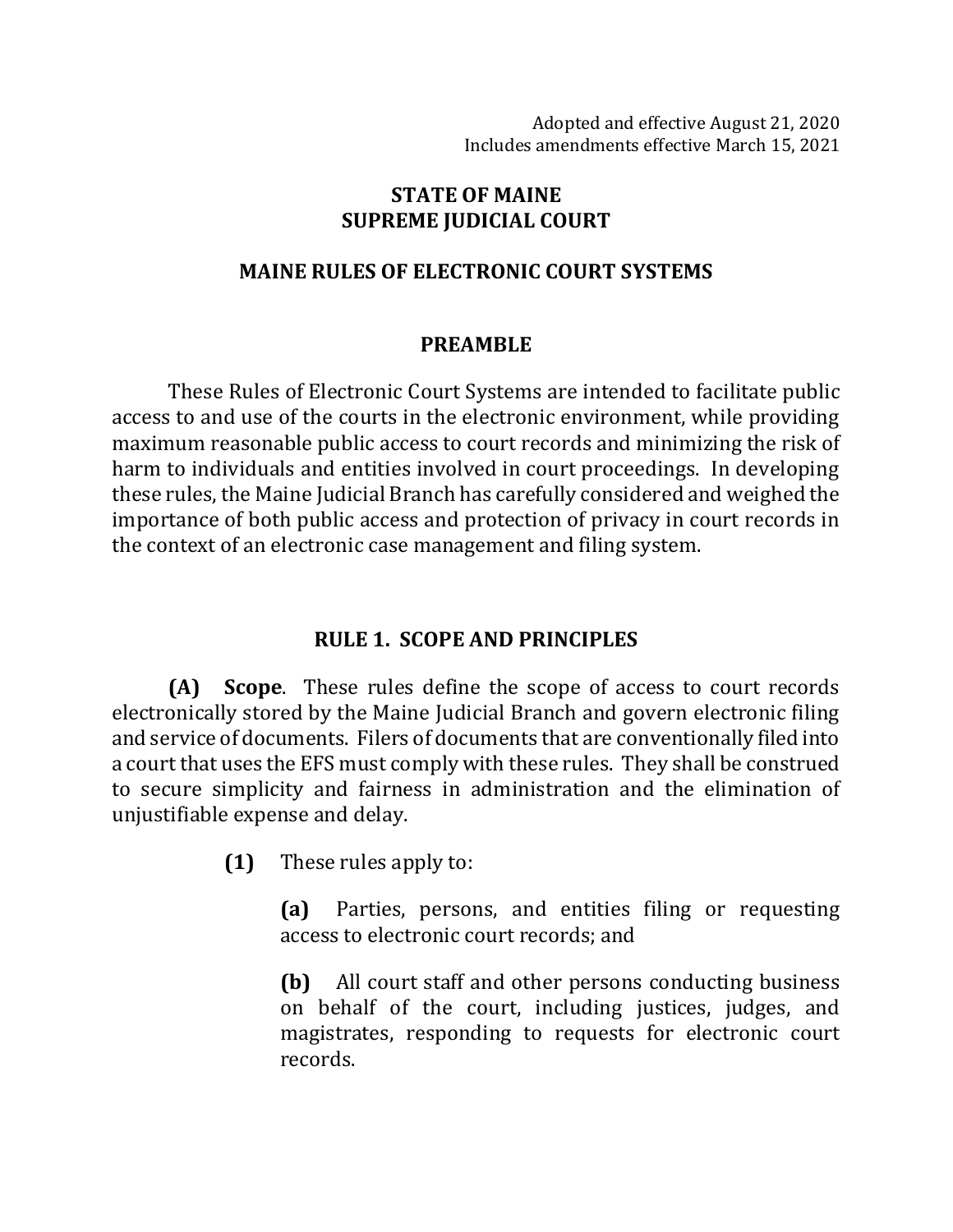**(2)** These rules do not apply to county probate courts or paper records and paper filings in existence on or made before the date these rules are implemented in the courthouse where the record is located.

**(B) Principles.** Public access to court records is restricted in certain instances by law. When public access to court records is not controlled by law, these rules will control public access, and every judge, justice, and magistrate applying these rules shall consider the principles listed below in doing so:

**(1)** Public access to records can inform and educate the public about the workings of government, support accountability, and advance public safety;

**(2)** Persons who use the courts have a legitimate expectation of privacy. Providing access to personal details in court records can put the parties at risk and create a disincentive to use the courts;

**(3)** The public can be informed of court activity without having access to all of the personal details in a court record; and

**(4)** When digital information or data are made accessible by the public remotely, neither the Maine Judicial Branch nor any other entity or person has the practical ability to control its dissemination or use.

### **Advisory Note – December 2020**

Rule 1 is amended to clarify that the scope of these rules includes conventional filers in a court or region that has implemented EFS.

#### **RULE 2. DEFINITIONS**

**(A)** As used in these rules, unless the context otherwise indicates, the following terms have the following meanings:

**(1)** "Accept" or "Acceptance" in the context of electronic filing indicates entry of an electronic document submitted to the electronic filing system. Entry of a document submitted for electronic filing occurs after a court clerk has determined that the submission complies with M.R.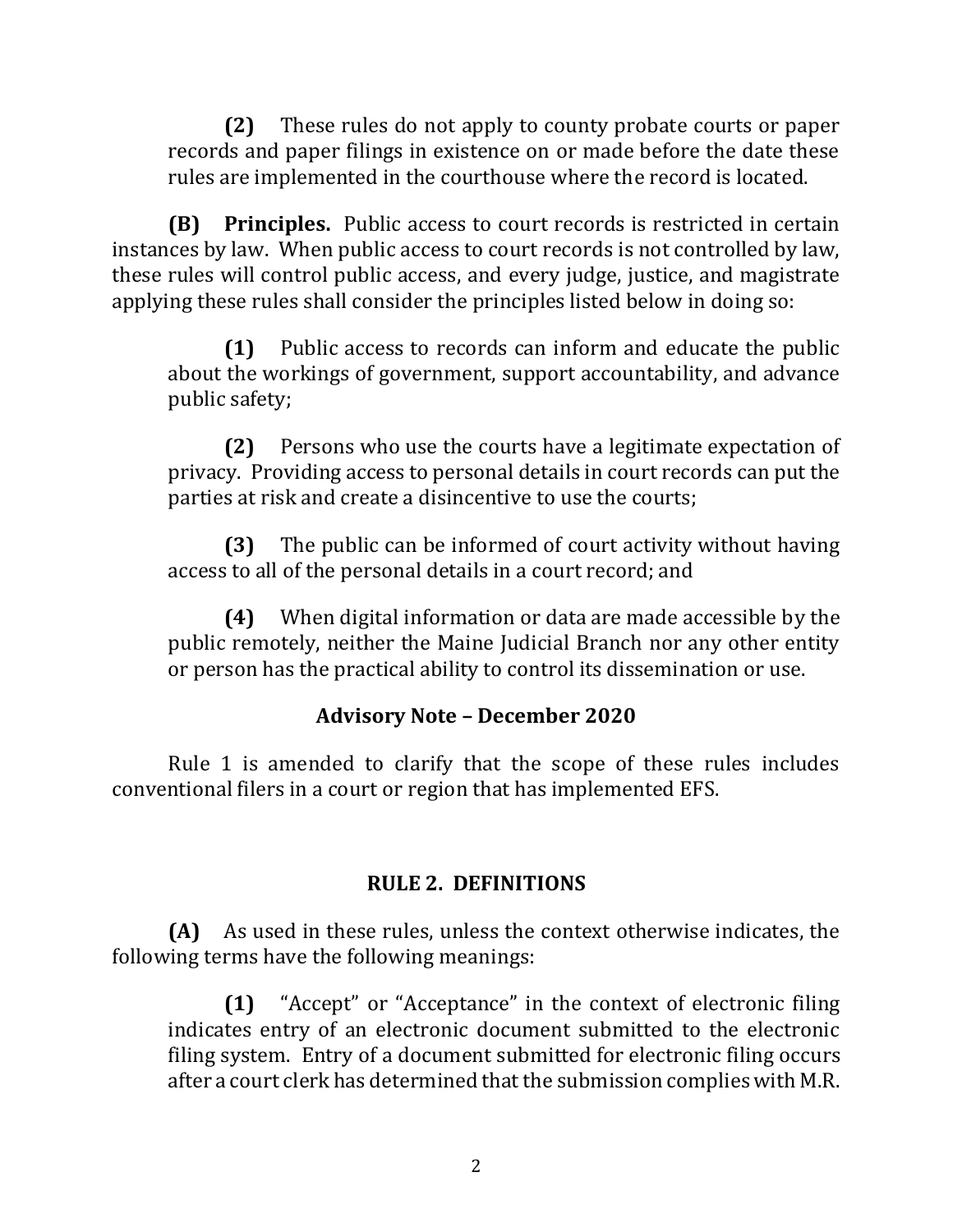Civ. P. 5(f) and Rule 34 of these rules. Once the document is entered, that electronic filing becomes part of the electronic case file.

**(2)** "Accessible by the public" means that a court record is open to inspection by any member of the public and may be reproduced as permitted by these rules. Under these rules, some court records may be accessible by the public only at a courthouse, and other court records may be accessible by the public both remotely and at a courthouse.

"Accessible by the public" does not mean that the court will search for records when the requester does not have information sufficient to identify the specific court records sought.

**(3)** "Accessible by the public only at a courthouse" means that a court record may be inspected by any member of the public only at a public access computer. Juvenile case records that are accessible by the public only at a courthouse cannot be copied electronically nor may hard copies be provided by the court clerk. All other court records that are accessible by the public only at a courthouse cannot be copied electronically, but hard copies may be provided by the court clerk. A fee may be charged for copies.

**(4)** "Accessible by the public remotely" means that a court record may be inspected or reproduced by any member of the public through an internet-based case management system accessible through a standard browser. Court records that are accessible by the public remotely are also accessible by the public at a courthouse.

**(5)** "Aggregate data" means summary information extracted, assembled, or derived from compiled data. "Aggregate data" eliminates any case- or party-identifying information such as docket numbers, names, personally identifying information, and addresses.

**(6)** "Bulk data" means an electronic collection of data composed of information from multiple records, whose primary relationship to each other is their shared origin from single or multiple databases. "Bulk data" is different from multiple records.

**(7)** "By law" means by federal or state law or regulation, court rule, including these rules, or administrative order.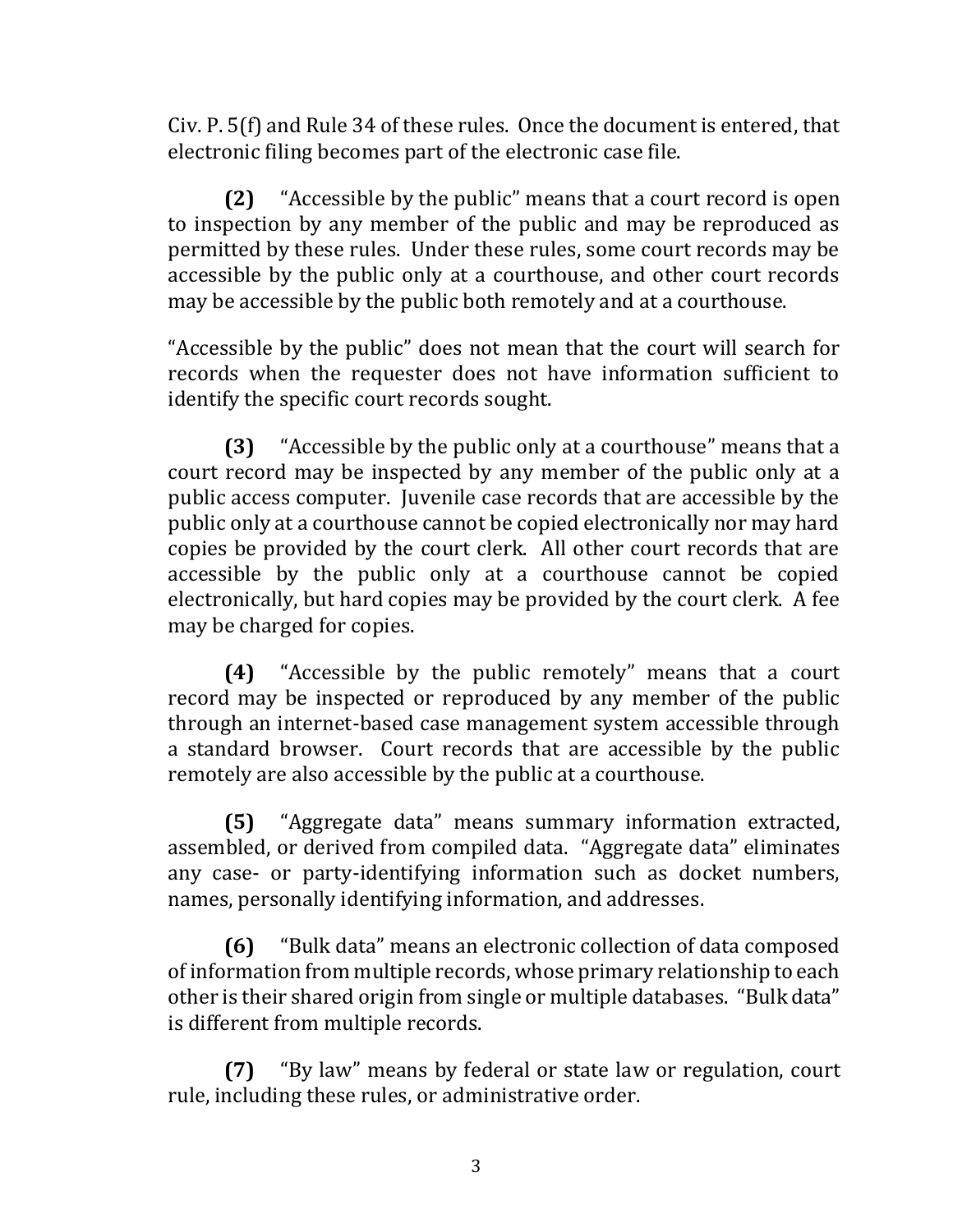**(8)** "Case management system" or "CMS" means an electronic document repository maintained, administered, and managed by the Maine Judicial Branch to track information and manage cases.

**(9)** "Child protection matter" means any child protection matter filed under Title 22 of the Maine Revised Statutes.

**(10)** "Civil case" means any case that is not a criminal case subject to Rule 5, a juvenile case subject to Rule 6, or a family matter, child protection matter, or protection order case subject to Rule 7.

**(11)** "Clerical error" means information in the court record that is obviously incorrect and that occurred as a result of a mistake made by court staff.

**(12)** "Compiled data" means information that is derived from the selection, collection, or reformulation of all or some of the information from the records of more than one case or judicial proceeding.

**(13)** "Conventional filing" and its variants mean a process in which a filer submits a paper document that is then converted to electronic format by a court clerk and filed.

**(14)** "Conventional service" and its variants mean service accomplished in accordance with the applicable rules of civil, criminal, or appellate procedure.

**(15)** "Court" means the Supreme Judicial Court, the Superior Court, the District Court, and all justices, judges, and magistrates of those courts.

**(16)** "Court clerk" means a manager of court operations, clerk of court, deputy clerk, assistant clerk, associate clerk, administrative clerk, or staff of a clerk's office.

**(17)** "Court record"

**(a)** "Court record" means any file, document, information, or data received or maintained by a court in electronic form in connection with a specific case or proceeding, including: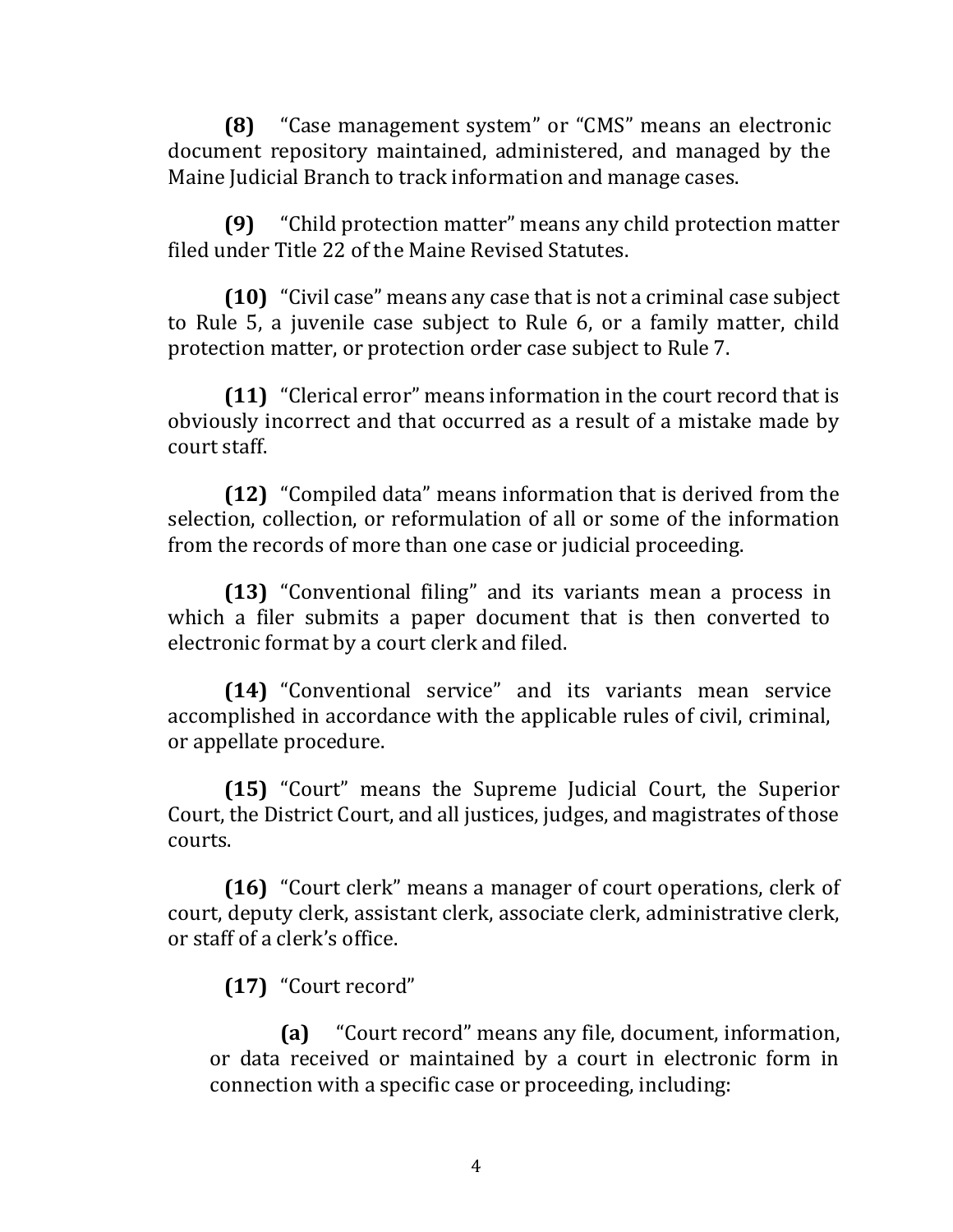**(i)** Pleadings, motions, briefs and their respective attachments, correspondence, and documentary evidentiary exhibits submitted with court filings;

**(ii)** Orders, judgments, opinions, and decrees;

**(iii)** Registries of actions, calendars, docket sheets, and other information created or prepared by court clerks that is related to a case or proceeding; and

**(iv)** Juvenile case records as defined in the Maine Juvenile Code.

**(b)** "Court record" does not include the following materials, even if they exist in connection with a specific case or proceeding:

> **(i)** Information gathered, maintained, or stored by a governmental agency or other entity to which any employee of the Maine Judicial Branch has access but that is not part of a court record or file or is part of the court record but is prohibited from release by law;

> **(ii)** Notes, memoranda, and drafts thereof, and any other material prepared or collected by a justice, judge, or magistrate or other court staff at the direction of a judicial officer and used for a judicial settlement conference, in recording the judicial officer's notes of a proceeding, or in researching or preparing orders, judgments, opinions, or decrees;

> **(iii)** Internal draft working documents, reports, or data analysis prepared for or by a justice, judge, magistrate, other court staff, bail commissioner, or justice of the peace related to court practices, schedules, work assignments, and procedures;

> **(iv)** Legal work product, including drafts, and other records or reports of any attorney, law clerk, or other person employed by or representing the Maine Judicial Branch that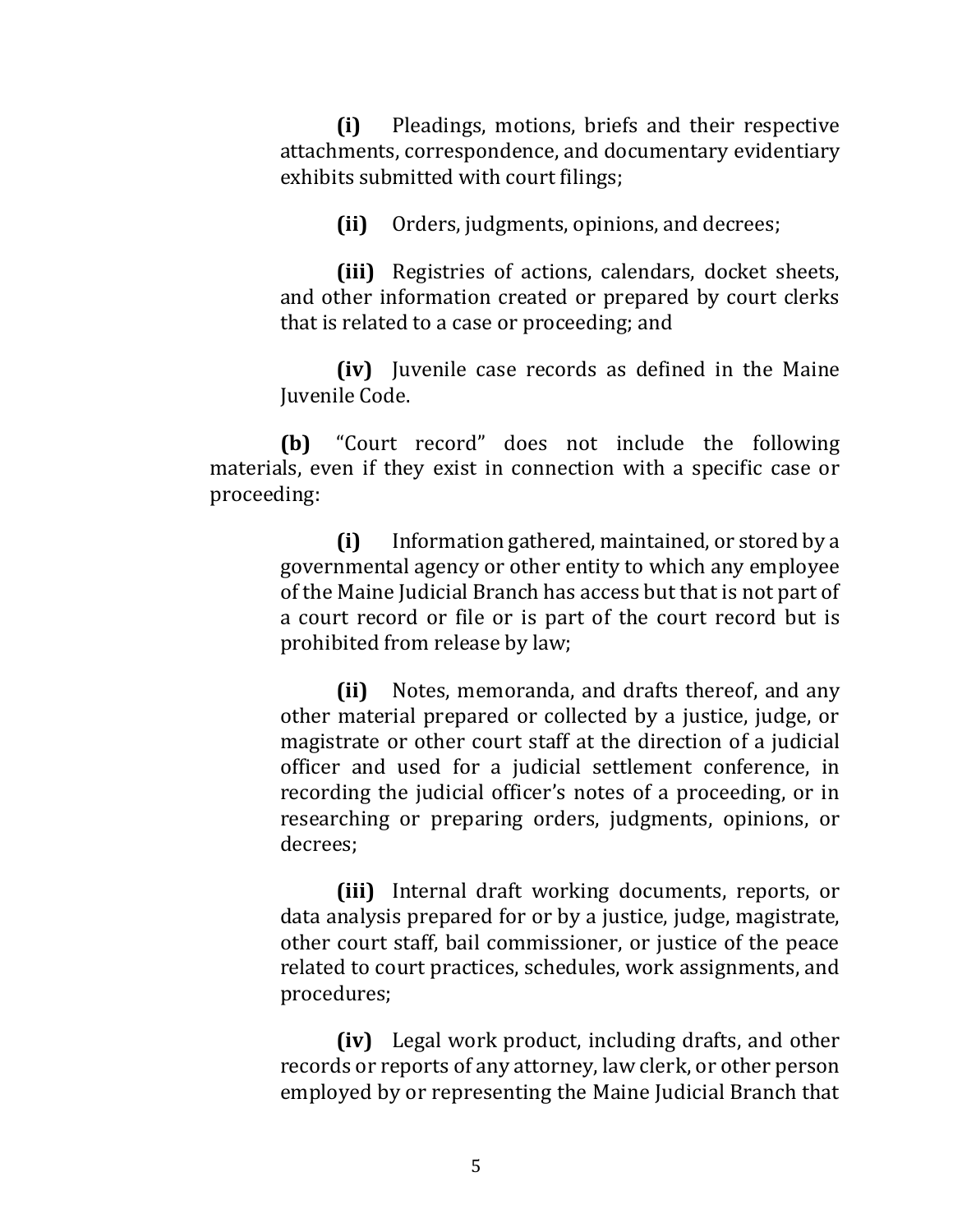are produced in the regular course of business or during representation of the Maine Judicial Branch;

**(v)** Records of consultative, advisory, or deliberative discussions pertaining to the rendering of decisions or the management of cases;

**(vi)** Discovery materials served through the EFS;

**(vii)** Exhibits submitted at or in preparation for trial or hearing;

**(viii)** Juror information; and

**(ix)** Any other documents or information not expressly defined as court records, including administrative records or reports maintained by the Maine Judicial Branch.

**(18)** "Courthouse" means any facility in which a State of Maine District Court or Superior Court is housed. "Courthouse" does not include county probate courts.

**(19)** "Electronic case file" means the dataset that includes any document, information, data, or other item created, collected, received, or maintained by the Maine Judicial Branch in connection with a specific case that is readable through the use of an electronic device. The electronic case file does not include anything that is not a court record as defined in these rules.

**(20)** "Electronic document" means the electronic form of pleadings, notices, motions, warrants, orders, exhibits, briefs, judgments, writs of execution, and other records accepted by a court clerk for filing. Electronic documents include documents filed in digitized format or converted to digitized format by a court clerk.

**(21)** "Electronic filing" means the electronic transmission of a document in electronic form to the court through the electronic filing system. An electronic filing under these rules does not include the submission or transmission of documents to a court through other electronic means such as email, facsimile, or external USB drives.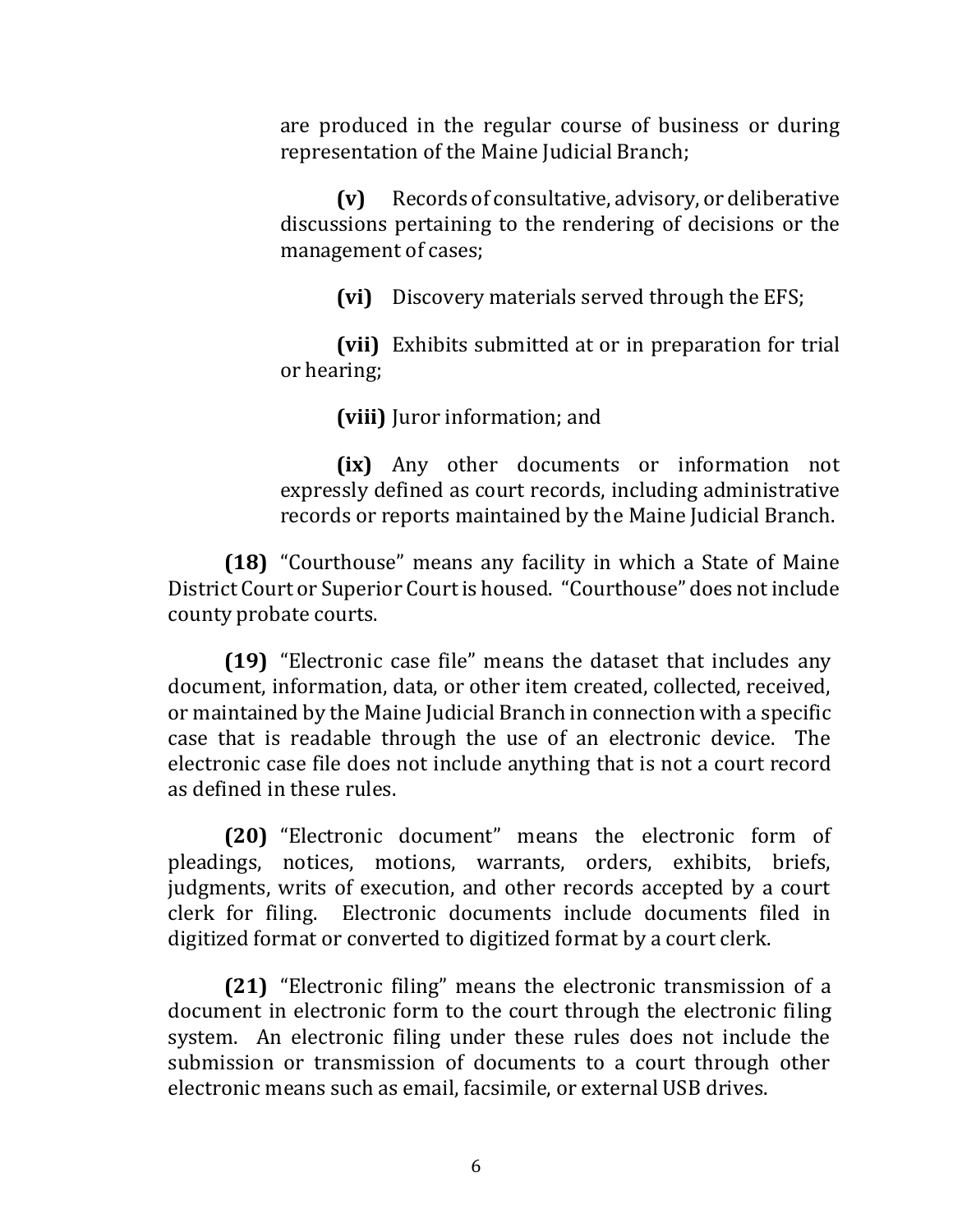**(22)** "Electronic filing system" or "EFS" means the system approved by the Maine Judicial Branch for the filing and service of electronic documents.

**(23)** "Electronic service" means the electronic transmission of a document or information to a party or a party's attorney. Under these rules, electronic service does not include service of process or a summons or warrant to gain jurisdiction over persons or property.

**(24)** "Electronic notification message" means an automatic electronic message generated by the CMS and sent to all attorneys or parties in a specific case to denote the receipt of a filing.

**(25)** "Family matters" means cases or proceedings, including post-judgment proceedings, for the following:

**(a)** Divorce;

**(b)** Annulment or judicial separation;

**(c)** Parental rights and responsibilities, including the establishment or enforcement of a child support obligation;

**(d)** Paternity or any type of parentage, including actions to enforce or obtain remedies for noncompliance with a gestational carrier agreement;

**(e)** Grandparent or great-grandparent visitation; and

**(f)** Adoption, guardianship, name change, or emancipation of a minor.

**(26)** "Inspection" means only visual inspection of court records without photocopying, photographing, or otherwise reproducing those records.

**(27)** "Juror information" means the following for all jurors and prospective jurors:

**(a)** Names;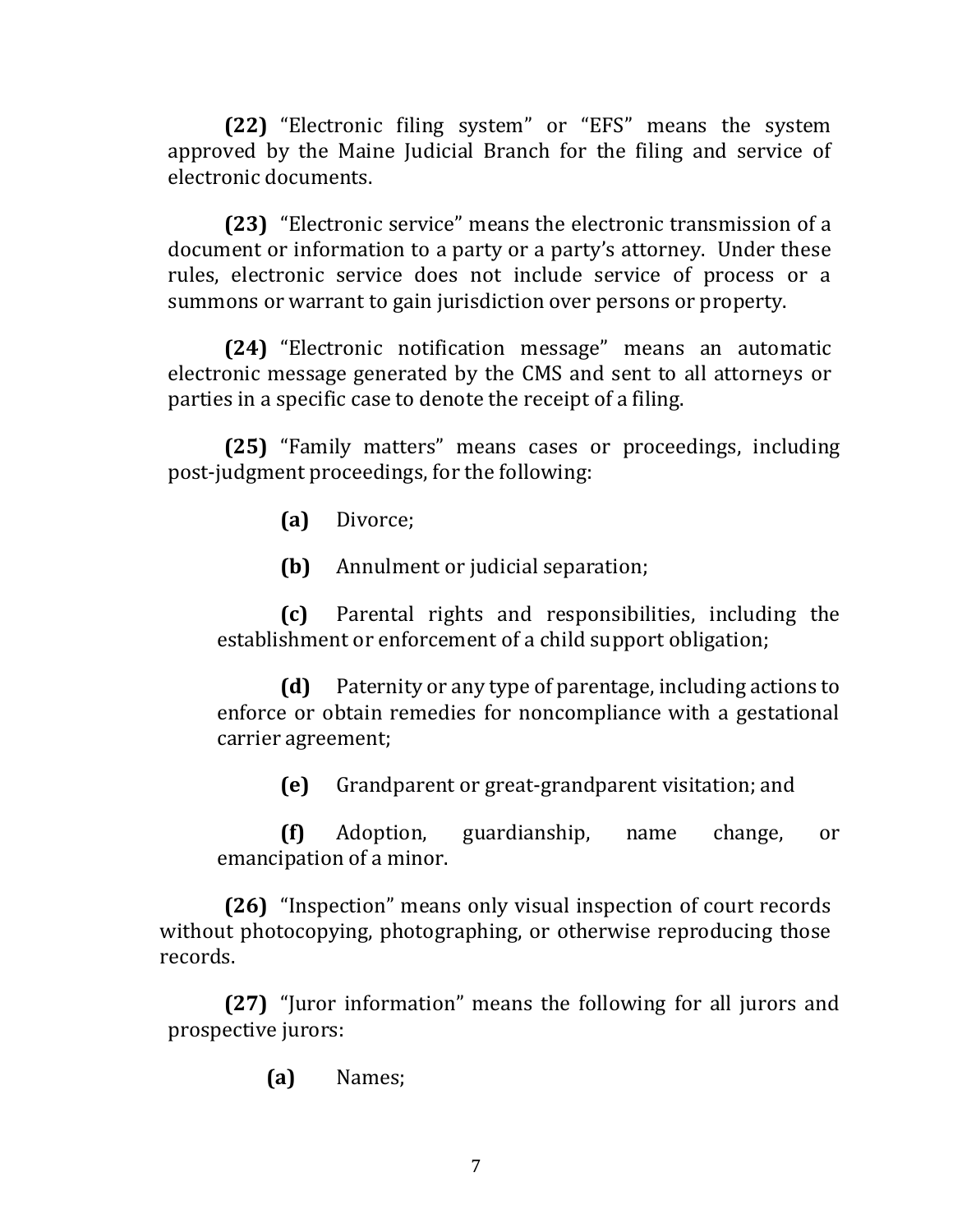**(b)** Telephone numbers, addresses, including email or other electronic addresses, and other contact information;

- **(c)** Social Security numbers;
- **(d)** Dates of birth;
- **(e)** Source lists;
- **(f)** Seating charts;
- **(g)** Qualification questionnaires;

**(h)** Information obtained by special screening questionnaires or in *voir dire* proceedings that personally identifies jurors; and

**(i)** All other personally identifying information of a juror or information from which a juror's identity could be learned.

**(28)** "Nonpublic" means access is restricted or prohibited by law.

**(29)** "Personally identifying information" means information that can be used to distinguish, detect, discover, or trace an individual, either alone or when combined with other personal or identifying information that is linked or linkable to a specific individual.

**(30)** "Protection order case" means any protection from abuse case or any protection from harassment case.

**(31)** "Public"

**(a)** "Public" means the following:

**(i)** Any person, business, media organization, or entity; and

**(ii)** A government agency or commission for which there is no existing federal or state law, court rule, or court order defining that agency's access to court records.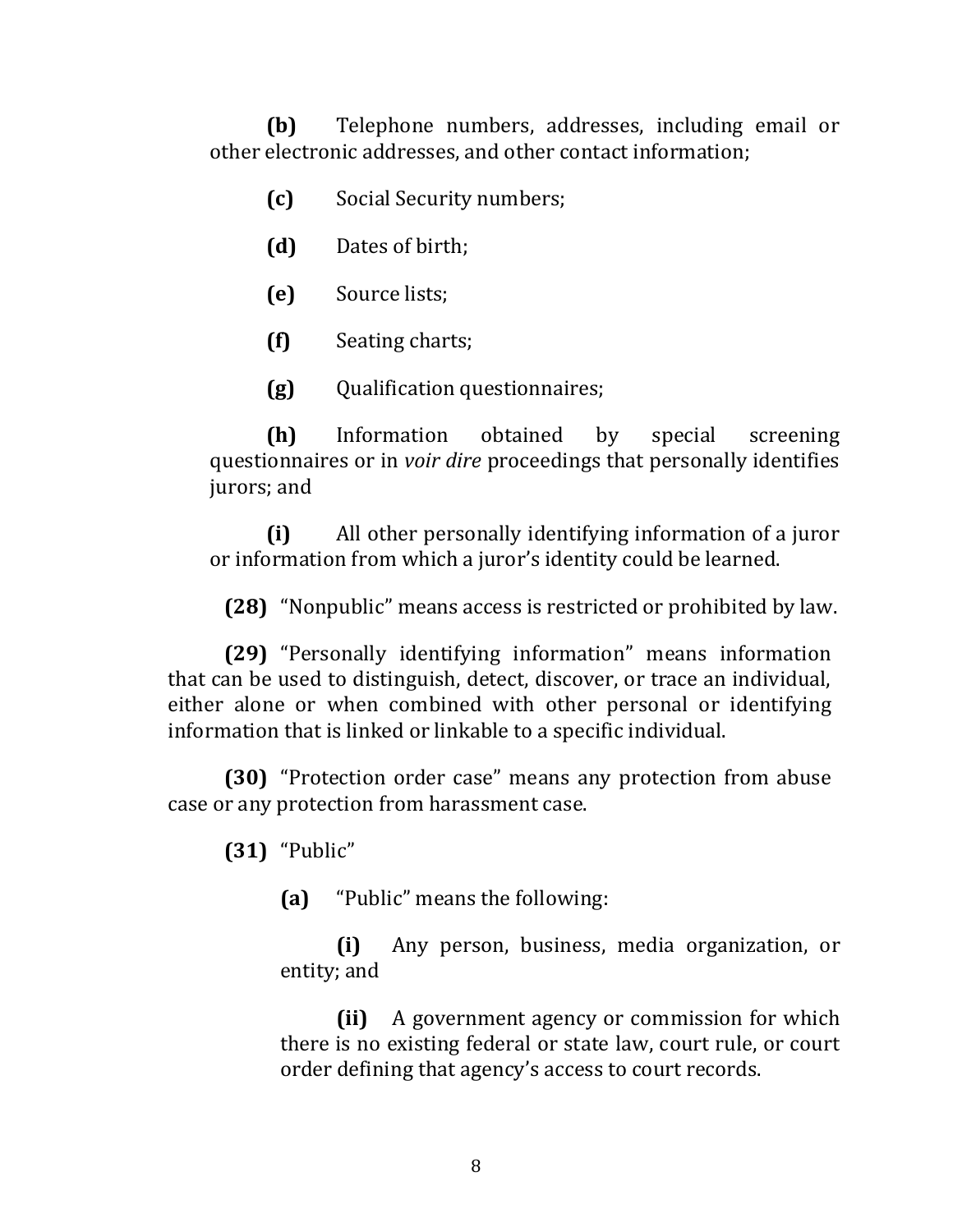**(b)** "Public" does not mean the following:

**(i)** Court staff, employees, justices, judges, and magistrates;

**(ii)** The parties to a specific case or proceeding, their attorneys and their attorneys' authorized agents, and persons identified by the court as having access to the court record in that case or proceeding;

**(iii)** Private or governmental persons, vendors, or entities that assist the Maine Judicial Branch in performing its functions and are subject to court restrictions on the use and dissemination of information from court records, including bail commissioners, justices of the peace, interpreters, and mediators;

**(iv)** Persons or governmental entities whose access to court records is governed by law, or by a policy set by the State Court Administrator;

**(v)** Persons who are authorized by law to access court records;

**(vi)** An alleged victim in a criminal or juvenile proceeding;

**(vii)** The parent, guardian, or legal custodian of an alleged victim in a criminal or juvenile proceeding when the alleged victim is a minor;

**(viii)** An immediate family member, parent, guardian, legal custodian, or a licensed investigator acting on behalf of an alleged victim in a criminal or juvenile proceeding when the alleged victim cannot act on his or her own behalf due to death, age, physical or mental disease, or disability; and

**(ix)** An attorney representing the alleged victim in a criminal or juvenile proceeding.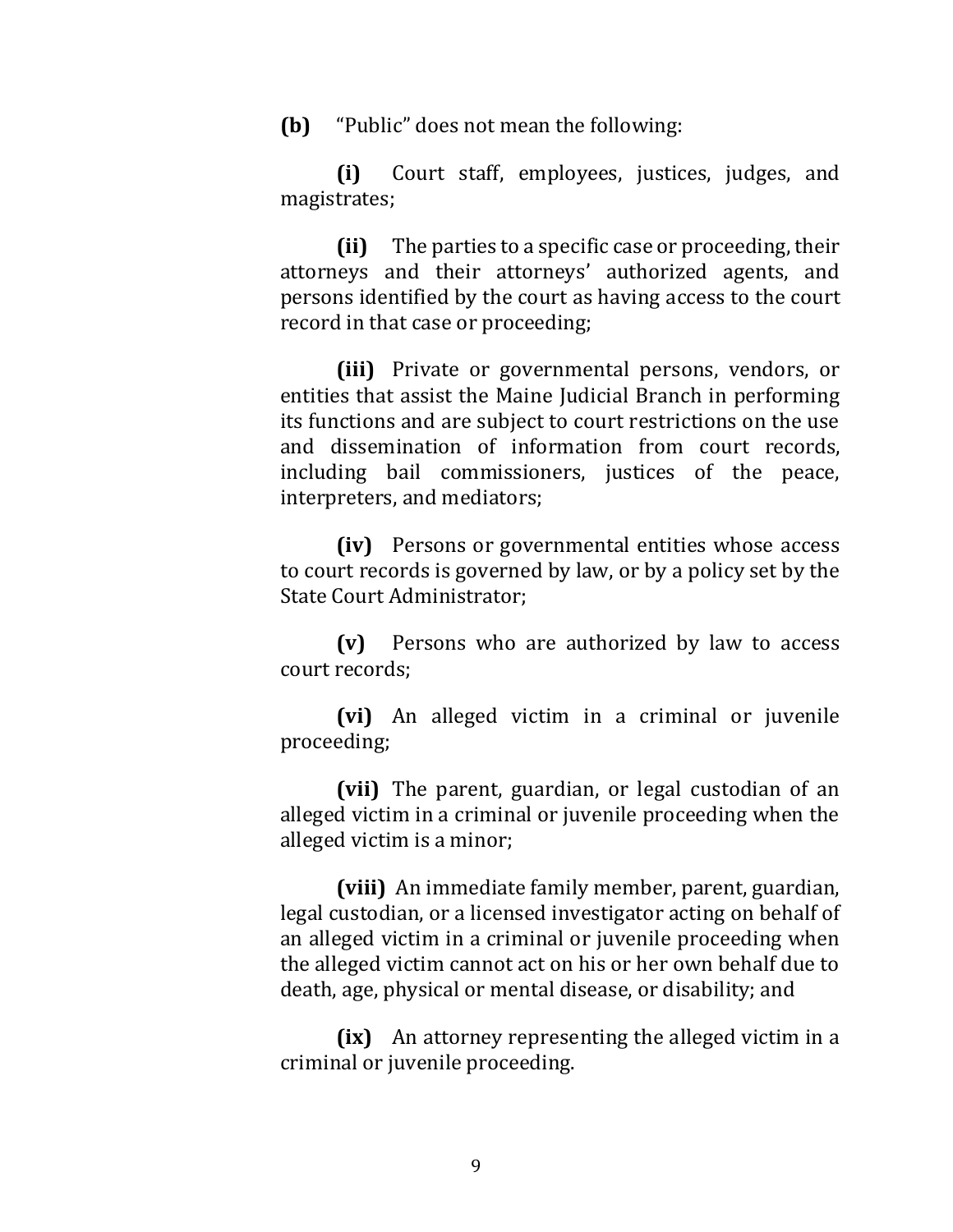**(32)** "Public access computer" means a facility within a courthouse to access the Maine Judicial Branch's closed-loop system.

**(33)** "Registry of actions," formerly identified as "docket entries," means the list of case information maintained by the court clerk that contains the case caption; docket number; a chronological entry identifying the date and title of each complaint, motion, order, judgment, notice, action, or other document filed in a case; and the dates of events in the case.

**(34)** "Registered user" means an individual or entity with an assigned username and password authorized by the Maine Judicial Branch to access and utilize the EFS.

**(35)** "Seal or impound" means to restrict public access to a court record by court order. When a juvenile case record is sealed pursuant to Rule 6(G)(1), the juvenile may respond to inquiries other than from a court or criminal justice agency about the sealed juvenile case records as if the juvenile crimes had never occurred, without being subject to any sanctions.

**(36)** "Self-represented litigant" means a person or entity, other than an attorney, who is not represented by an attorney in a court proceeding.

**(37)** "User agreement" means an agreement that establishes the obligations and responsibilities of the registered user for use of the EFS.

#### **Advisory Note – March 2021**

Rule  $2(A)(1)$  is amended to explain that the term used to signify the process that occurs when a document submitted to a court becomes part of the court's electronic case management system—"acceptance"—is a process involving only a review for compliance with filing requirements. Before entering a document into the system, a court clerk must ensure that the document is in proper electronic format, that it has been signed, that it is accompanied by any legally required elements, including but not limited to a filing fee, appeal fee, registry recording fee, or summary sheet, and that, if the document is filed by an attorney, the document lists the attorney's Maine Bar Registration Number. If the document does not comply with those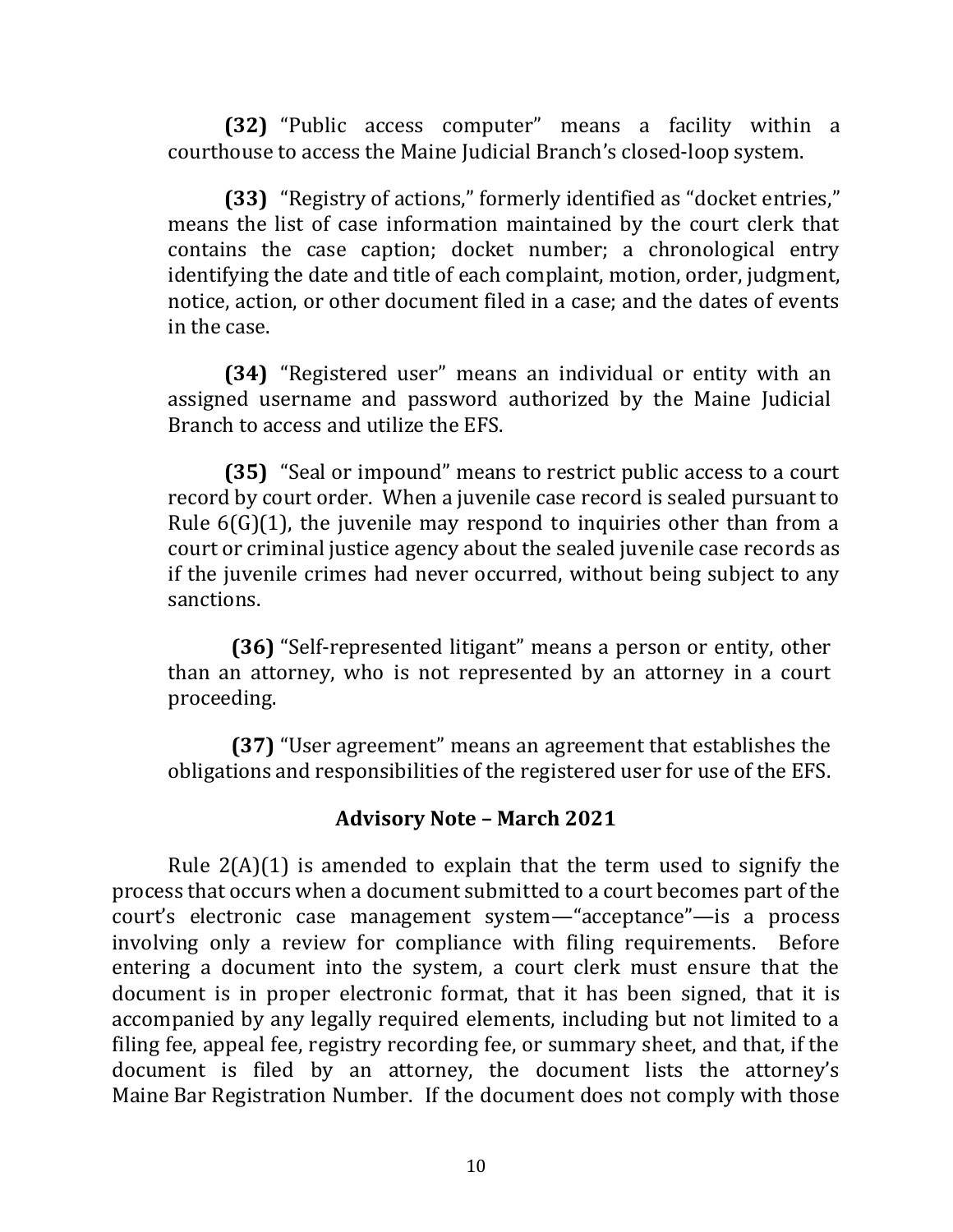requirements, it shall not be entered into the electronic filing system. See Rules 34 and 39, and M.R. Civ. P. 5(f). As indicated in Rule 35(D)(1), the clerk's review for entry or rejection is purely ministerial.

### **Advisory Note – December 2020**

Rule 2(A)(14) of the Maine Rules of Electronic Court Systems is amended to clarify that the definition of conventional service includes service by email.

Rule 2(A)(17)(b)(vii) is amended to exclude from the definition of "court record" exhibits submitted at or in preparation for trial or hearing but not those *filed* in preparation for trial or hearing.

# **PART ONE: RULES OF ELECTRONIC COURT RECORDS ACCESS**

# **RULE 3. GENERAL ACCESS POLICY**

**(A)** Electronic court records are accessible by the public except as provided by law, including these rules, or by court order.

**(B)** Parties and their attorneys may access all court records in their cases remotely and at the courthouse except as provided by law or court order. Alleged victims in any criminal or juvenile cases may access court records as provided by law only at a courthouse.

**(C)** Any file, document, information, or data received or maintained by the court before the implementation of electronic filing that become court records through scanning or other digitization are accessible as follows:

**(1)** Accessible remotely or at the courthouse by the parties and their attorneys; and

**(2)** Accessible by the public as allowed by these rules only after the court records have been redacted by the court clerk in accordance with these rules:

- **(a)** on the court's own initiative, or
- **(b)** upon request.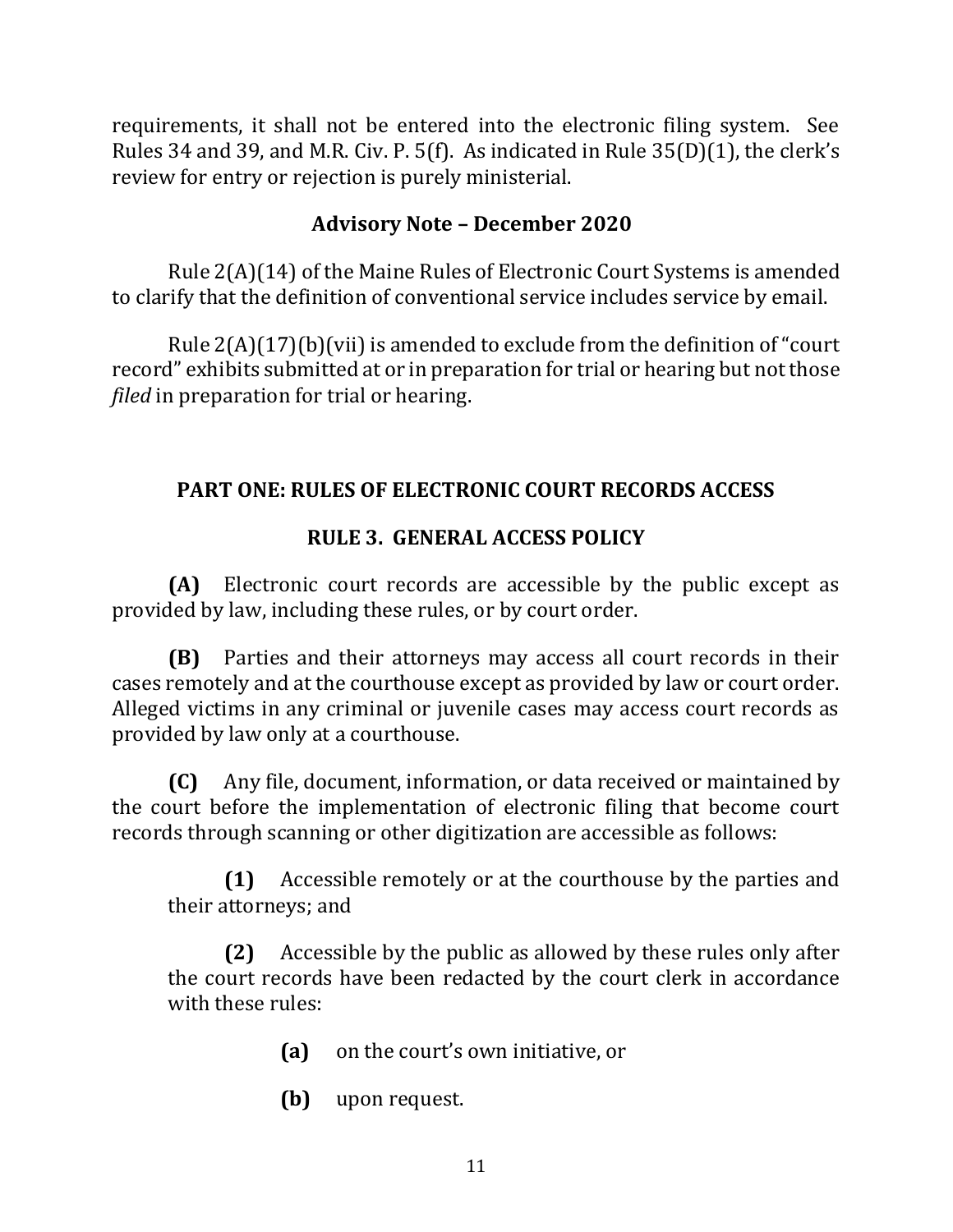**(D)** Timing of access to court records accessible under these rules is determined by date of acceptance as defined in Rule (2)(A)(1). Court records become accessible upon acceptance unless otherwise provided in these rules.

**(E)** Whenever the accessibility of a court record changes under these rules, or by court order, the court clerk will either remove or grant electronic access within a reasonable time.

### **RULE 4. CIVIL CASES**

# **(A) Date of Accessibility.**

**(1)** Unless prohibited by law or by court order, a court record in a civil case is accessible by the public upon entry into the electronic case file.

**(2)** When an *ex parte* motion is filed contemporaneously with a complaint, no court records will be accessible until after the court has reviewed and acted on the motion. After the court has acted on the motion, unless the court orders otherwise, all court records in the case that would otherwise be accessible will be accessible by the public.

**(3)** When an *ex parte* motion is filed after the filing of the complaint, the motions and any attachments will not be accessible until after the court has reviewed and acted on the motion. After the court has acted on the motion, the court records related to the *ex parte* motion will be accessible as follows:

**(a)** If the motion is granted, the court records related to the motion will be accessible as provided by the order granting the motion.

**(b)** If the motion is denied, unless otherwise prohibited by any law or court order, the court records related to the motion will be accessible by the public, by any other party to the case, or by attorneys of record, when the court denies the motion.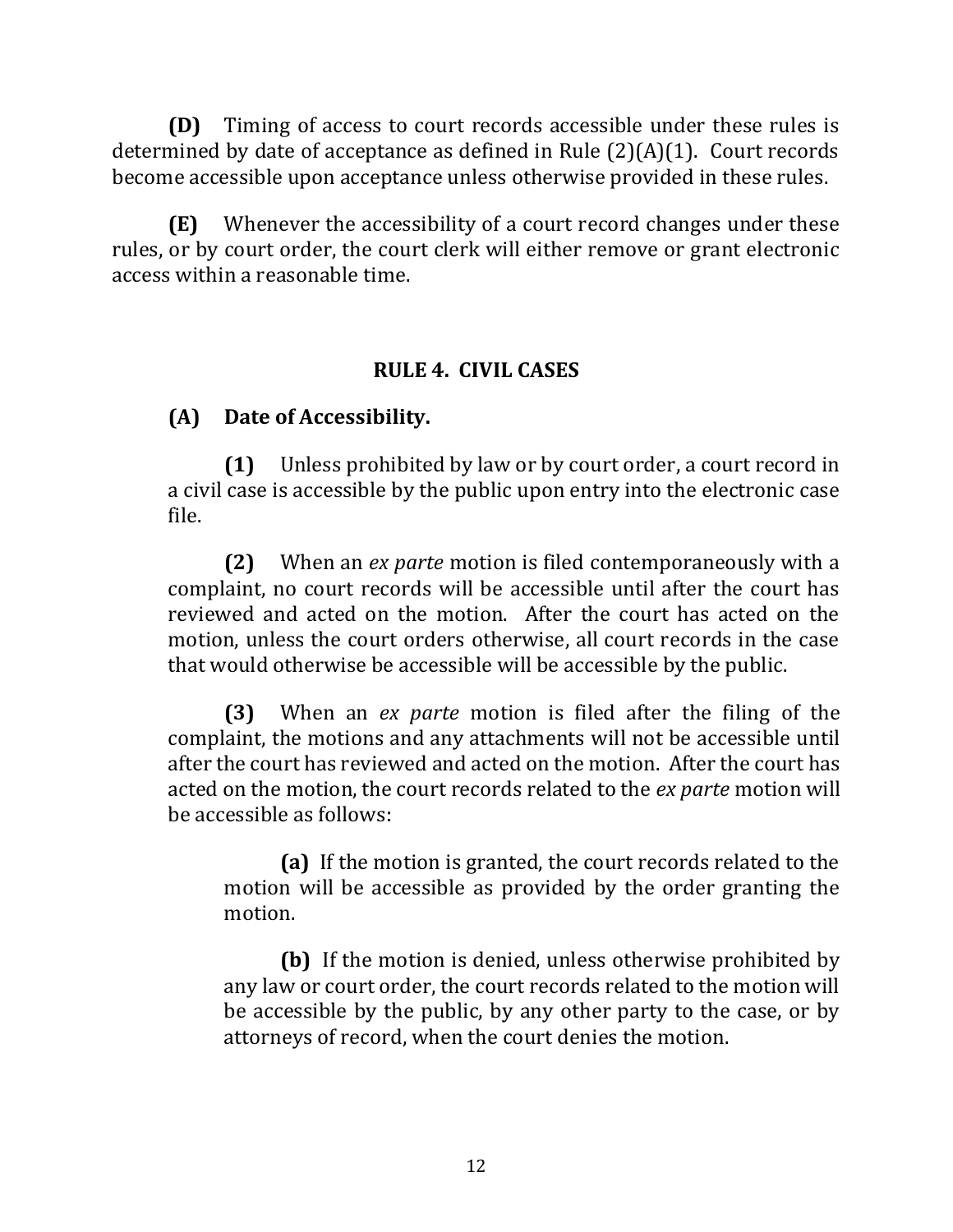**(B) Civil Court Records Not Accessible by the Public.** Court records related to the following proceedings are nonpublic:

- **(1)** Mental health civil commitment proceedings;
- **(2)** Medical malpractice screening panel proceedings;
- **(3)** Sterilization proceedings;
- **(4)** Proceedings for extreme weapon protection orders;
- **(5)** HIV/AIDS testing proceedings; and
- **(6)** Minor settlement proceedings.

**(C) Limitations on Accessibility of Civil Court Records in Forcible Entry and Detainer (FED), Small Claims, and Foreclosure Cases Accessible by the Public only at a Courthouse.** Before the entry of a judgment, court records in forcible entry and detainer (FED), small claims, and foreclosure cases are accessible by the public only at a courthouse. Court records in FED, small claims, and foreclosure cases are accessible by the public remotely only if and after a judgment has been entered against a defendant.

**(D) Civil Court Records Accessible by the Public Remotely and at a Courthouse.** Court records for any civil cases not listed in (B) or (C) are accessible by the public remotely and at any courthouse, except as otherwise provided by law or court order.

**(E) Nonpublic Data, Documents, and Information.** The data, documents, and information listed below, when filed in civil cases, are nonpublic, except as otherwise provided by law or court order.

- **(1)** Full names of minors;
- **(2)** Personally identifying information, including:
	- **(a)** Residence addresses;
	- **(b)** Telephone numbers;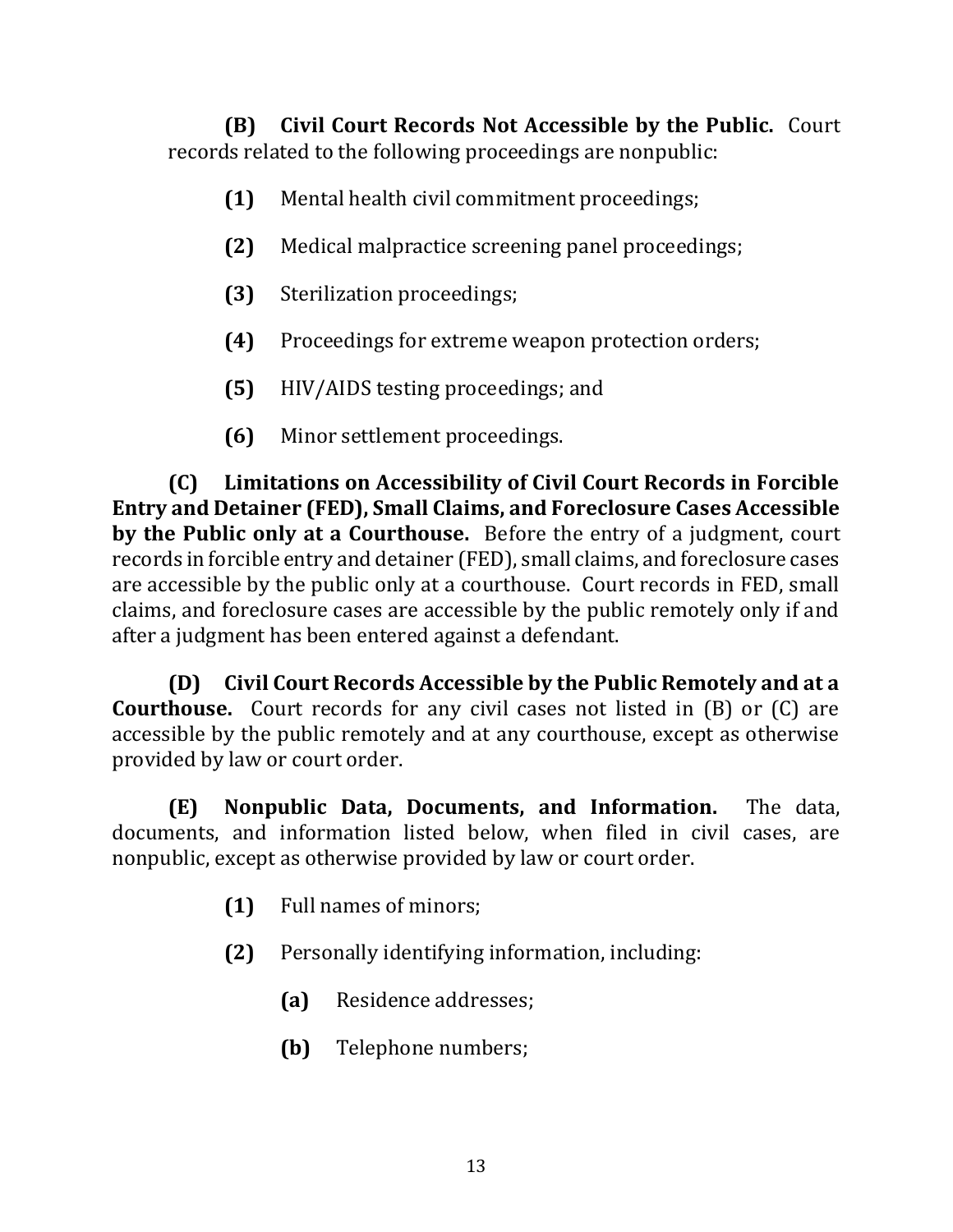**(c)** Personal, business, or school email addresses and other electronic addresses;

**(d)** Financial account numbers or statements, such as those that identify loans, bank accounts, mortgages, investment accounts, credit card numbers, personal identification numbers, or similar numerical identifiers;

**(e)** Driver's license numbers;

**(f)** Other personal identification numbers, such as Social Security and employer identification numbers, passport numbers, and state identification numbers;

**(g)** DNA-identifying data or information; and

**(h)** Dates of birth.

**(3)** Disability accommodation requests;

**(4)** Names, addresses, and personally identifying information of parties protected under a protection order, restraining order, or injunction, and of alleged victims of sexual offenses, domestic violence, or stalking;

**(5)** Images of minors and of persons of any age subject to guardianship, conservatorship, or mental health commitment proceedings;

**(6)** Images depicting nudity or of a sexual nature, including sexual acts, sexual contact, or sexual touching;

**(7)** Immigration and visa documents and any related work authorizations;

**(8)** Indigency affidavits and any attachments;

**(9)** Exhibits, affidavits, and other materials that are filed that contain otherwise confidential information as set out in these rules;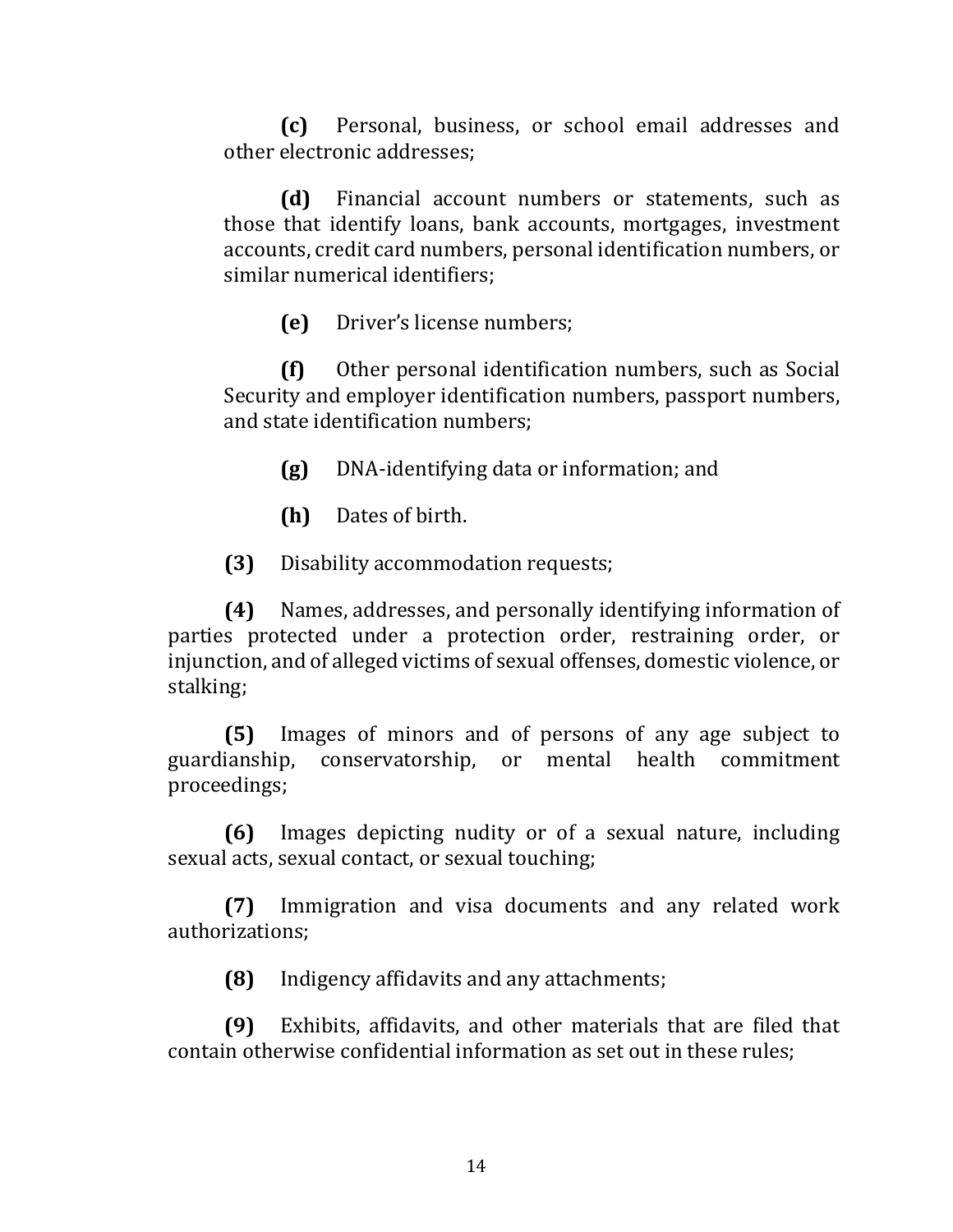**(10)** Personal financial documents, including financial statements, tax documents including W-2s, paystubs, bank statements, account statements, and payment histories;

**(11)** Personal health information and medical records, including HIV/AIDS testing information and results, all mental health evaluations and records, forensic evaluations, substance use evaluations and treatment records, psychological records, and intelligence test documents and results;

**(12)** School and education records, including discipline and scholastic achievement information and data;

**(13)** Birth certificates and death certificates;

**(14)** Trade secrets;

**(15)** Requests for appointment of a guardian ad litem, orders appointing guardians ad litem, and guardian ad litem reports;

**(16)** Reports of sexual assault kits;

**(17)** Juror information, except as allowed in Rule 8; and

**(18)** Any other information or court record to which public access is prohibited by law.

### **Advisory Note – March 2021**

Rule 4(A)(1) is amended to omit the language providing that "[n]o court record will be accessible by the public until three business days after the court clerk has accepted the submissions of both the case initiating documents and proof of service of process of those documents on at least one defendant," with "[t]he date of acceptance [to] be determined by application of these rules." The rule now provides that a court record in a civil case is accessible to the public upon entry into the electronic case file unless prohibited by law or by court order.

Rules 4(A)(2) and (3) are amended to omit language providing for public access to court records related to *ex parte* motions three days after acceptance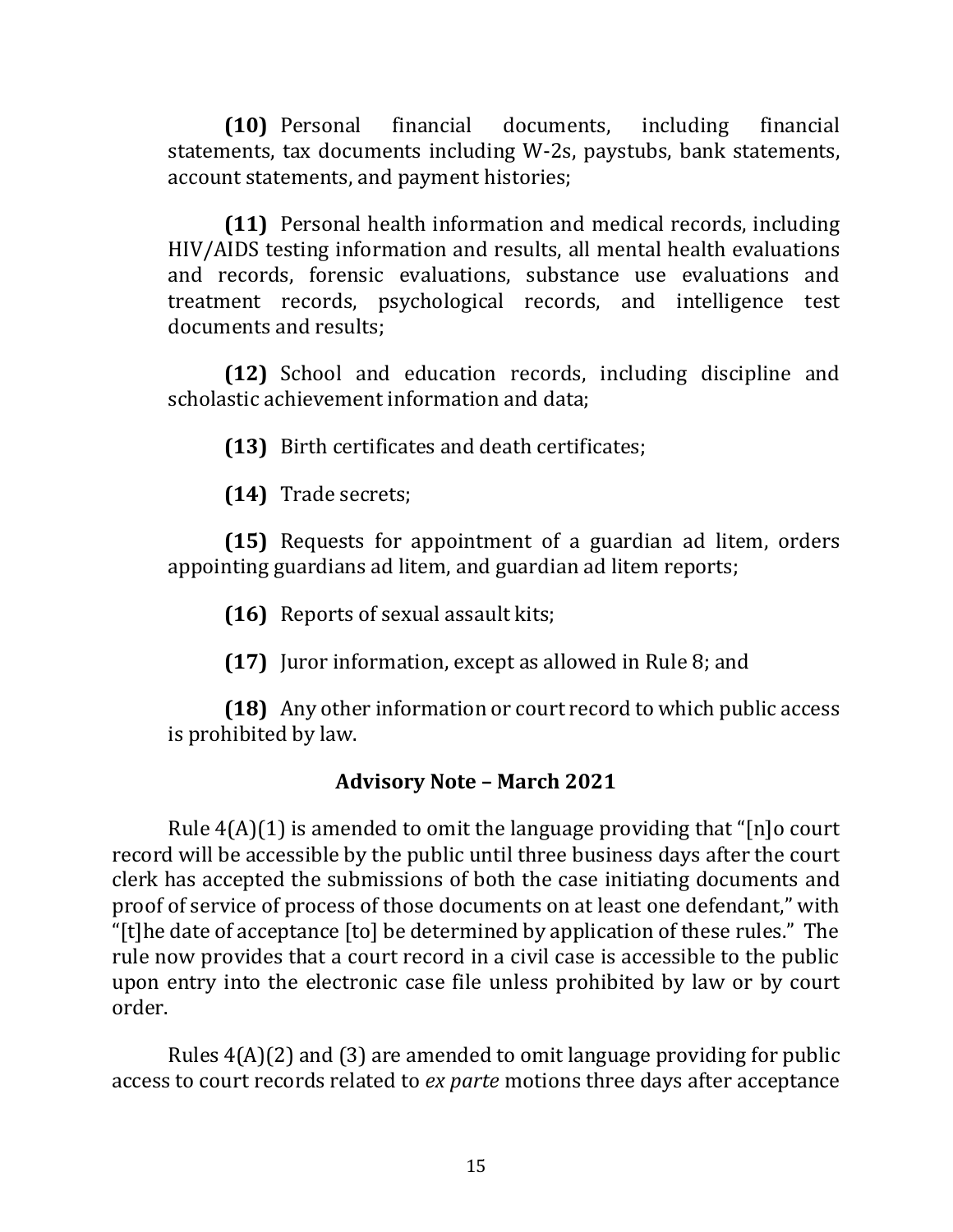by the court clerk of proof of service of the motion, case initiating documents, and any applicable writ or court order issued as a result of the motion.

Rule 12 provides that it is the responsibility of the filing party to ensure that sealed, impounded, or nonpublic cases, court records, data, documents, and information are redacted before submission, or otherwise submitted to the court in accordance with these rules.

### **Advisory Note – December 2020**

Rule 4(A)(1) is amended to clarify that the clerk's acceptance of both the court record and proof of service are required before the record will become accessible.

Rule 4(A)(2) and (3) are amended to clarify that accessibility of *ex parte* motions, related materials, and orders is dependent on whether the entity seeking access is a party or a member of the public.

# **RULE 5. CRIMINAL CASES**

**(A) Criminal Court Records Accessible by the Public Remotely and at a Courthouse.** Court records listed below in criminal cases are accessible by the public both remotely and at a courthouse except as otherwise provided by law or subdivision (B) of this rule.

**(1)** Complaints, indictments, informations, motions, registries of actions, court judgments and commitment documents, and sentencing orders concerning:

**(a)** Pending criminal charges;

**(b)** Criminal charges that have resulted in either a conviction or an acquittal;

**(c)** Criminal charges that are dismissed by court order that are not part of a plea agreement;

**(d)** Criminal charges that are dismissed as a part of a plea agreement that results in: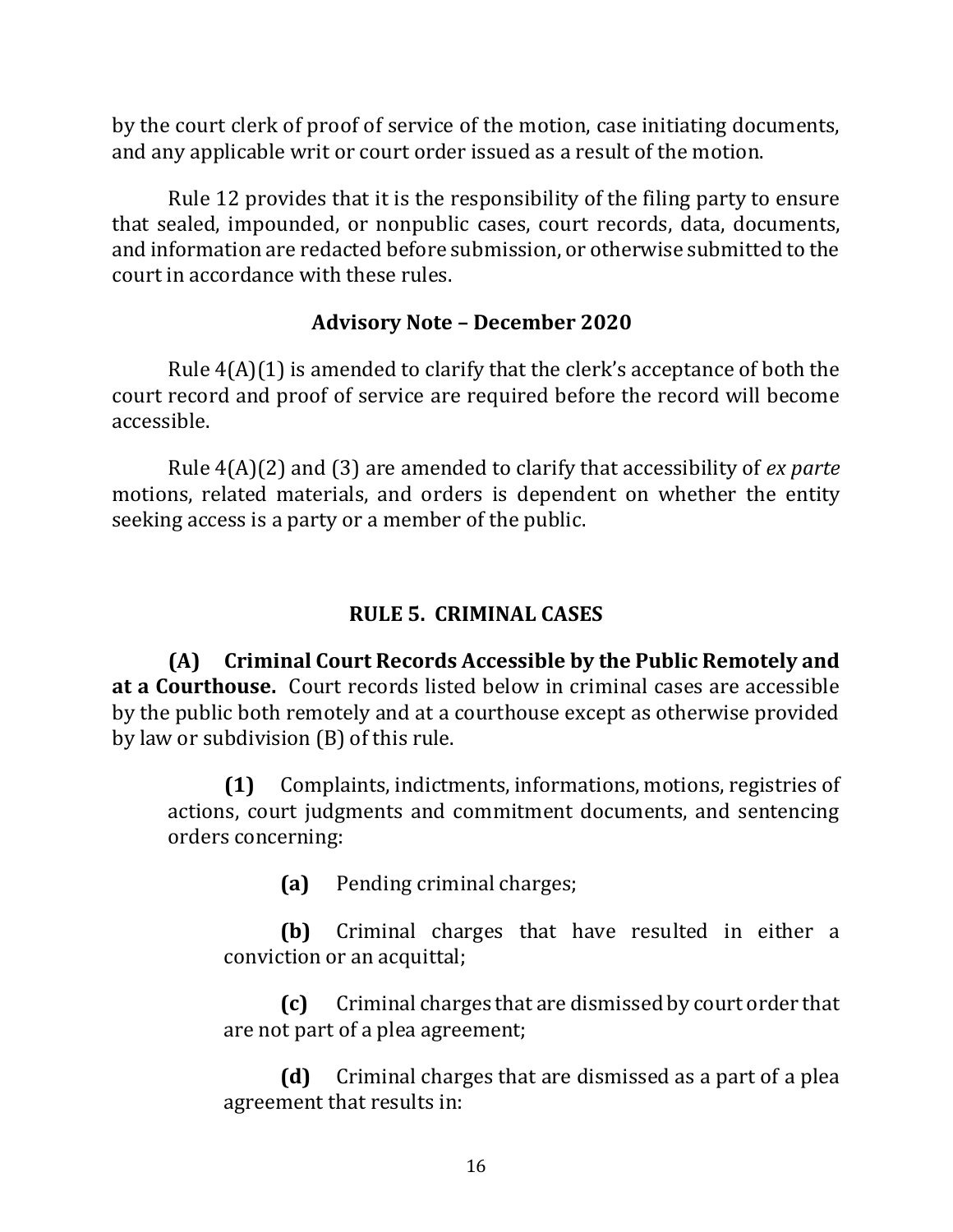**(i)** A conviction or adjudication on another charge,

**(ii)** An admission to a probation or administrative release violation,

**(iii)** A deferred disposition or filing of the charge, or

**(iv)** A dismissal of one charge and conviction on one or more others after a deferred disposition or filing;

**(e)** Criminal charges that are affected by conditional pardons or commutation;

**(f)** Criminal charges that were dismissed by the prosecutor without any plea to a related charge or any admission to a probation or administrative release violation; or

**(g)** Judgments of not criminally responsible.

**(2)** Motions for arrest warrants and any associated affidavits, not otherwise ordered impounded by the court pursuant to M.R.U. Crim. P. 4, after the warrant has been executed. Arrest warrants for failure to appear or for failure to pay a fine are accessible by the public remotely and at a courthouse before execution;

**(3)** Search warrants and associated affidavits, not otherwise ordered impounded by the court under M.R.U. Crim. P. 41 or 41B, only after a criminal charge related to the case is filed; and

**(4)** Pleadings, registries of actions, docket sheets, and court orders or decisions.

**(B) Nonpublic Data, Documents, and Information.** Data, documents, and information listed below, when filed in adult criminal cases, are nonpublic, except as provided by law.

**(1)** Names and dates of birth of persons, other than the accused and alleged adult accomplices;

**(2)** Personally identifying information, including: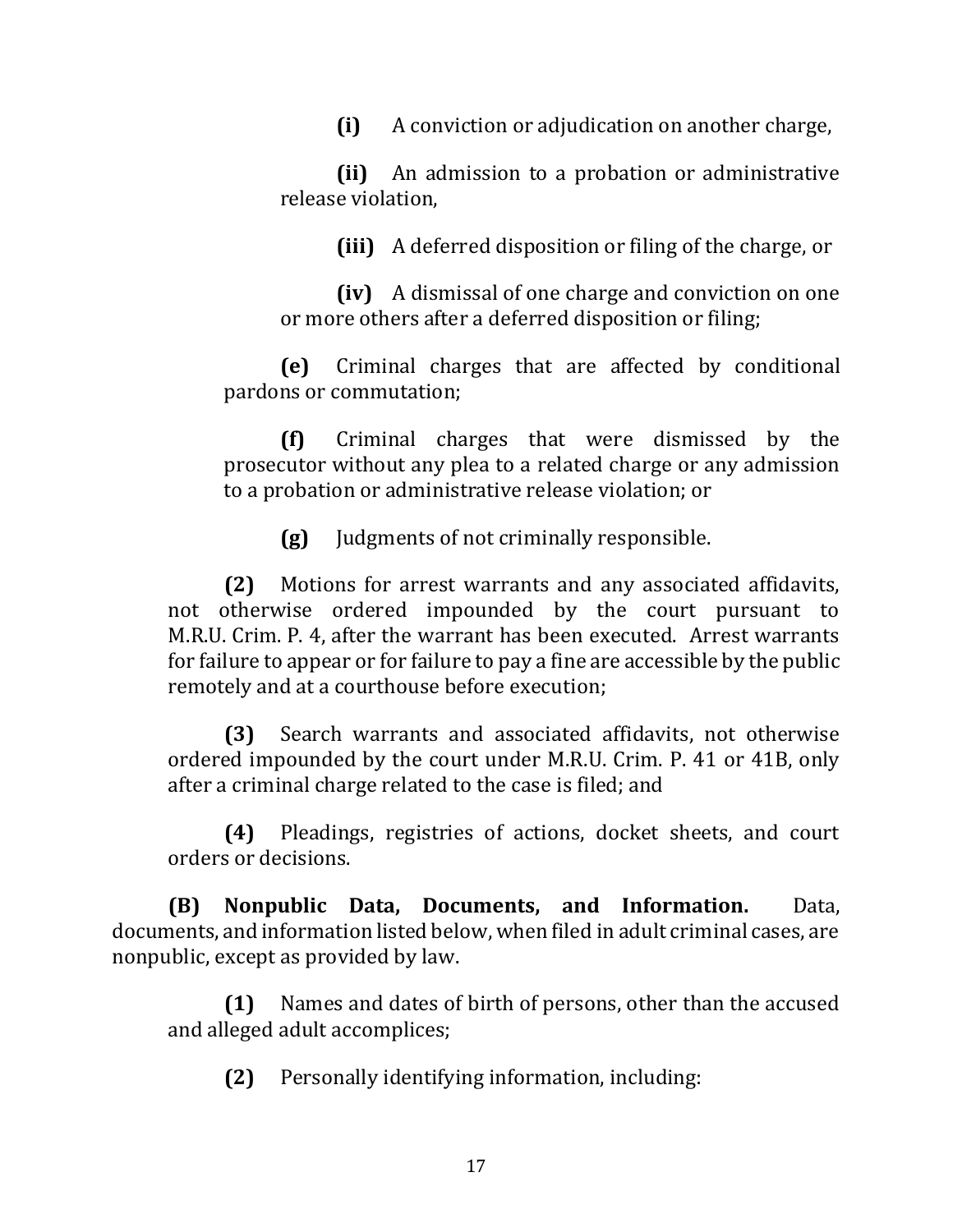**(a)** Residence addresses, other than of the accused;

**(b)** Telephone numbers;

**(c)** Personal, business, or school email addresses and other electronic addresses;

**(d)** Financial account numbers or statements, such as those that identify loans, bank accounts, mortgages, investment accounts, credit card numbers, personal identification numbers, or similar numerical identifiers;

**(e)** Driver's license numbers;

**(f)** Other personal identification numbers, such as Social Security and employer identification numbers, passport numbers, and state identification numbers; and

**(g)** DNA-identifying data or information.

**(3)** Disability accommodation requests;

**(4)** Names, addresses, and personally identifying information of parties protected under a protection order, restraining order, or injunction, and of alleged victims of sexual offenses, domestic violence, or stalking;

**(5)** Images of minors and of persons of any age subject to guardianship, conservatorship, or mental health commitment proceedings;

**(6)** Images depicting nudity or of a sexual nature, including sexual acts, sexual contact, or sexual touching;

**(7)** Immigration and visa documents and related work authorizations;

**(8)** Court records relating to applications for court-appointed counsel, including indigency affidavits;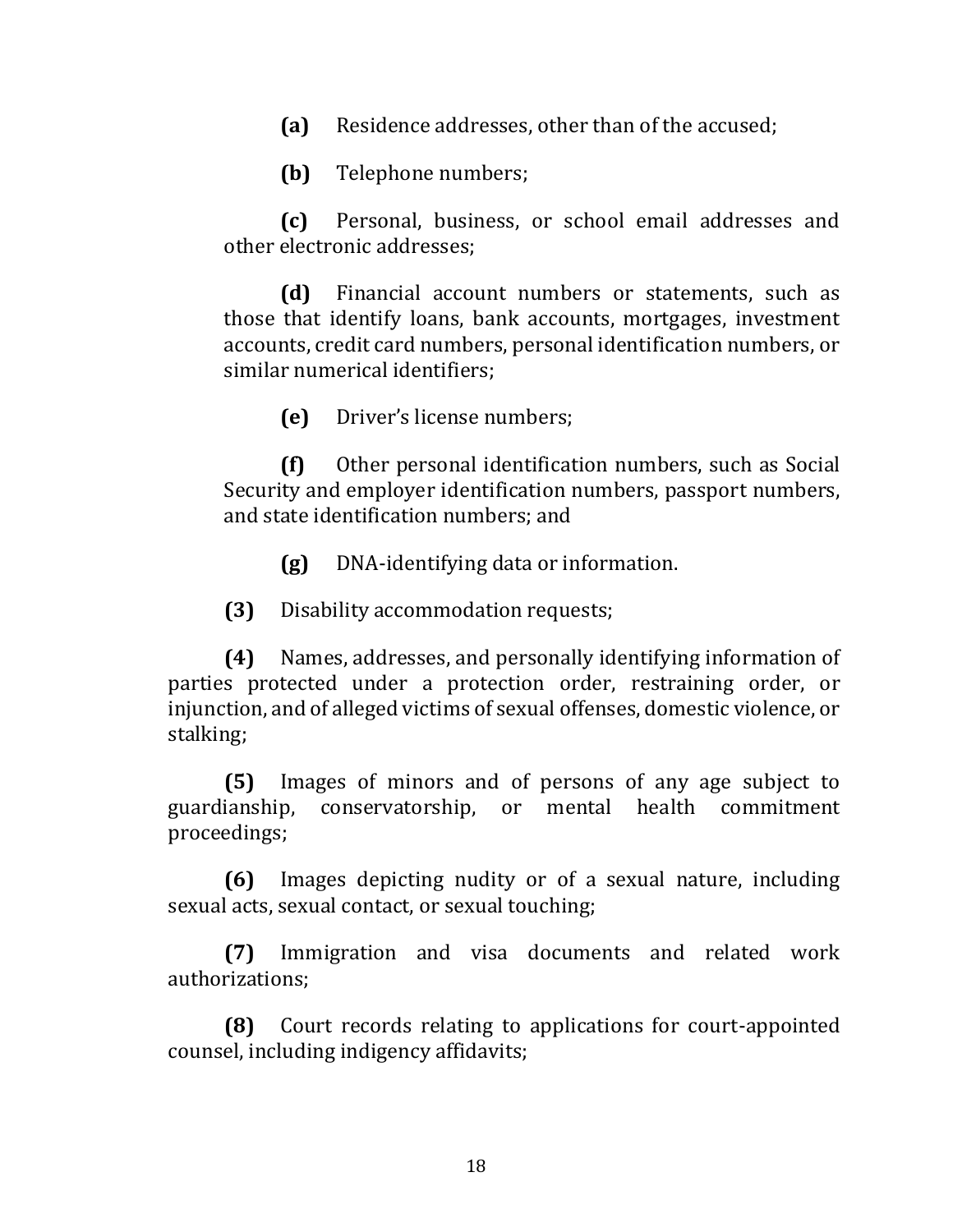**(9)** Exhibits, affidavits, and other materials that are filed that contain otherwise confidential information as set out in these rules;

**(10)** Personal financial documents, including financial statements, tax documents including W-2s, paystubs, bank statements, account statements, and payment histories;

**(11)** Personal health information and medical records, including HIV/AIDS testing information and results, all mental health evaluations and records, forensic evaluations, substance use evaluations and treatment records, psychological records, and intelligence test documents and results;

**(12)** School and education records, including discipline and scholastic achievement information and data;

**(13)** Birth certificates and death certificates;

**(14)** Trade secrets;

**(15)** Requests for appointment of a guardian ad litem, orders appointing guardians ad litem, and guardian ad litem reports;

**(16)** Reports of sexual assault kits;

**(17)** Juror information, except as allowed in Rule 8;

**(18)** In criminal prosecution for an alleged violation of a protection from abuse or harassment order, any identifying or residence information that is confidential under 19-A M.R.S. § 4008 or 5 M.R.S. § 4656;

**(19)** "Confidential criminal history record information," as defined by the Maine Criminal History Records Information Act, 16 M.R.S. §§ 701-710, except for information accessible by the public pursuant to Rule 5(A);

**(20)** Court records in grand jury proceedings;

**(21)** Presentence reports, including attachments and evaluation reports; and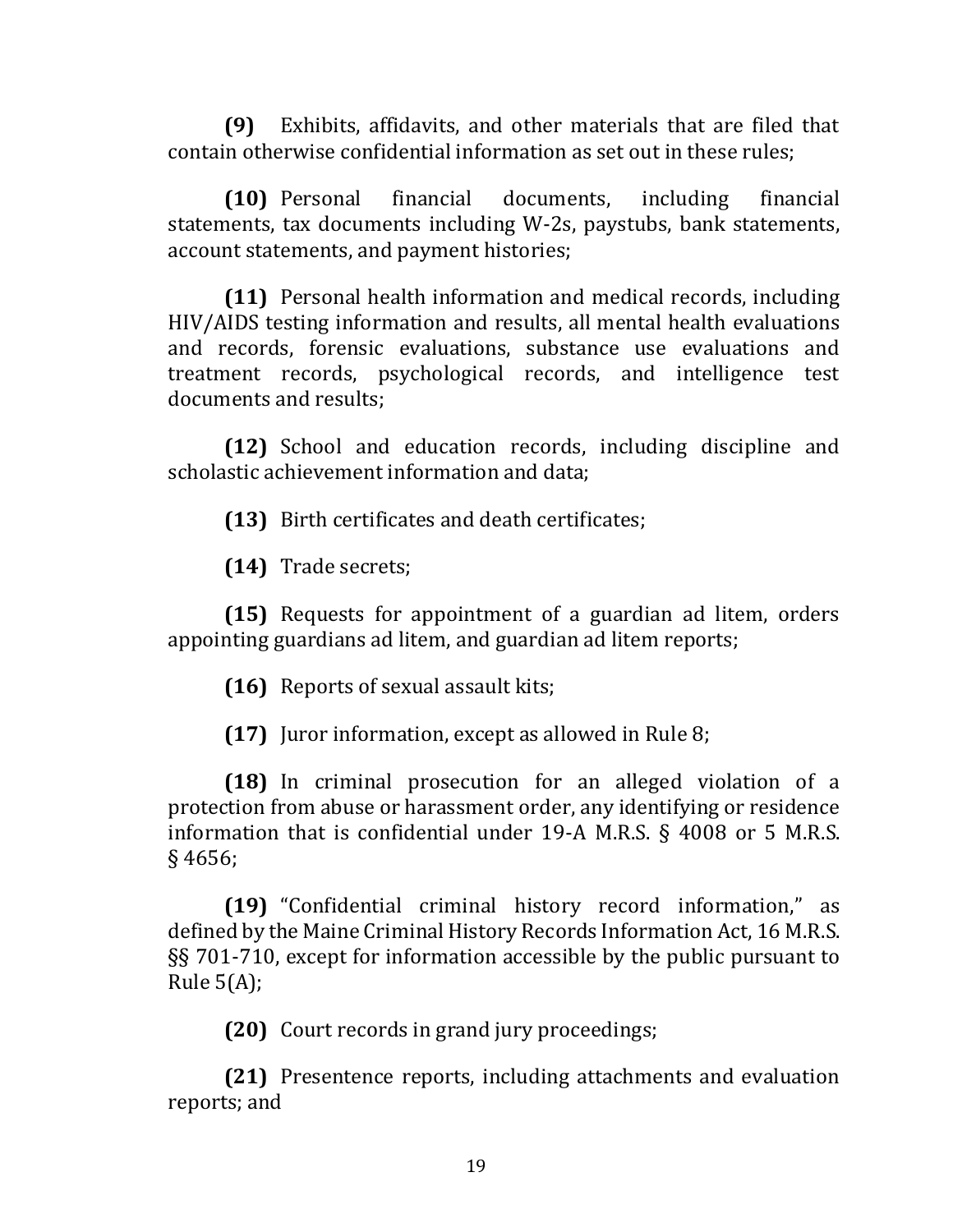**(22)** Any other information or court record to which public access is prohibited by law.

### **RULE 6. JUVENILE CASES**

**(A) Juvenile Case Records that are Nonpublic.** There is no public access to the juvenile case records listed below:

**(1)** Juvenile petitions and orders of adjudication that are not open to inspection pursuant to subdivision (B);

**(2)** Juvenile case records of an alleged or adjudicated offense that would be a Class D or E crime or a civil violation if committed by an adult;

**(3)** Juvenile case records for a juvenile offense that is dismissed by the court;

**(4)** Any other juvenile case records where the Legislature has explicitly closed the proceedings; and

**(5)** Any other juvenile case records that are not explicitly identified as public by law. If there is any ambiguity as to the level of access to a juvenile case record, the juvenile records are nonpublic unless determined otherwise by court order.

**(B) Juvenile Petitions and Orders of Adjudication Accessible by the Public.** Upon request, the following juvenile case records will be printed by the court clerk and provided for inspection by the public in paper form at a courthouse:

**(1)** Juvenile petitions alleging murder, felony murder, or manslaughter; and

**(2)** Orders adjudicating a juvenile of an offense that would constitute murder, or a Class A, B, or C crime if committed by an adult.

**(C) Juvenile Case Records that are Accessible to Alleged Victims.**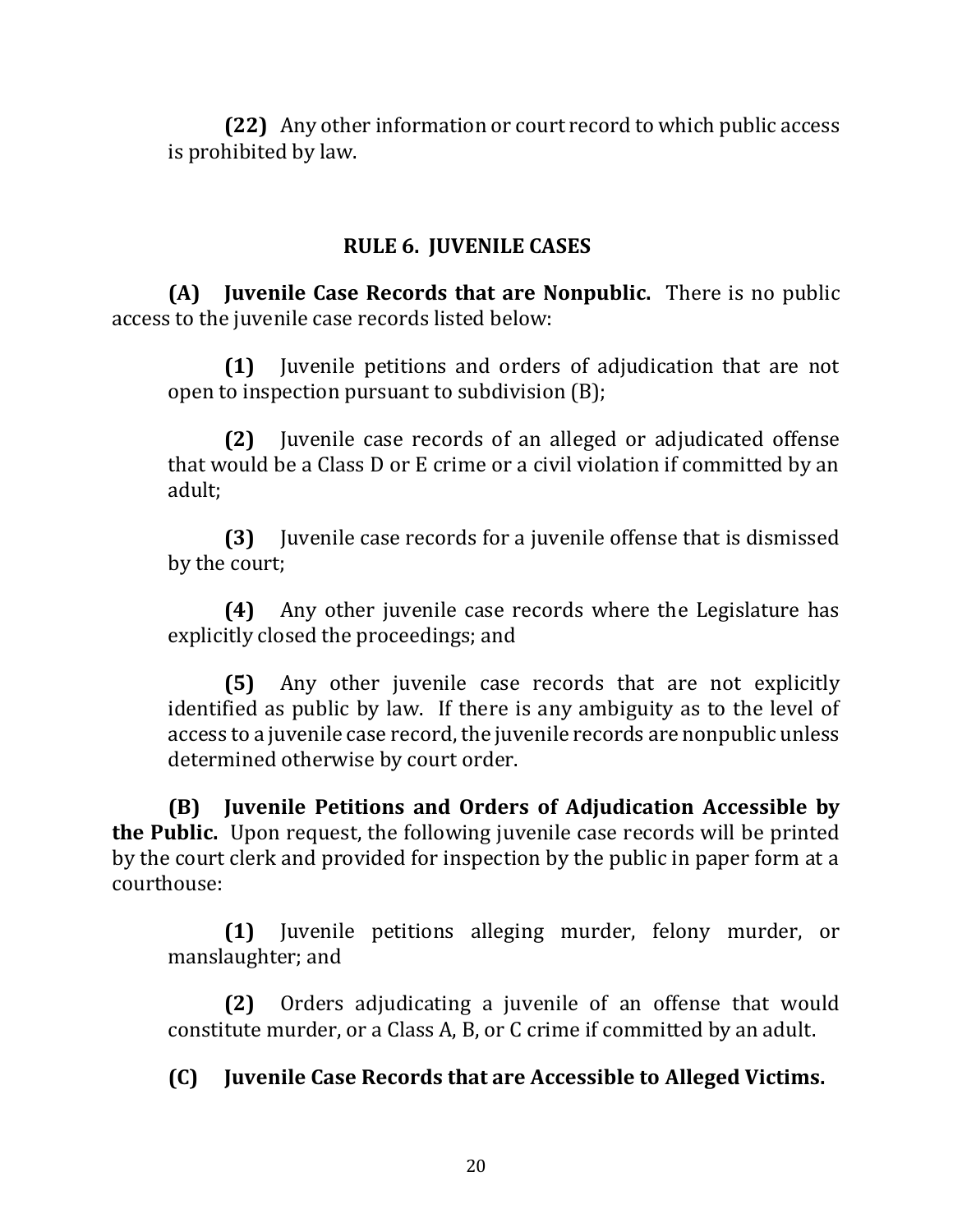**(1) Access for Alleged Victims.** Juvenile case records that are open to inspection by an alleged victim pursuant to 15 M.R.S. § 3308(2) will be printed by the clerk and provided for inspection in paper form at a courthouse.

**(2) Alleged Victim Defined.** For purposes of this rule, alleged victim of the juvenile crime includes:

**(a)** The alleged victim;

**(b)** If the alleged victim is a minor, the parent or parents, guardian, or legal custodian of the alleged victim; or

**(c)** If the alleged victim cannot act on the alleged victim's own behalf due to death, age, physical or mental disease or disorder or intellectual disability or autism or other reason, an immediate family member, guardian legal custodian of the alleged victim or a licensed professional investigator under Title 32, Chapter 89.

**(D) Enhanced Access to Juvenile Case Records.** Juvenile case records are accessible at the courthouse, and upon request, are accessible remotely by the following:

(1) The juvenile's parent, guardian, or legal custodian;

(2) An agency to which legal custody of the juvenile was transferred as a result of adjudication;

(3) The Department of Health and Human Services prior to adjudication if commitment to the Department of Health and Human Services is a proposed disposition; and

(4) The Victims' Compensation Board established in 5 M.R.S. § 12004-J(11) if a juvenile is alleged to have committed an offense upon which an application to the board is based.

**(E) Access to Juvenile Case Records as Allowed by the Court.**  Whenever the court grants access to juvenile case records pursuant to 15 M.R.S.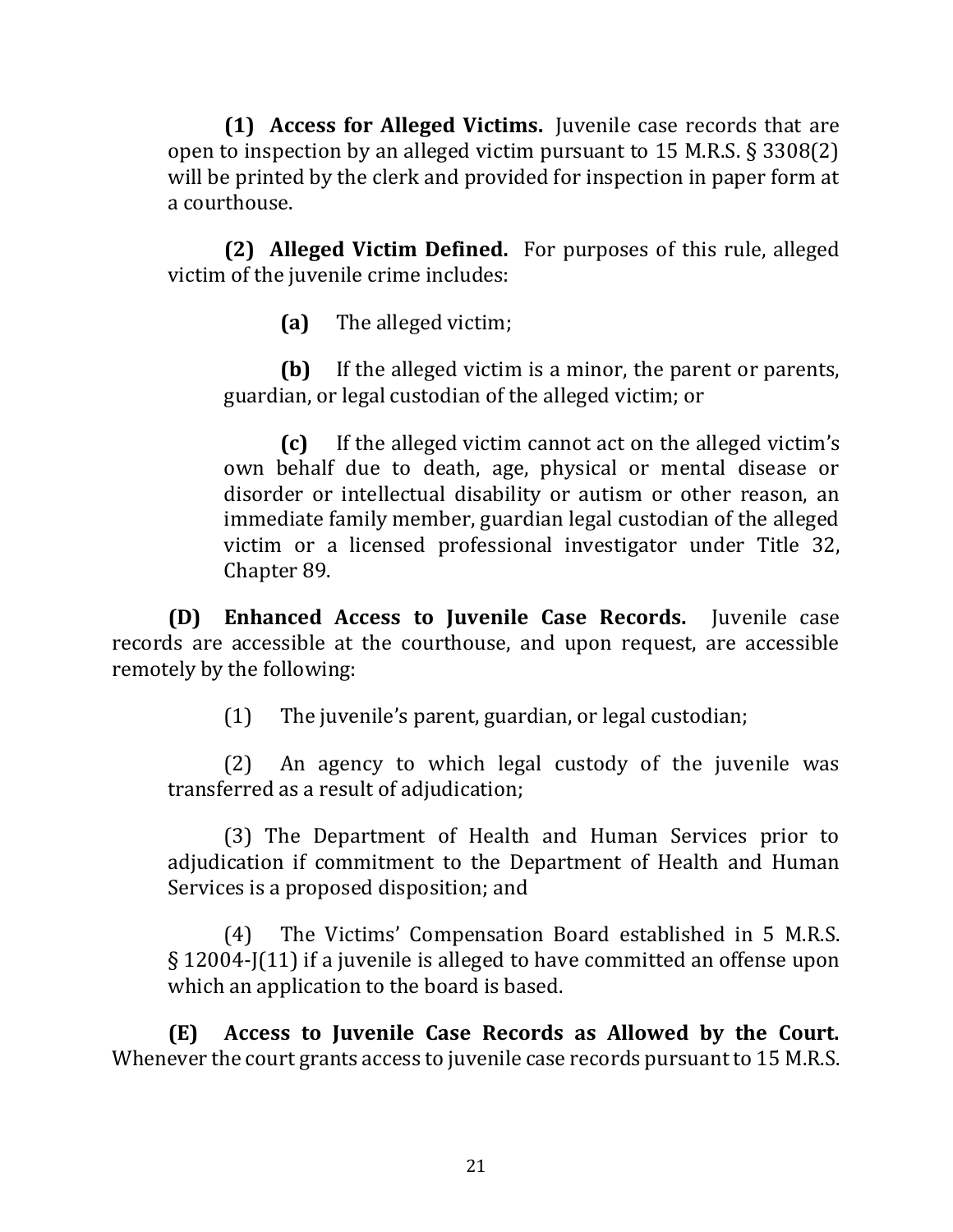§§ 3308(4), (5), or (7), or 3308-A, the records may be accessed in the format allowed by the court.

**(F) Nonpublic Juvenile Case Data, Documents, and Information.**  Even when filed in otherwise public juvenile case records, the data, documents, and information listed below are nonpublic:

**(1)** Names and dates of birth of persons, other than the accused and alleged adult accomplices;

**(2)** Personally identifying information, including:

**(a)** Residence addresses;

**(b)** Telephone numbers;

**(c)** Personal, business, or school email addresses and other electronic addresses;

**(d)** Financial account numbers or statements, such as those that identify loans, bank accounts, mortgages, investment accounts, credit card numbers, personal identification numbers, or similar numerical identifiers;

**(e)** Driver's license numbers;

**(f)** Other personal identification numbers, such as Social Security and employer identification numbers, passport numbers, and state identification numbers; and

**(g)** DNA-identifying data or information.

**(3)** Disability accommodation requests;

**(4)** Names, addresses, and personally identifying information of parties protected under a protection order, restraining order, or injunction, and of alleged victims of sexual offenses, domestic violence, or stalking;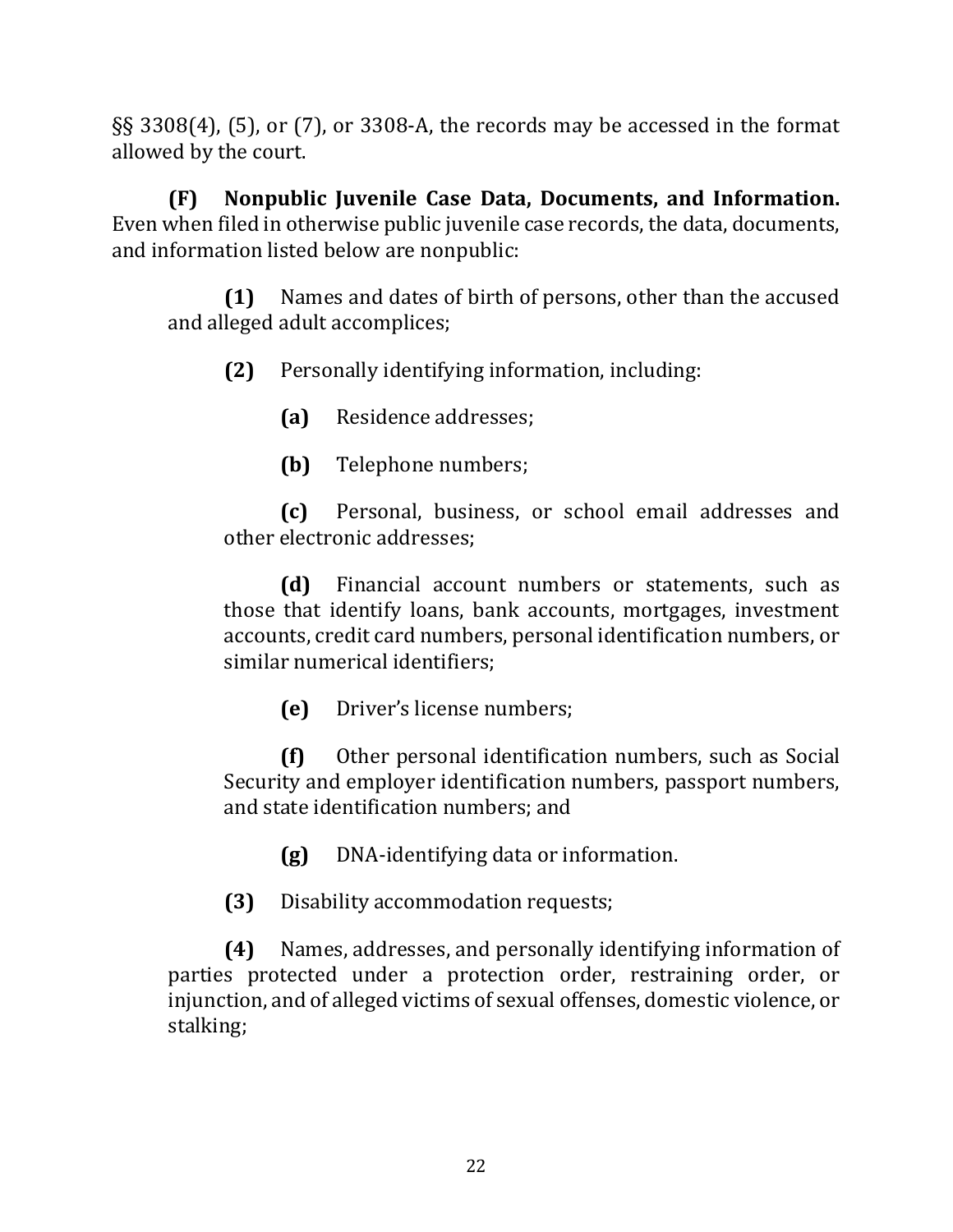**(5)** Images of minors and of persons of any age subject to guardianship, conservatorship, or mental health commitment proceedings;

**(6)** Images depicting nudity or of a sexual nature, including sexual acts, sexual contact, or sexual touching;

**(7)** Immigration and visa documents and related work authorizations;

**(8)** Court records relating to applications for court-appointed counsel, including indigency affidavits;

**(9)** Exhibits, affidavits, and other materials that are filed that contain otherwise confidential information as set out in these rules;

**(10)** Personal financial documents, including financial statements, tax documents including W-2s, paystubs, bank statements, account statements, and payment histories;

**(11)** Personal health information and medical records, including HIV/AIDS testing information and results, all mental health evaluations and records, forensic evaluations, substance use evaluations and treatment records, psychological records, and intelligence test documents and results;

**(12)** School and education records, including discipline and scholastic achievement information and data;

**(13)** Birth certificates and death certificates;

**(14)** Trade secrets;

**(15)** Requests for appointment of a guardian ad litem, orders appointing guardians ad litem, and guardian ad litem reports;

**(16)** Reports of sexual assault kits;

**(17)** Documents concerning the issue of the juvenile's competency unless and until there is a decision finding the juvenile competent to stand trial;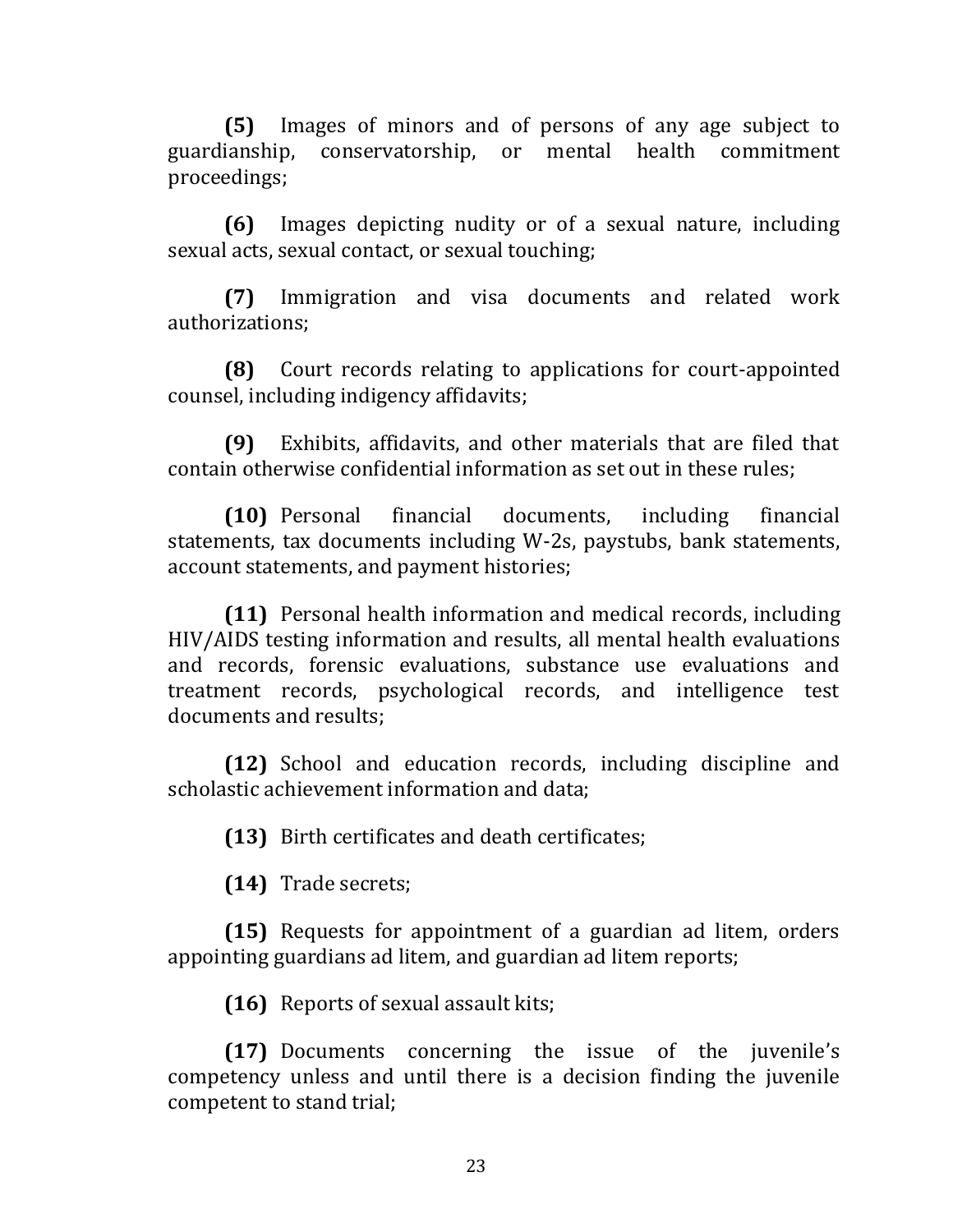**(18)** Any information in an order of adjudication or other document about determination of Special Immigrant Juvenile Status;

**(19)** Presentence reports, including attachments and evaluation reports; and

**(20)** Any other information or court record to which public access is prohibited by law.

#### **(G) Sealing or Impounding Public Juvenile Case Records**.

#### **(1) Sealing of juvenile case records of a person adjudicated to have committed a juvenile crime.**

**(a)** Pursuant to 15 M.R.S. § 3308(8), a person adjudicated to have committed a juvenile crime may petition the court to seal from public inspection all juvenile case records pertaining to the juvenile crime and its disposition, and to any prior juvenile case records and their dispositions if:

**(i)** At least 3 years have passed since the person's discharge from the disposition ordered for that juvenile crime;

**(ii)** Since the date of disposition, the person has not been adjudicated to have committed a juvenile crime and has not been convicted of committing a crime; and

**(iii)** There are no current adjudicatory proceedings pending for a juvenile or other crime.

**(b)** The court may grant the petition if it finds that the requirements of subdivision  $(G)(1)(a)$  are satisfied, unless it finds that the general public's right to information substantially outweighs the juvenile's interest in privacy.

**(c)** Section 3308(8)(C) of Title 15 controls which persons have access to the sealed juvenile case records. Whenever access is allowed under this subdivision, the juvenile case records shall be accessible remotely and at the courthouse.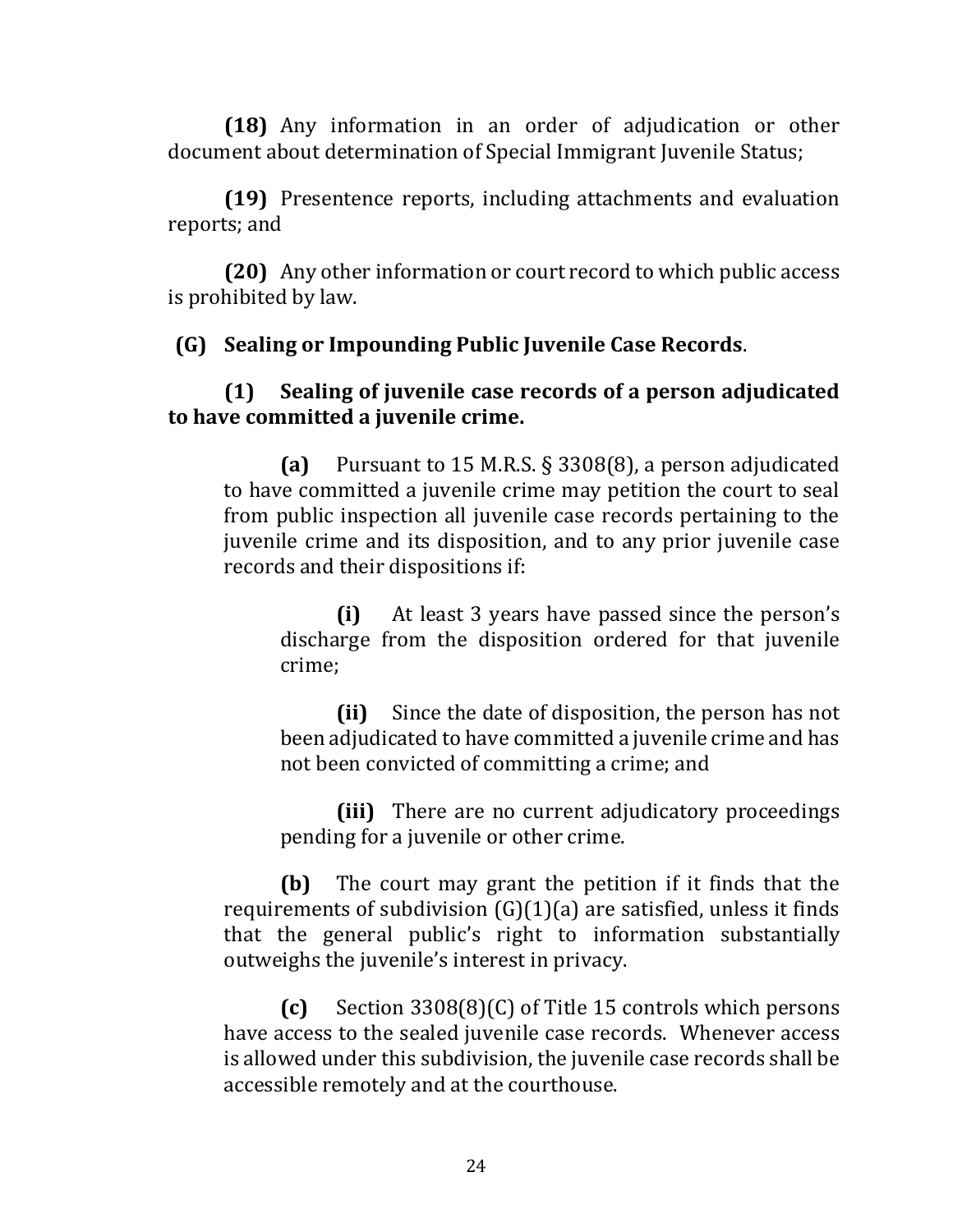**(d)** If juvenile case records are sealed pursuant to subdivision  $(G)(1)(a)$  of this rule, the juvenile may respond to inquiries other than from the courts and criminal justice agencies about that person's juvenile crimes, the juvenile case records of which have been sealed, as if the juvenile crimes had never occurred, without being subject to any sanctions.

**(2)** The procedure for sealing juvenile case records pre-adjudication shall be governed by Rule 10(A)(2). It is the responsibility of the filing party to ensure that sealed or impounded juvenile case records are submitted to the court in accordance with Rule 12.

#### **RULE 7. FAMILY MATTERS, CHILD PROTECTION MATTERS, AND PROTECTION ORDER CASES**

**(A)** No court records are accessible by the public remotely.

**(B)** No court records are accessible by the public in the following proceedings:

- **(1)** Child protection matters;
- **(2)** Adoptions;
- **(3)** Guardianships of minors;
- **(4)** Name changes for minors;
- **(5)** Petitions for court-authorized abortions for minors;
- **(6)** Emancipations of minors; and

**(7)** Assisted reproduction matters, including noncompliance with gestational carrier agreements.

**(C) Court Records in Family Matters, Child Protection Matters, and Protection Order Cases Accessible by the Public only at a Courthouse.**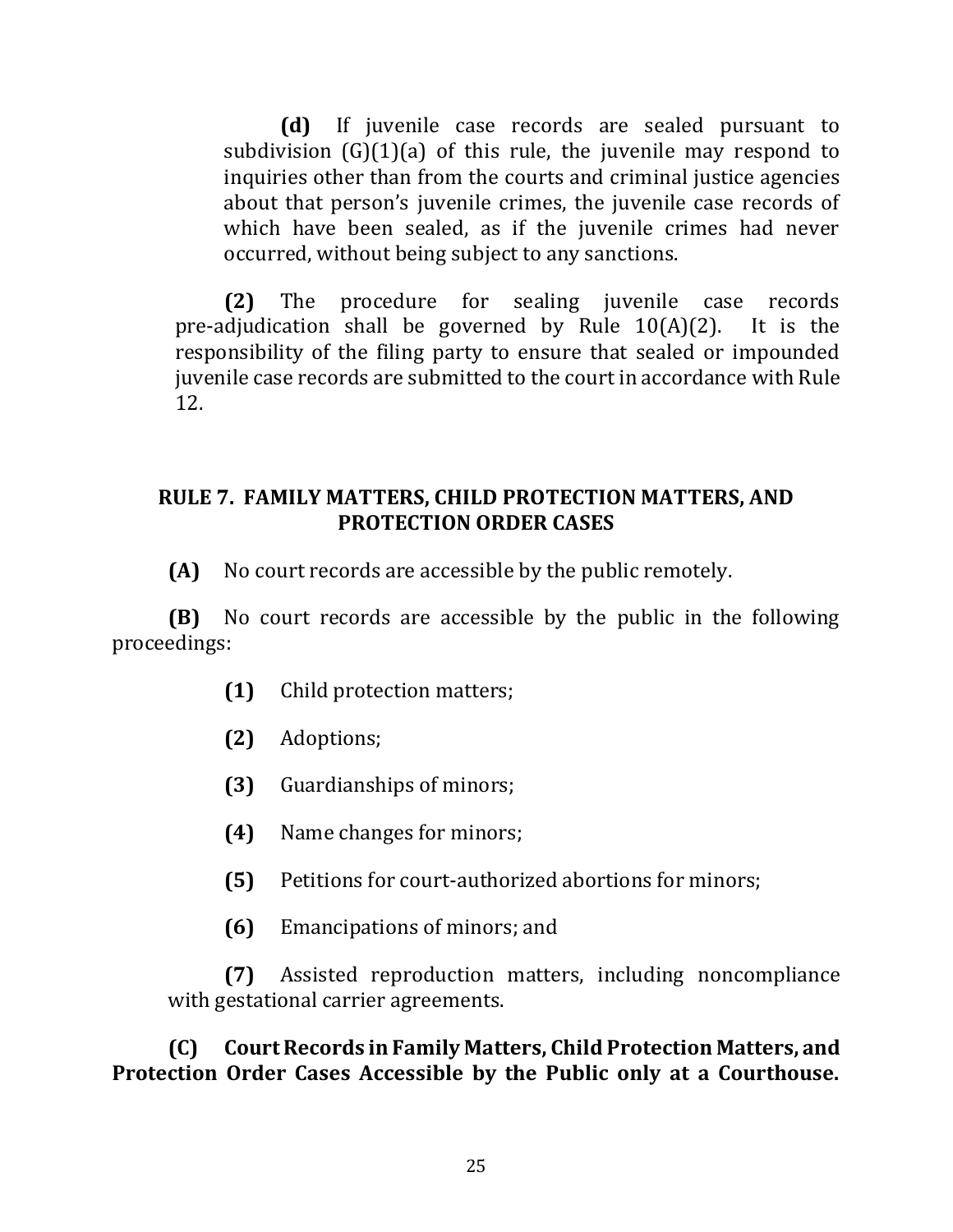Court records listed below are accessible by the public at a courthouse except as provided by law or subdivisions (B) or (D) of this rule.

- **(1)** Protection from abuse cases;
- **(2)** Protection from harassment cases; and
- **(3)** The following family matters:
	- **(a)** Divorce, annulment, or judicial separation;

**(b)** Parental rights and responsibilities, including the establishment or enforcement of a child support obligation;

**(c)** Establishment of parentage including complaints for de facto parenthood; and

**(d)** Grandparent or great-grandparent visitation.

**(D) Nonpublic Records.** The documents listed below, when filed in family matters and protection order cases, are nonpublic, except as provided by law.

**(1)** Social Security Confidential Disclosure Form;

**(2)** Disability accommodation requests;

**(3)** Images of minors and of persons of any age subject to guardianship, conservatorship, or mental health commitment proceedings;

**(4)** Images depicting nudity or of a sexual nature, including sexual acts, sexual contact, or sexual touching;

**(5)** Immigration and visa documents and related work authorizations;

**(6)** Indigency affidavits and any attachments;

**(7)** Exhibits, affidavits, and other materials that are filed that include otherwise confidential documents as set out in this Rule;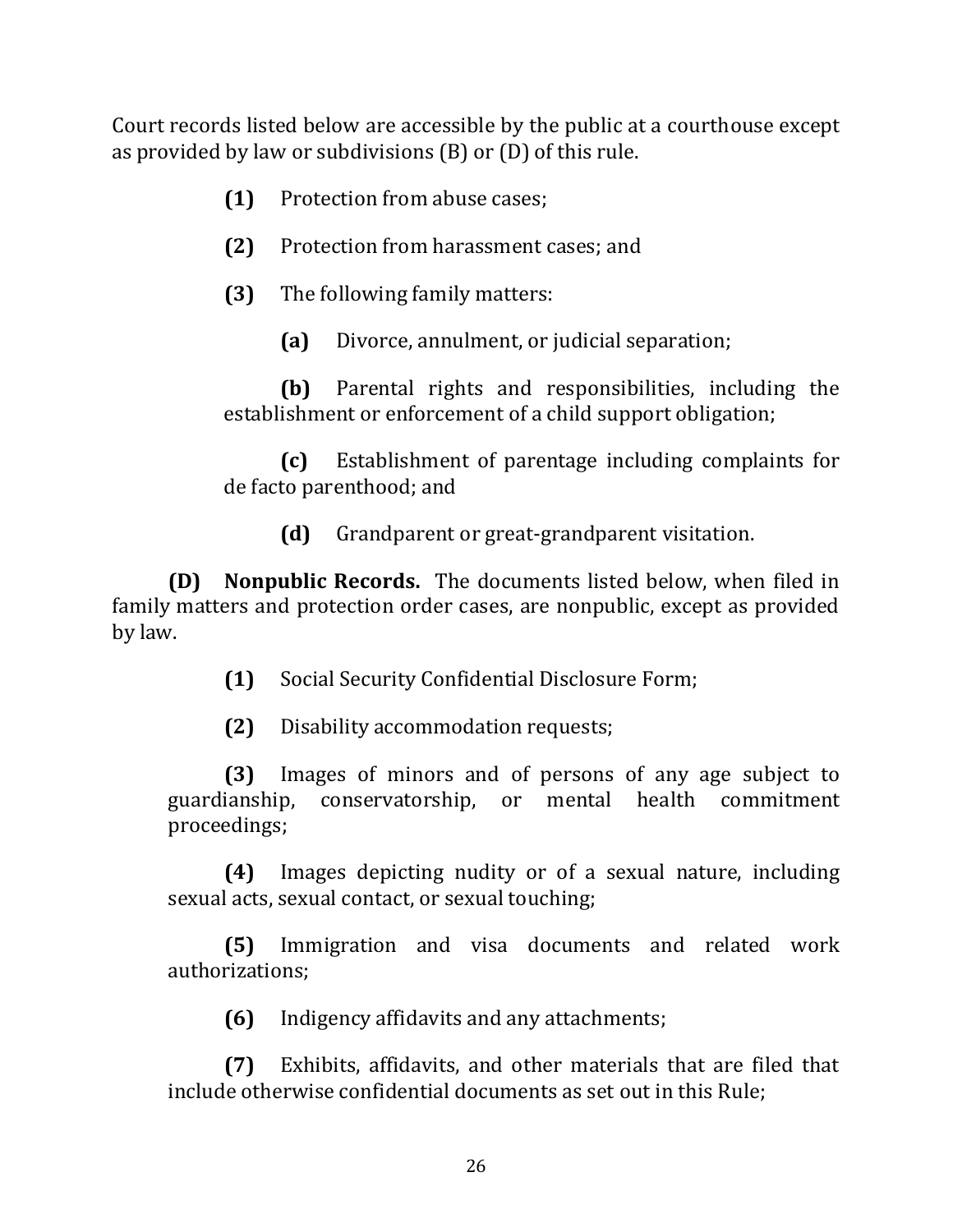**(8)** Personal financial documents, including child support affidavits and worksheets, financial statements, tax documents including W-2s, paystubs, bank statements, account statements, qualified domestic relations order, and payment histories;

**(9)** Personal health and medical records, including HIV/AIDS testing documents, all mental health evaluations and records, forensic evaluations, substance use evaluations and treatment records, psychological records, and intelligence test documents and results;

**(10)** School and education records, including discipline and scholastic achievement reports;

**(11)** Birth certificates and death certificates;

**(12)** Documents containing trade secrets;

**(13)** Requests for appointment of a guardian ad litem, orders appointing guardians ad litem, and guardian ad litem reports;

**(14)** Reports of sexual assault kits;

**(15)** Affidavit for confidential address or contact information, and any identifying or residence information that is confidential under 19-A M.R.S. § 4008, 5 M.R.S. § 4656, or M.R. Civ. P. 102;

**(16)** Family and probate matter summary sheet; and

**(17)** Any other court record or document to which public access is prohibited by law.

# **RULE 8. JUROR INFORMATION**

# **(A) Trial Juries.**

**(1) No Public Access.** All juror information regarding trial jurors or prospective trial jurors is confidential and is not accessible to anyone, except as provided by statute, these Rules, or applicable rules of procedure.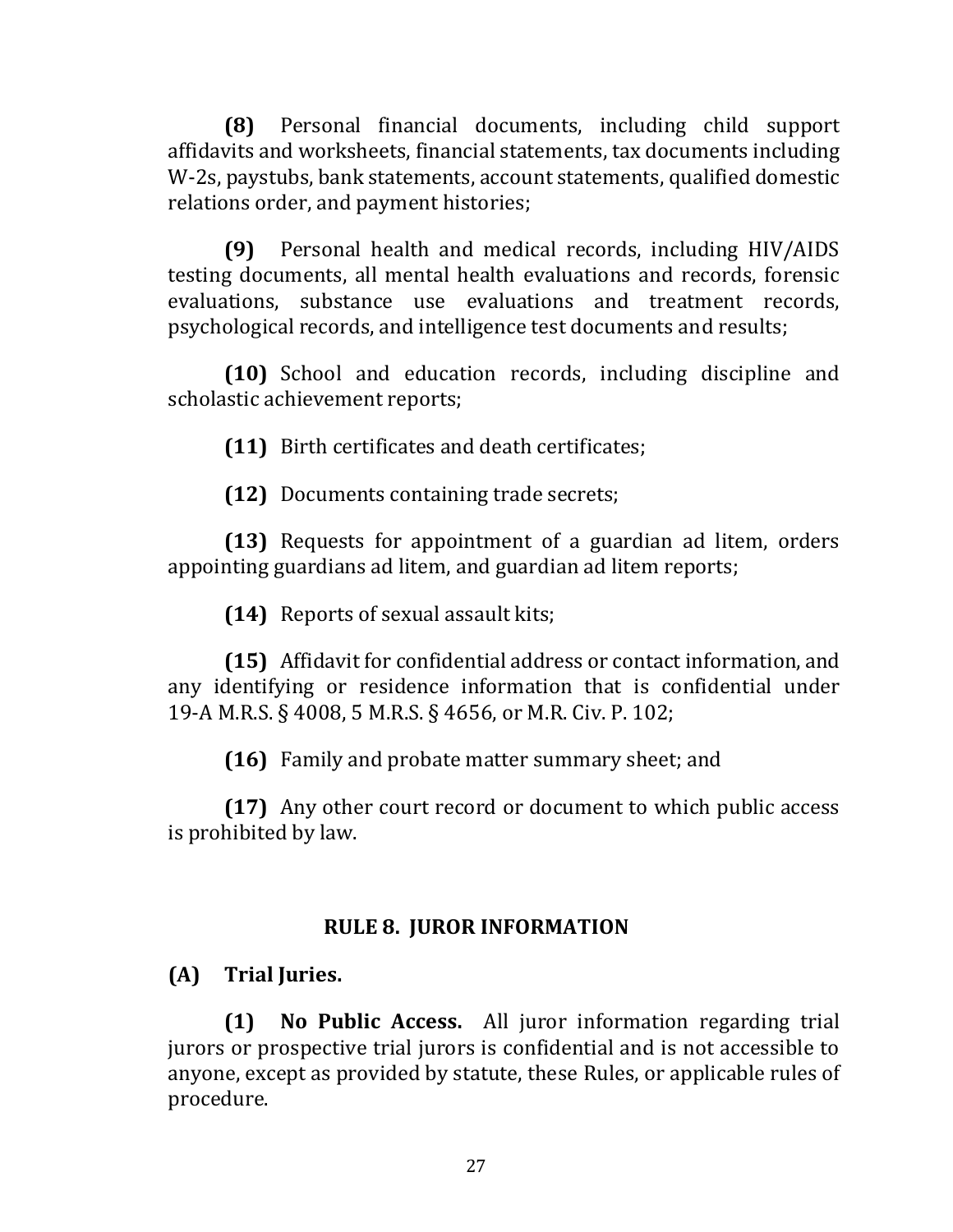**(2) Limited Access by Party or Attorney During Jury Service**. During the period of service of a jury pool, juror information is accessible only:

**(a)** To attorneys of record, their agents, and self-represented litigants for cases for which jurors are being selected from the jury pool;

**(b)** For purposes of conducting *voir dire* examination;

**(c)** At the courthouse where *voir dire* examination takes place; and

**(d)** On the condition that the authorized recipient of the juror information provides a written, signed certification that the recipient will comply with all requirements of 14 M.R.S. § 1254-A(7) to (9), and all applicable rules of procedure now or hereafter promulgated by the Maine Supreme Judicial Court, and will return all juror information, and related materials, to the clerk at the conclusion of the case in the trial court, on penalty of contempt.

**(3) After Jury Service Motion and Affidavit Required.** After expiration of the period of service for all trial jurors in the pool, public access to jurors' names may be requested only by motion to the court with an affidavit stating the basis for the request. The court may grant the motion, subject to appropriate conditions to protect juror privacy, only upon a determination that the disclosure is in the interests of justice. The factors the court may consider in determining if the disclosure is in the interests of justice include, but are not limited to, encouraging candid responses from jurors, the safety and privacy interests of jurors, and the interests of the media and the public in ensuring that trials are conducted ethically and without bias.

**(4) Use of Juror Information.** Dissemination and use of juror information is subject to and controlled by 14 M.R.S. §§ 1254-A and 1254-B.

**(B) Grand Juries.** Information about grand jurors and prospective grand jurors is accessible only by the court or court clerk.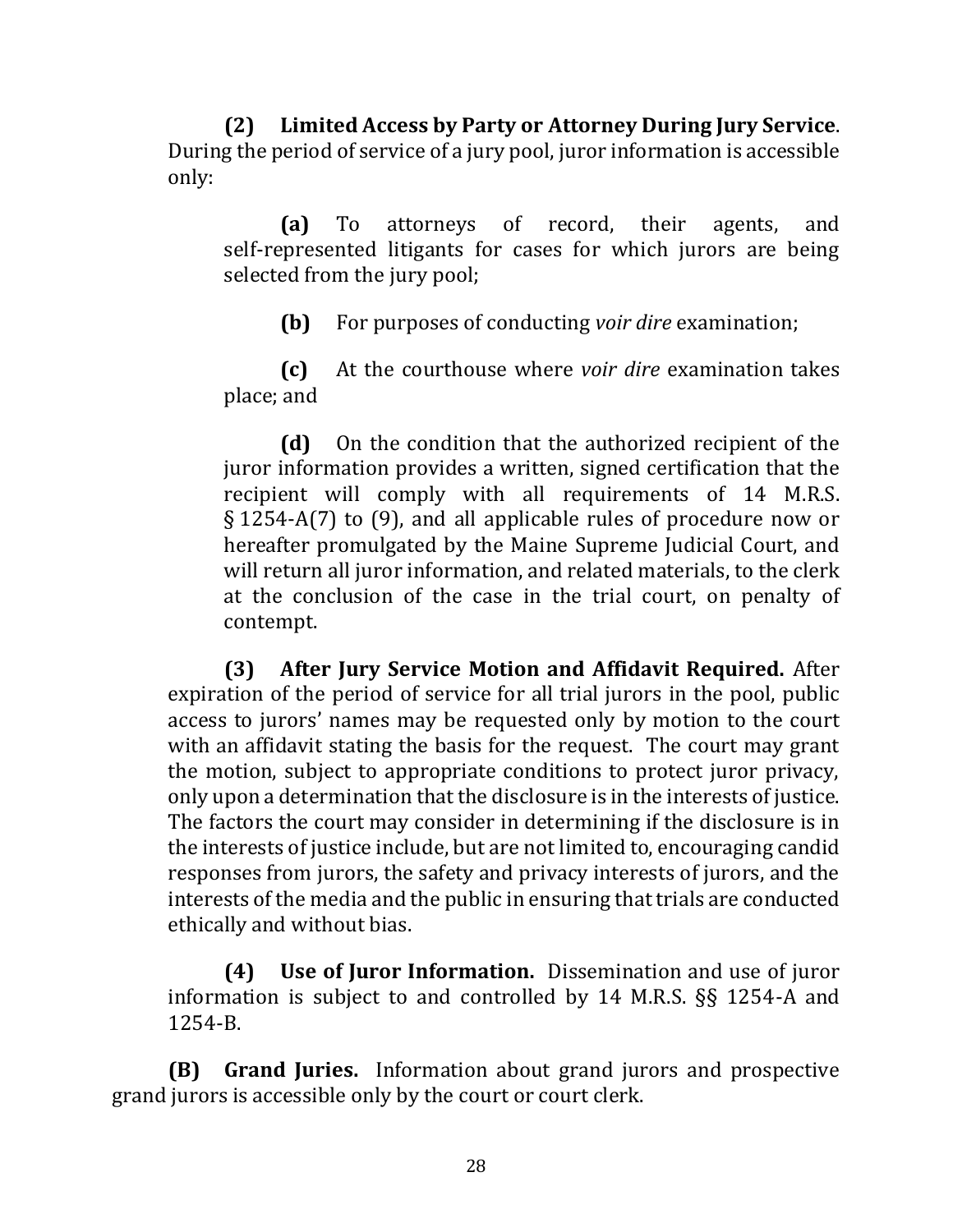# **RULE 9. PROCEDURES FOR ACCESS TO ELECTRONIC COURT RECORDS**

**(A) Remote Access**. Court records that are accessible by the public remotely may be inspected and reproduced at any time as permitted by these rules. Remote access to court records may require a user account, registration by the user, the payment of fees as provided elsewhere in these rules, and any other procedures and payments that are reasonably necessary for administration of the system as determined by the Supreme Judicial Court.

**(B) Courthouse Access.** All court records accessible by the public may be inspected and reproduced at a courthouse as follows:

**(1) Computer access.** Members of the public may access a public access computer during regular courthouse business hours, subject to technical difficulties or system maintenance. The court clerk may set reasonable limits on the time and volume of access to the public access computer to protect the court clerk's office from undue disruption and to promote access to the public access computer for all users. There is no fee to use the public access computer. A fee may be required for printouts of electronic court records from a public access computer as provided in Rule 14.

**(2) Request for assistance from the court clerk.** Requests for help searching for and finding court records at a courthouse will be made at the court clerk's office. Such requests will be handled administratively and will not require a court order. The court clerk may ask the requesting person to complete a written request for the court record. If a request does not provide information sufficient to identify the record sought, the court clerk may decline to provide the requested assistance. The court clerk may set reasonable limits on the time spent helping the public with court records requests to protect the court clerk's office from undue disruption.

**(C) Access to Exhibits Submitted with Court Filings.** Exhibits submitted with court filings that are accessible by the public under these rules and are included in the definition of court records under Rule 2(A)(17) may be reproduced, subject to payment of fees and charges as provided in Rule 14. The rules do not address electronic access to trial and hearing exhibits because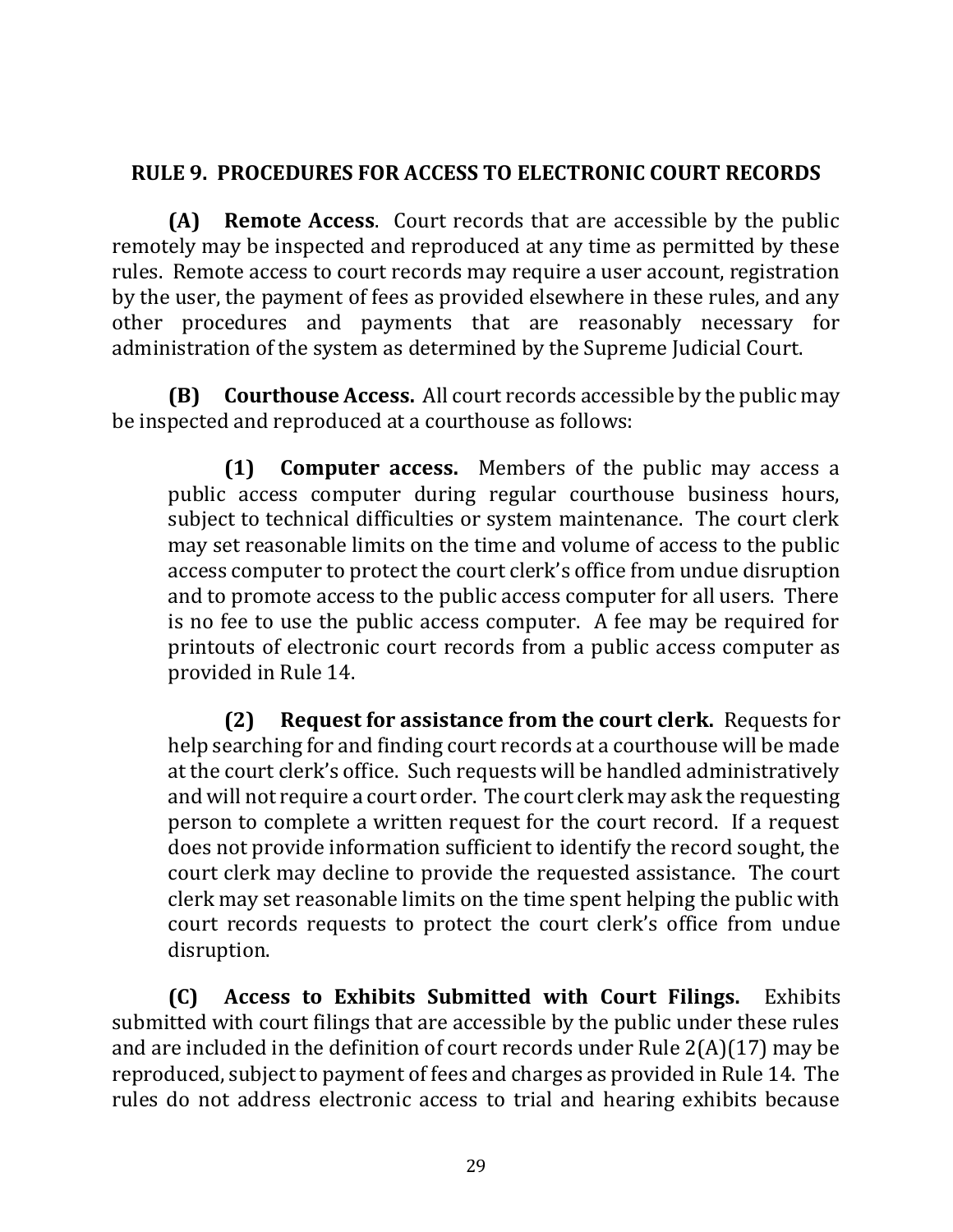under Rule 34(C) trial and hearing exhibits are not part of the electronic case file even if filed electronically with the court.

# **(D) Available Formats for Reproduction.**

**(1) Printout.** Court records that are accessible by the public under these rules may be printed subject to the payment of fees and charges as provided in Rule 14.

**(2) Audio or audiovisual recordings of public court proceedings.** Audio or audiovisual recordings of public court proceedings that are received or maintained by the Maine Judicial Branch in electronic format in connection with a particular case or proceeding are accessible by the public only by court order, except as provided by law. A fee may be charged for access to or reproduction of audio or audiovisual recordings as provided in Rule 14.

**(3) Transcripts of public court proceedings.** Transcripts of public court proceedings that are received or maintained by the Maine Judicial Branch in electronic format in connection with a particular case or proceeding are accessible by the public. A fee may be charged for access to transcripts, as provided in Rule 14.

**(E) Requester's Self-Service Duplication of a Court Record Not Permitted.** Use of a smart phone or other electronic imaging device or any other means to duplicate or store copies of electronic court records is not permitted.

# **RULE 10. SEALING OR IMPOUNDING PUBLIC CASES OR COURT RECORDS**

Cases or court records sealed or impounded under this rule are not accessible by the public.

### **(A) Procedure for Sealing or Impounding.**

**(1)** The procedure for sealing or impounding juvenile case records is controlled by Rule 6(G).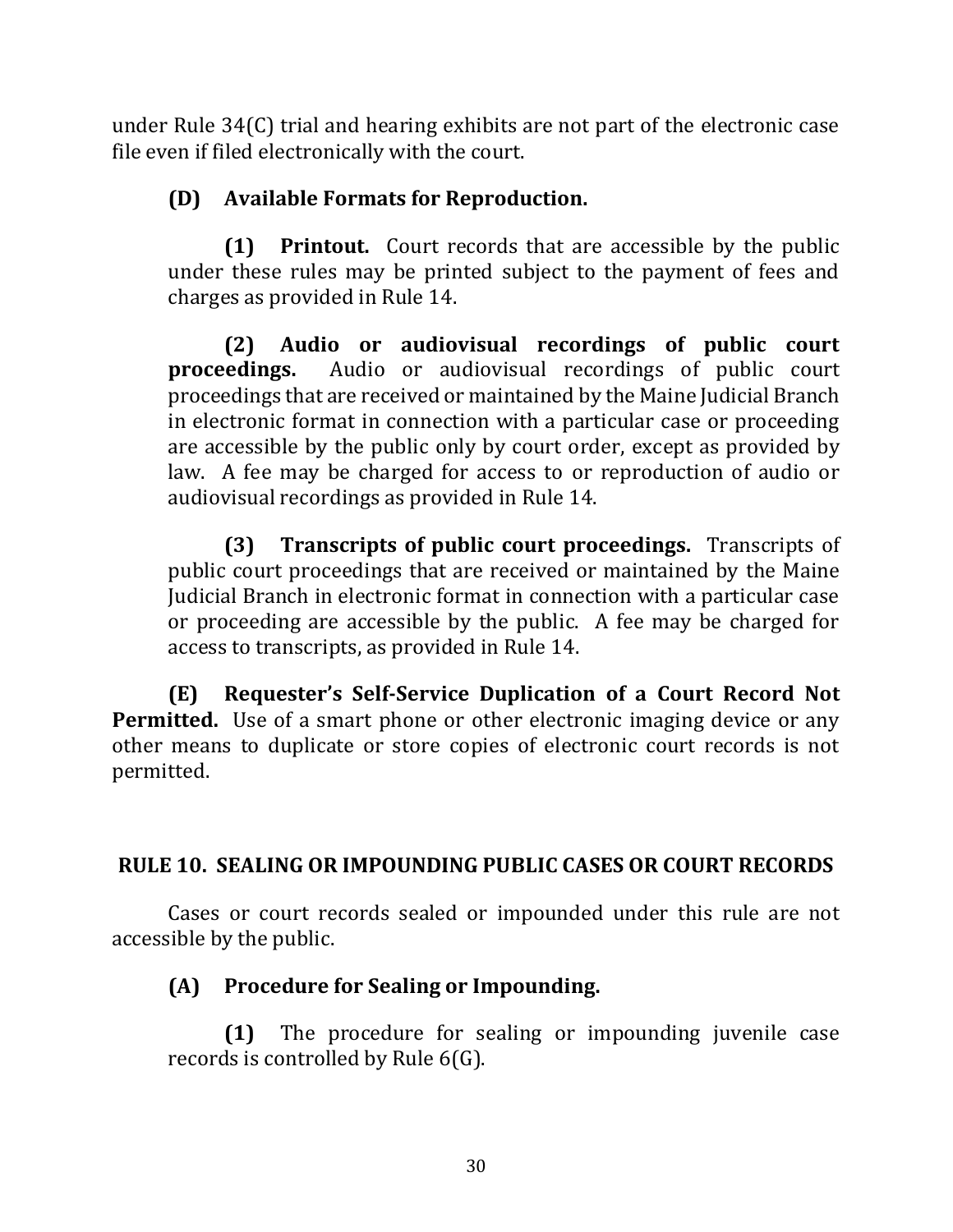**(2)** The procedure for sealing all cases or court records other than post-adjudication juvenile case records is as follows:

**(a)** Any party or any person or entity that has standing to do so may file a motion to seal or impound a case that would otherwise be accessible to the public. Such a motion must be accompanied by an affidavit stating the basis upon which the movant has standing, and the reason for the request to seal or impound, including a statement describing the harm that is alleged will occur should the motion be denied. The motion and all attachments shall be labeled "NONPUBLIC" when filed.

**(b)** Any party or any person or entity that has standing to do so may file a motion to seal or impound a court record that is already accessible by the public, or would be accessible by the public if filed. Such a motion must be accompanied by an affidavit stating the basis upon which the movant has standing, and the reason for the request to seal or impound, including a statement describing the harm that is alleged will occur should the motion be denied. The motion and all attachments shall be labeled "NONPUBLIC" when filed.

**(c)** The person filing the motion must serve the motion to seal or impound on all parties unless the motion is filed *ex parte*.

**(d)** Upon acceptance by the court clerk of a motion to seal or impound, neither the motion nor any related documents will be accessible by the public, pending the court's ruling on the motion. The court clerk shall not docket the filing of the motion on the registry of actions until the court has ruled on the motion.

**(e)** Upon acceptance by the court clerk of an *ex parte* motion to seal or impound, neither the motion nor any related documents or related entries on the registry of actions will be accessible by the public or by any other party, pending the court's ruling on the motion.

**(f)** The court may seal or impound a case or a court record from public access if it finds that a reasonable expectation of privacy substantially outweighs the public interest in public access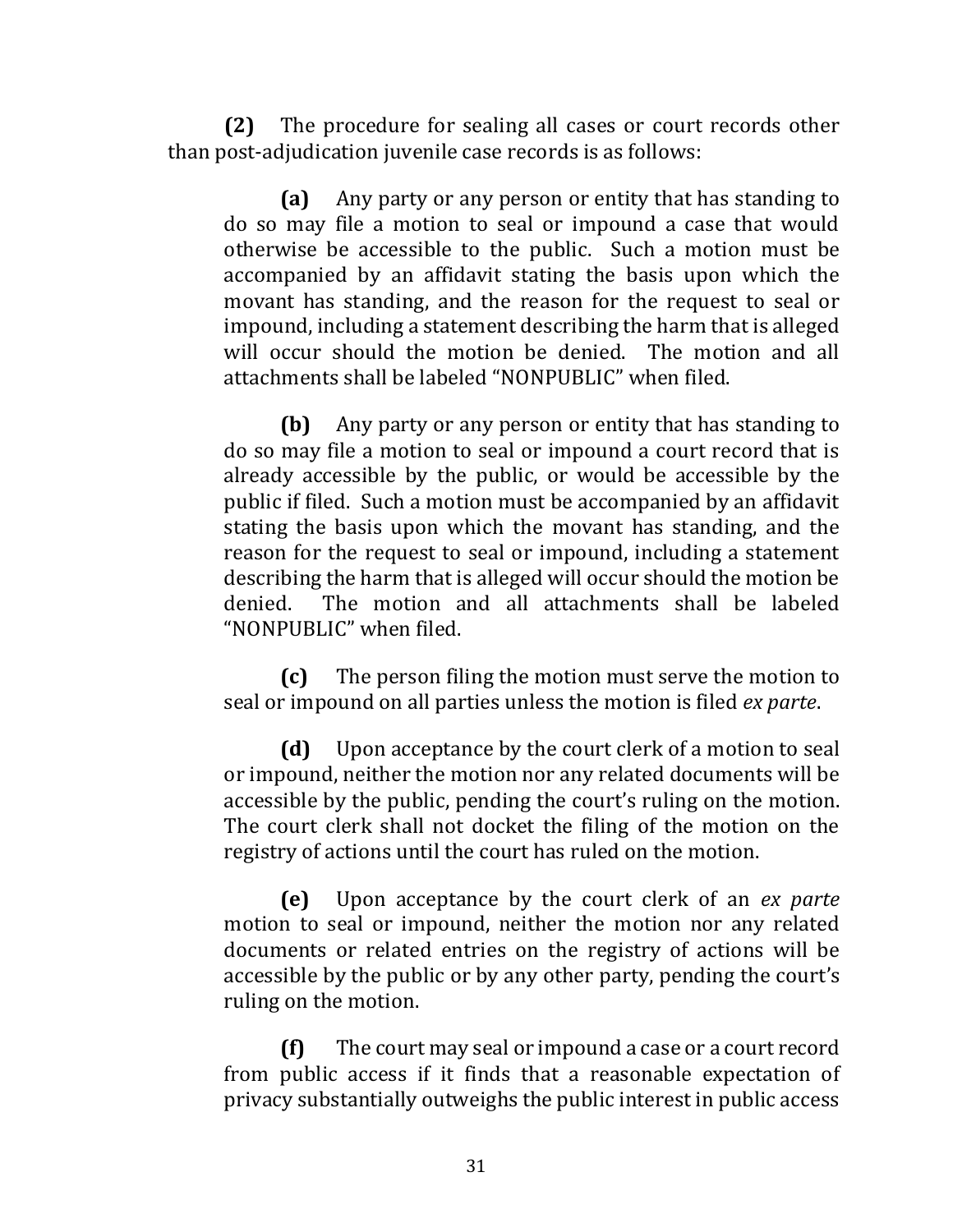to the case or court record. In weighing a reasonable expectation of privacy against the public interest in access to the case or court record, the court will consider the following factors:

**(i)** An individual's personal safety, health, or well-being,

**(ii)** An individual's substantial personal, business, or reputational interest, and

**(iii)** The public's interest in access to information in the court record.

**(g)** If the court grants a motion to seal or impound a case, no existing court records in that case or any court records subsequently filed are accessible by the public.

**(B) Handling of Sealed or Impounded Court Records.** It is the responsibility of the filing party to ensure that sealed or impounded court records are submitted to the court in accordance with Rule 12.

### **Advisory Note [August 2020]**

In determining whether to grant a motion to seal or impound, courts should be guided by the recognition that "the courts of this country recognize a general right to inspect and copy public records and documents." *Nixon v. Warner Commc'ns, Inc.*, 435 U.S. 589, 597 (1978). As courts have noted, however, this "general availability of court documents . . . is subject to 'countervailing interests [that] heavily outweigh the public interests in access.'" *Carey v. Me. Bd. of Overseers of the Bar*, 2018 ME 73, ¶ 11, 186 A.3d 848 (quoting *Rushford v. New Yorker Magazine, Inc.*, 846 F. 2d 249, 253 (4th Cir. 1988)).

#### **RULE 11. OBTAINING ACCESS TO SEALED OR IMPOUNDED CASES OR COURT RECORDS AND TO CERTAIN NONPUBLIC CASES OR COURT RECORDS**

- **(A) Scope.** This rule applies to motions for access to
	- (1) Sealed or impounded cases or court records; or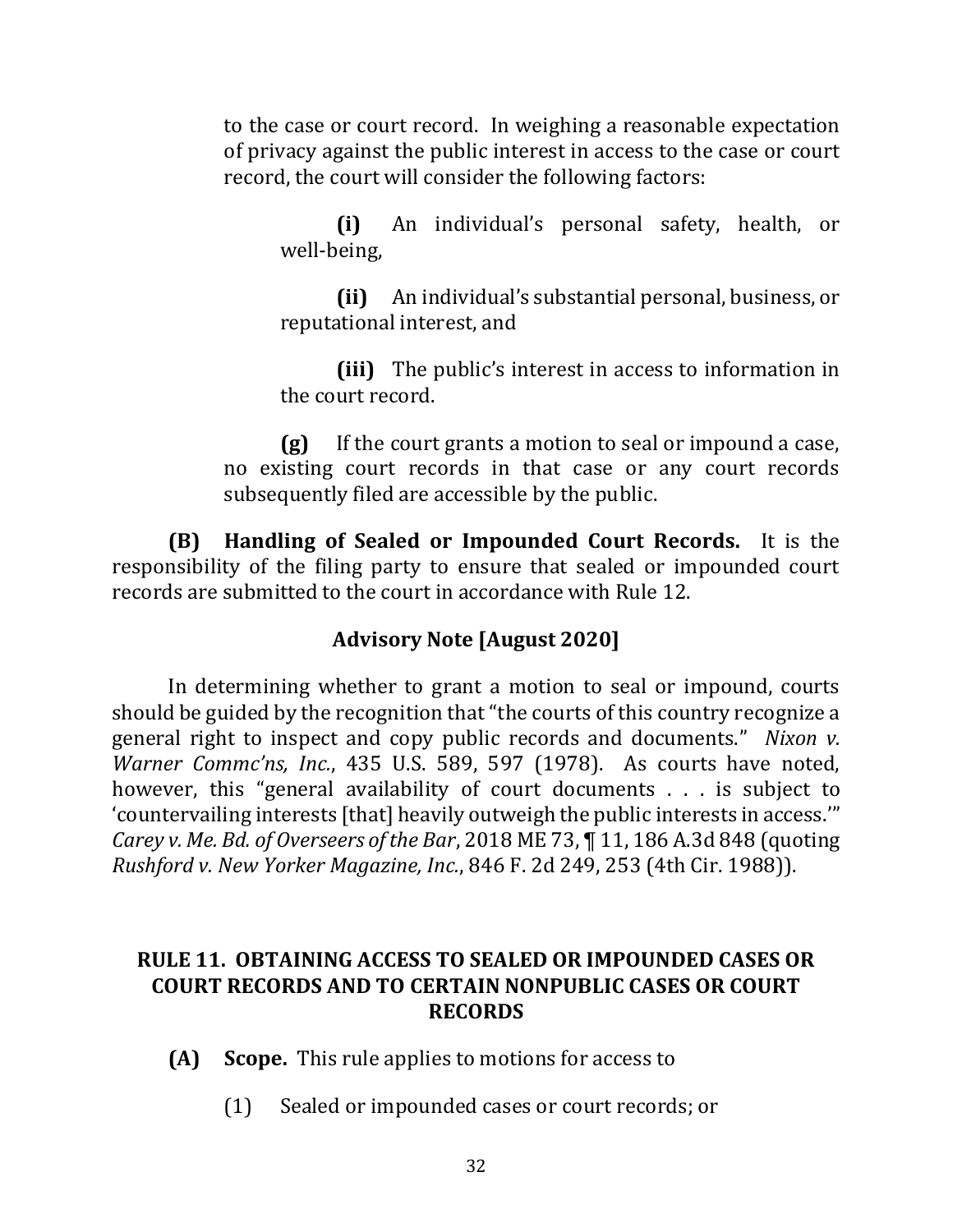(2) Cases or court records made nonpublic by law where that law authorizes the court to allow access in specific circumstances.

**(B) How Access is Requested**. Any person seeking access to sealed or impounded or nonpublic cases or court records may file a motion for access in accordance with applicable court rules of procedure. A nonparty who files a motion for access will be considered a party in interest for the limited purposes of the motion brought under this rule.

# **(C) Procedure for Service when Addresses are Confidential.**

**(1)** In criminal cases, when the defendant is required to serve a motion for access on an alleged victim of a crime or a witness who testified at trial, service shall be on the office responsible for prosecuting the case, which shall send or forward the notice or motion to the alleged victim or witness;

**(2)** Except as set forth in subdivision (C)(1), when serving a motion for access on a party or affected nonparty whose name or address is confidential, the movant must state prominently in the caption of the motion for access, "Confidential Party: Court Service Requested" or "Confidential Affected Nonparty: Court Service Requested." The court clerk will provide a copy of the motion to the party or affected nonparty by any method permitted in the rules of procedure, in a way that does not reveal the confidential information.

**(3)** The court may waive this service requirement on motion or at any time on its own initiative if it finds that good faith efforts to locate the person to be served are not likely to be successful or could endanger that person's health, safety, or well-being.

**(D) Opportunity to be Heard.** The movant, the parties, and the affected persons will have an opportunity to be heard. The court will consider written submissions and, in its discretion, may hold a hearing.

# **(E) Standard to Obtain Access**.

**(1) Previously sealed or impounded cases or court records.** A motion for access to previously sealed or impounded cases or court records may be granted only if the court finds that the previous court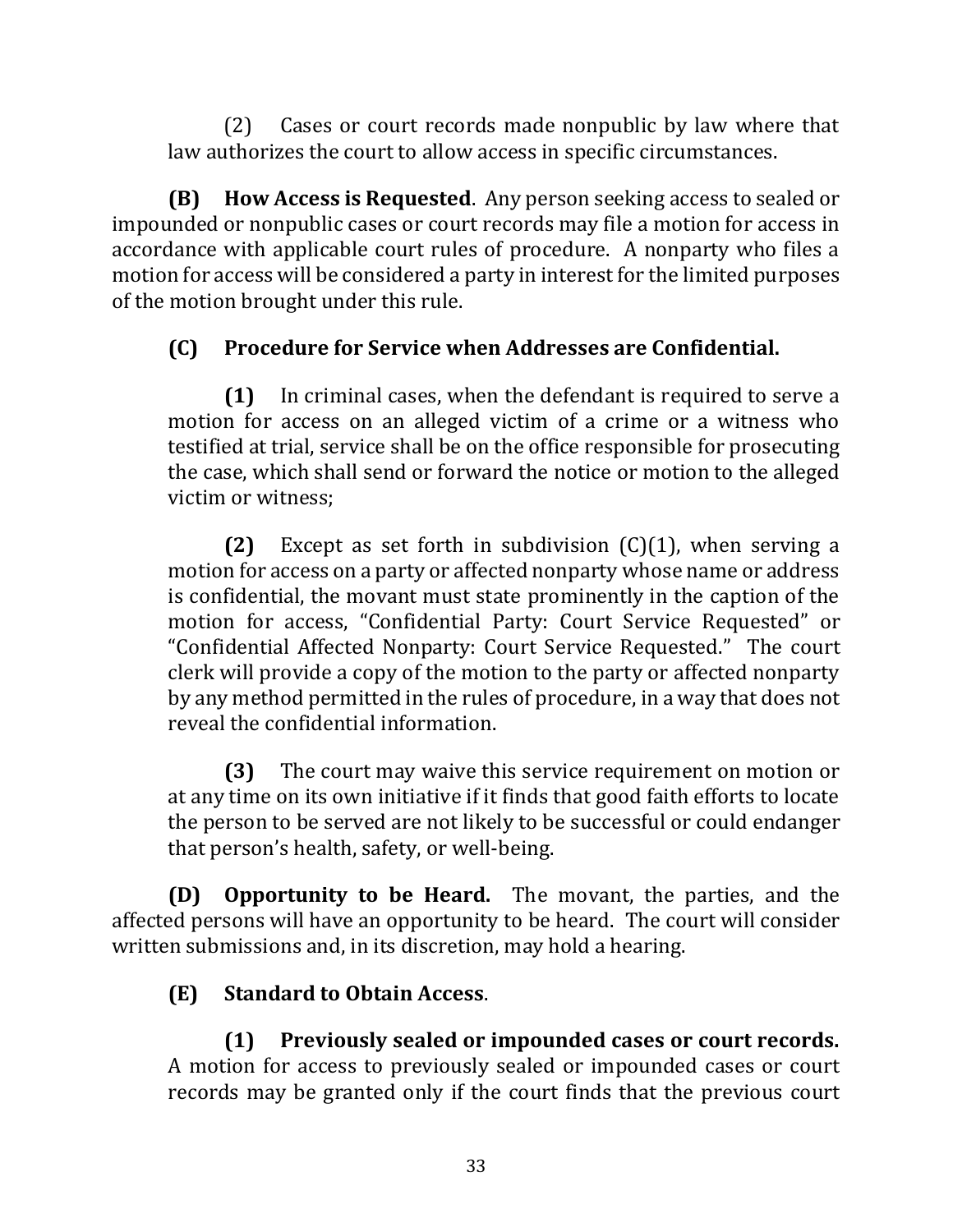order impounding or sealing the case or court record must be amended because new information about the need for public access to the case or court record convinces the court that the need for public access now substantially outweighs a party's reasonable expectation of privacy.

**(2) Nonpublic Records.** A motion for access to nonpublic cases or court records will be considered only if the motion includes explicit legal authority for public or limited nonparty access to those cases or court records. If there is no explicit standard for review, then access will be granted only upon a showing of extraordinary circumstances that require the cases or court records to be made available.

**(F) Extent of Access if Motion Granted.** If the court allows access, it may impose reasonable conditions to protect the privacy interests at issue. Cases or court records made accessible to a specific movant are not accessible by the public until the court orders otherwise.

**(G) Access in Motions Practice.** A motion to allow access, the response to such a motion, and the order ruling on such a motion must be written in a manner that does not disclose information from sealed or impounded cases or court records. Motions and responses are sealed or impounded until the court orders otherwise.

**(H) Appeal.** A party, party in interest, or affected nonparty may appeal from a court order regarding access to a case or a court record under these rules in accordance with the Maine Rules of Appellate Procedure.

**(I) Effective Date.** The effective date of any order in a proceeding under this rule granting access will be suspended for a period of three days following entry of the order and the case or the court record at issue will remain nonpublic during this three-day period.

If any party to the proceeding files an appeal from the order in compliance with the applicable rules of appellate procedure before the end of the three-day period, the cases or court records at issue will not be accessible by the public or the party during the pendency of the appeal.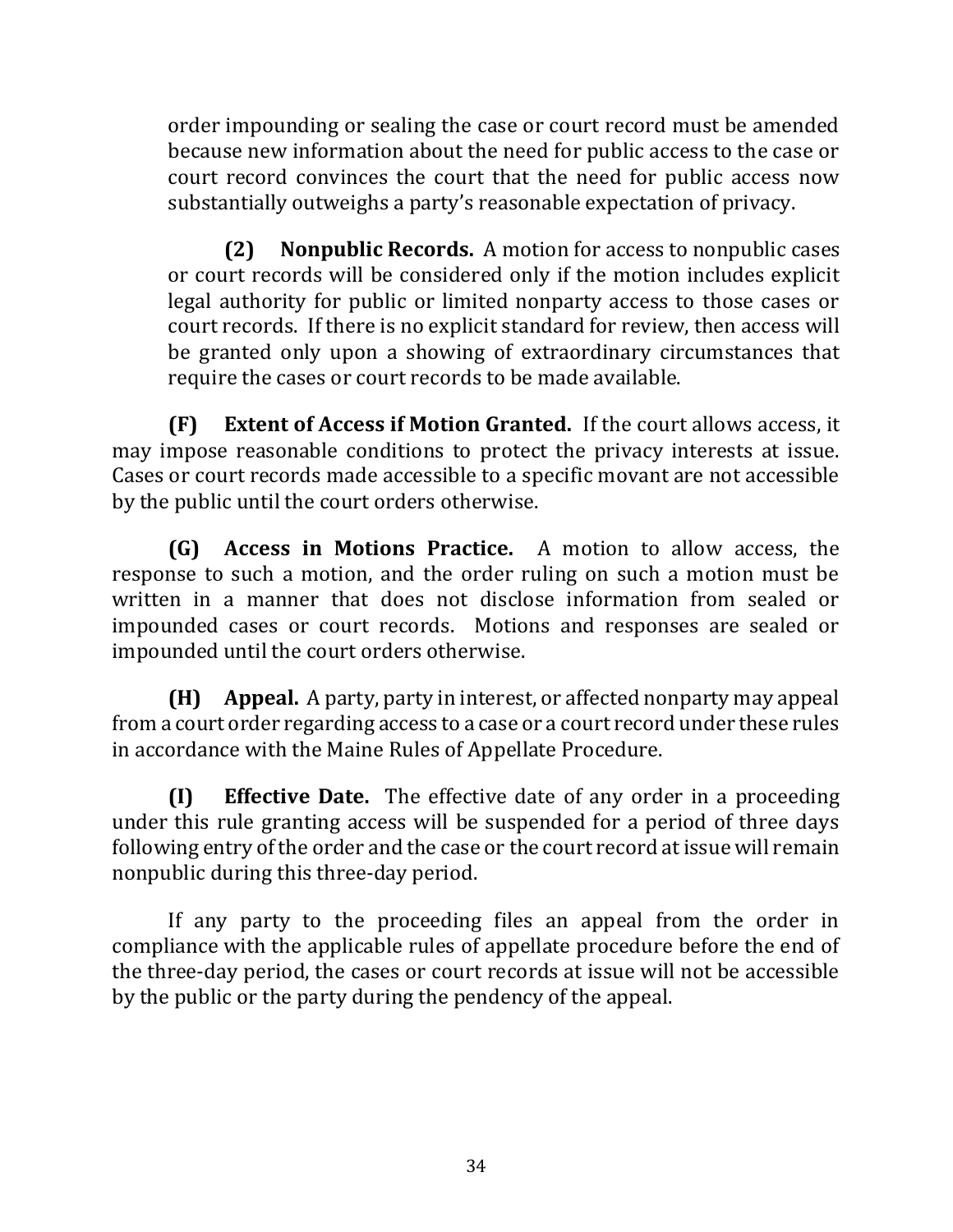#### **RULE 12. IDENTIFICATION AND HANDLING OF SEALED, IMPOUNDED, OR NONPUBLIC CASES, COURT RECORDS , DATA, DOCUMENTS, AND INFORMATION**

It is the responsibility of the filing party to ensure that sealed, impounded, or nonpublic cases, court records, data, documents, and information are redacted before submission, or otherwise submitted to the court in accordance with these rules.

**(A)** For all cases or court records designated as sealed, impounded, or nonpublic, every filing must be clearly and conspicuously marked, "NONPUBLIC."

**(B)** When a document or other filing that is nonpublic or that has been sealed or impounded is submitted to the court in a public case, that document or filing must be clearly and conspicuously marked, "NONPUBLIC."

**(C)** No records, documents, or information designated as sealed, impounded, or nonpublic will be submitted to the court as part of a public document.

**(D)** If a filed document does not comply with the requirements of these rules, a court may, upon motion or its own initiative, order the filed document returned, and that document may be deemed not to have been filed. A court may impose sanctions on any party or person filing a noncompliant document.

### **RULE 13. COMPILED, AGGREGATE, AND BULK DATA**

Except in extraordinary circumstances, compiled, aggregate, and bulk data are not court records accessible by the public. Requests for compiled, aggregate, and bulk data may be submitted to the State Court Administrator or designee. In deciding whether to grant the request, the State Court Administrator or designee will consider staffing resources, technical barriers, and any applicable administrative order. No access to compiled, aggregate, or bulk data will be considered until all regions have been fully converted to the EFS.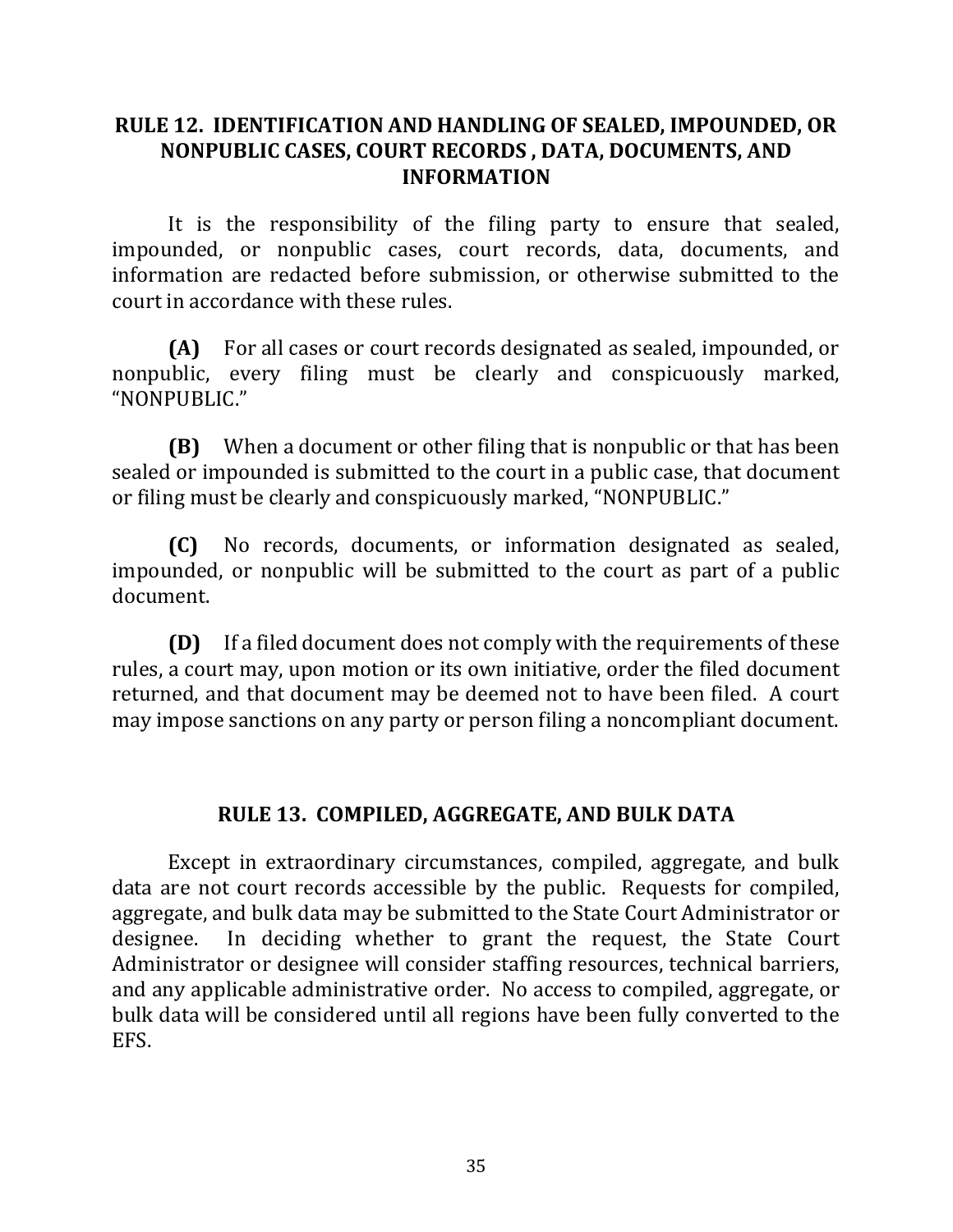#### **RULE 14. ACCESS FEES**

The court may charge reasonable fees for providing access to court records pursuant to these rules. For persons other than parties or their attorneys, a fee may be required for inspecting or copying any court records. If the court finds that the request for access is reasonable and the person making the request is without sufficient funds to pay for access to the court records, the court shall order the fee be waived. A fee schedule will be published and publicly posted.

#### **RULE 15. CLERICAL ERRORS**

**(A)** To correct a clerical error in a court record, a party must submit a request in writing to the court clerk.

**(B)** A request to correct a clerical error must state:

**(1)** The information that the party claims is wrong, and

**(2)** Enough facts to support the claim that the information is wrong.

The request will include supporting documents as needed to prove there is a clerical error in the court record and to correct it.

**(C)** The requesting party must send copies of the request to all parties to the case.

**(D)** Within 21 days after receiving a request, the court clerk will respond in writing to all parties to the case in one of the following ways, stating that:

**(1)** A clerical error does exist in the court record, and the information in question has been corrected;

**(2)** A clerical error does not exist in the court record;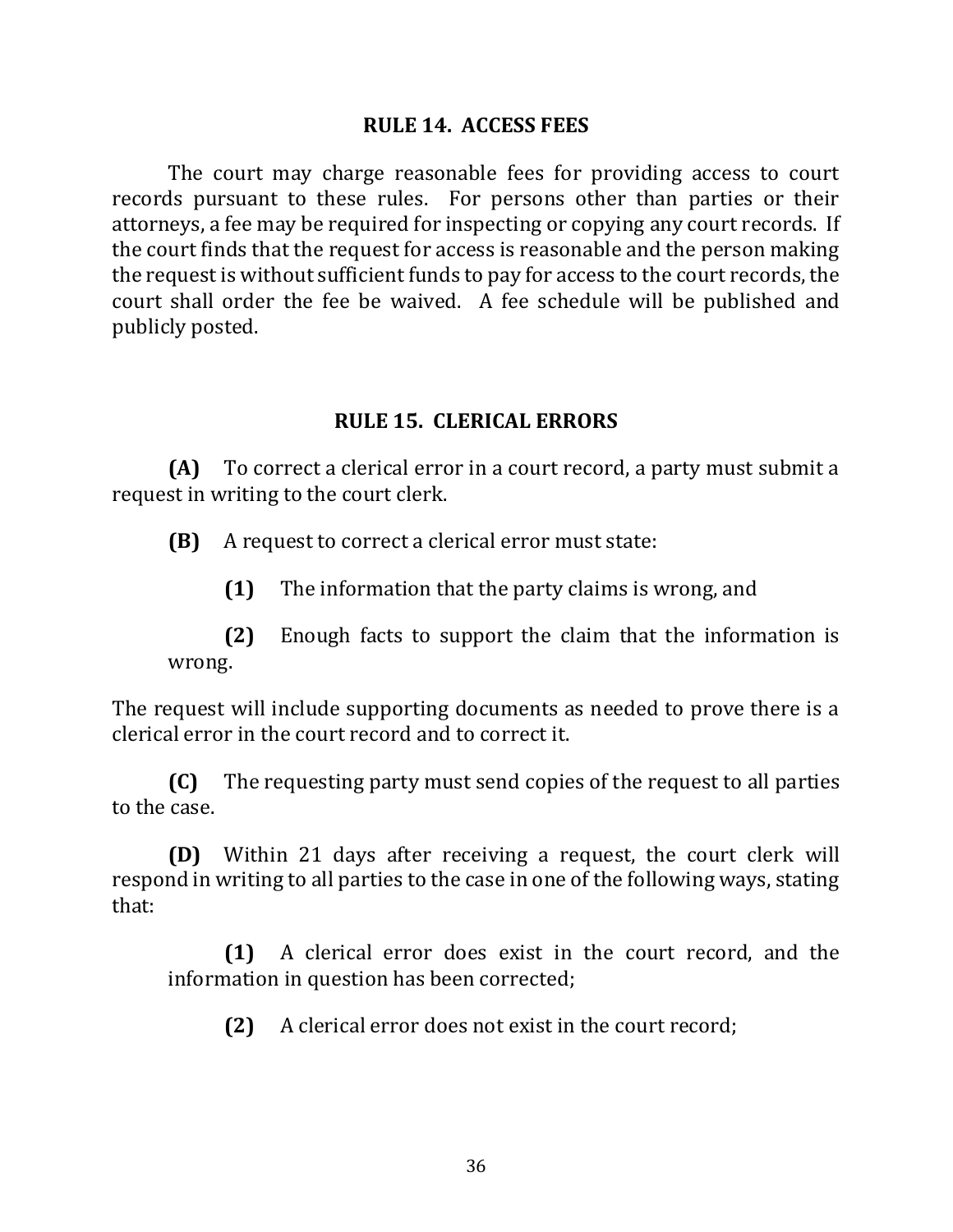**(3)** The request does not state enough information or facts to determine what information is claimed to be wrong, and no further action will be taken on the request;

**(4)** The request does not relate to a court record covered by these rules, and no further action will be taken on the request; or

**(5)** The request has been received, and an additional period, up to 35 days, is needed to complete a review of the request.

**(E)** Any party may seek review of the court clerk's response. A request for review must be submitted to the court clerk within 14 days after the mailing date of the court clerk's response. The request to review the court clerk's response will be reviewed by the justice, judge, or magistrate who presided over the case.

# **RULES 16 TO 30. [RESERVED]**

# **PART TWO: RULES OF ELECTRONIC FILING AND SERVICE**

### **RULE 31. GENERAL CONDITIONS FOR FILING AND SERVICE**

**(A) Purpose and Applicability.** These rules establish procedures governing the electronic and conventional filing and service of all documents and pleadings to and from all the courts using the EFS within the Maine Judicial Branch. Upon implementation of electronic filing in each of the courts, electronic filing of all documents shall be mandatory in accordance with Rule 33 of these rules. These rules shall be construed liberally to promote the administration of justice.

**(B) Conditions of Electronic Filing.** To have access to the EFS, each filing party agrees to, and must:

**(1)** Register for access to the EFS;

**(2)** Comply with the registration conditions when using the EFS; and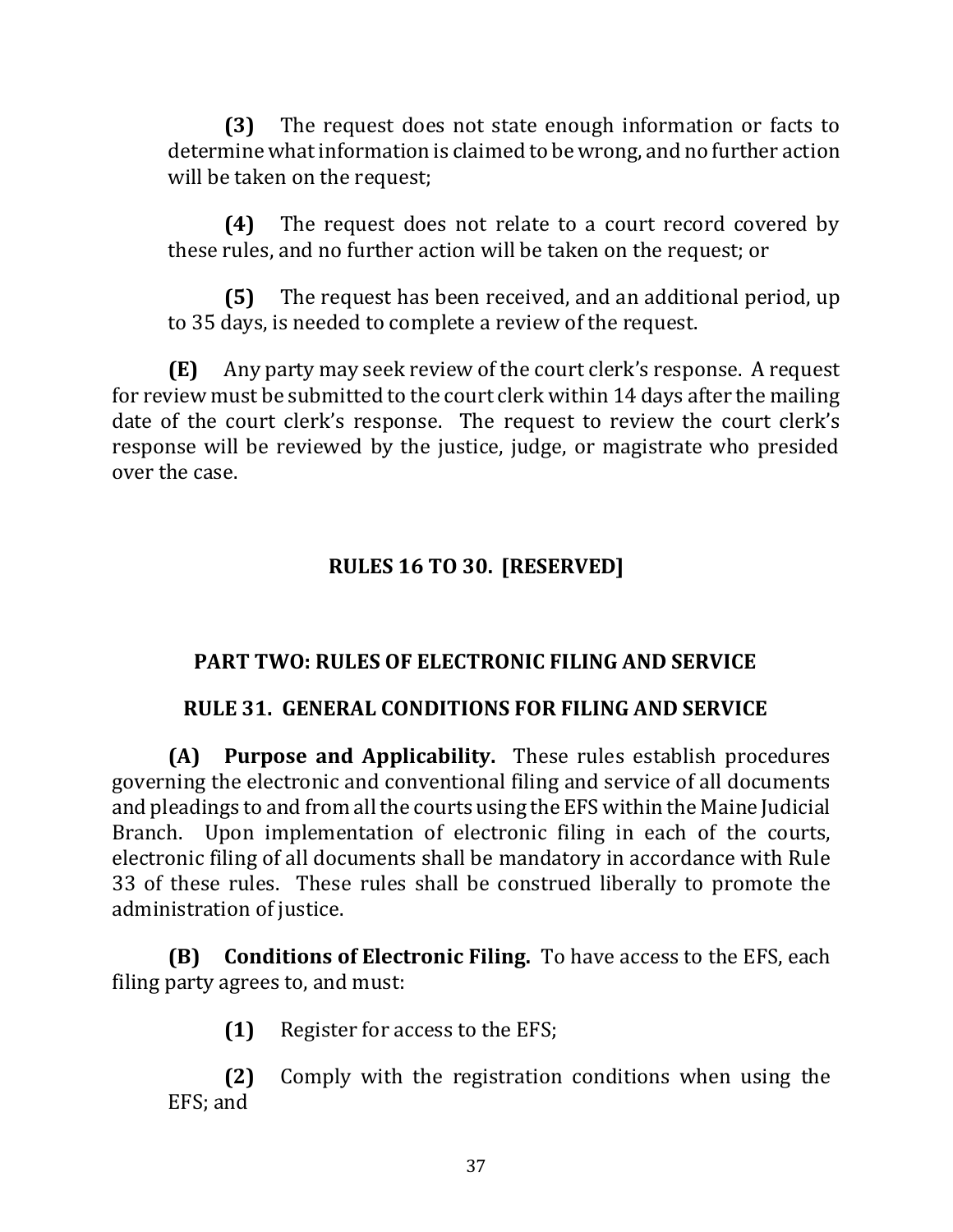**(3)** Maintain one or more working email addresses at which the filer agrees to accept email notification and service from the EFS.

**(C) Forms.** Forms developed by the Maine Judicial Branch are the official court forms and, if an applicable court form exists, it must be used whether filed electronically or conventionally.

### **Advisory Note – December 2020**

Rule 31(A) and (C) of the Rules of Electronic Court Systems are amended to clarify that conventional filers in a court or region that has implemented EFS must comply with these rules and that conventional filers in those courts also must use the current Maine Judicial Branch forms.

# **RULE 32. ELECTRONIC CASE FILE**

**(A) Electronic Case File.** The electronic case file is the sole repository of all court records filed in a case for the duration of the case and the applicable retention period under the records retention schedule of the Maine Judicial Branch. Each document filed in a case shall be entered into the electronic case file and, after entry in compliance with these rules, shall be the sole official court record of the filing.

**(B) Acceptance.** Submitted documents become part of the electronic case file only upon acceptance by the court clerk.

**(C) Conversion Discrepancies.** Any party has 70 days from the date of acceptance or until the final hearing on the complaint, whichever occurs first, to file a motion to correct any error caused by the conversion process.

**(D) Retention of Conventionally Filed Documents After Conversion.** The court will retain a conventionally filed document in its original format for 70 days following conversion by the court clerk. After 70 days, the court clerk may destroy the conventionally filed document, unless:

**(1)** The filer requests the return of the conventionally filed document before the expiration of the 70-day period; or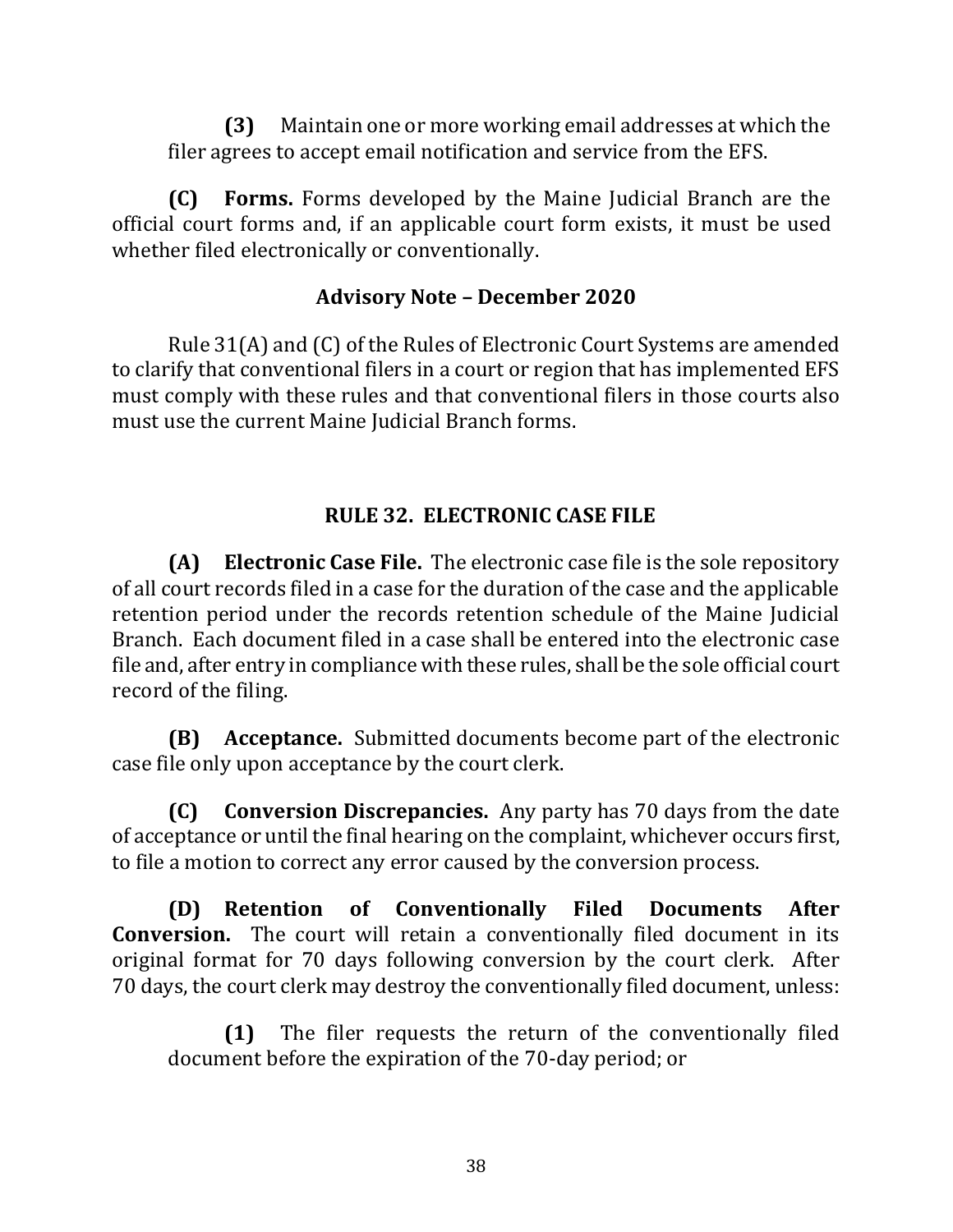**(2)** The filer challenges the accuracy of the converted document before the expiration of the 70 days and retention of the conventionally filed document is necessary to resolve the dispute.

# **Advisory Note [August 2020]**

Documents served through the EFS but not filed with the court are not in the electronic case file.

# **RULE 33. USE OF THE ELECTRONIC FILING SYSTEM**

**(A) Registration.** To use the EFS, a filing party must register as a user and execute a user agreement. Executing a user agreement constitutes consent to receive electronic notice and electronic service of all documents through the EFS, except for service of process, warrants, and summonses, which shall be served in accordance with M.R. Civ. P. 4 and M.R. Crim. P. 4.

**(B) Required Use of the EFS.** Except as provided in subdivisions (C) and (D), use of the EFS in all case types is mandatory for required electronic filers. "Required electronic filers" are:

**(1)** Attorneys acting on behalf of a party or themselves in a court case;

- **(2)** State, county, and municipal filers except for
	- **(a)** Maine Law Enforcement, meaning all officers defined in 25 M.R.S. § 2801-A;
	- **(b)** Bail Commissioners, as defined in 15 M.R.S. § 1023; and
	- **(c)** Representatives of the Maine Department of Health and Human Services filing Requests for Preliminary Protection Orders pursuant to 22 M.R.S. § 4034; and

**(3)** Self-represented litigants filing or intending to file more than six cases that are filed and are not emergency cases in the current calendar year. For purposes of this subdivision, emergency cases are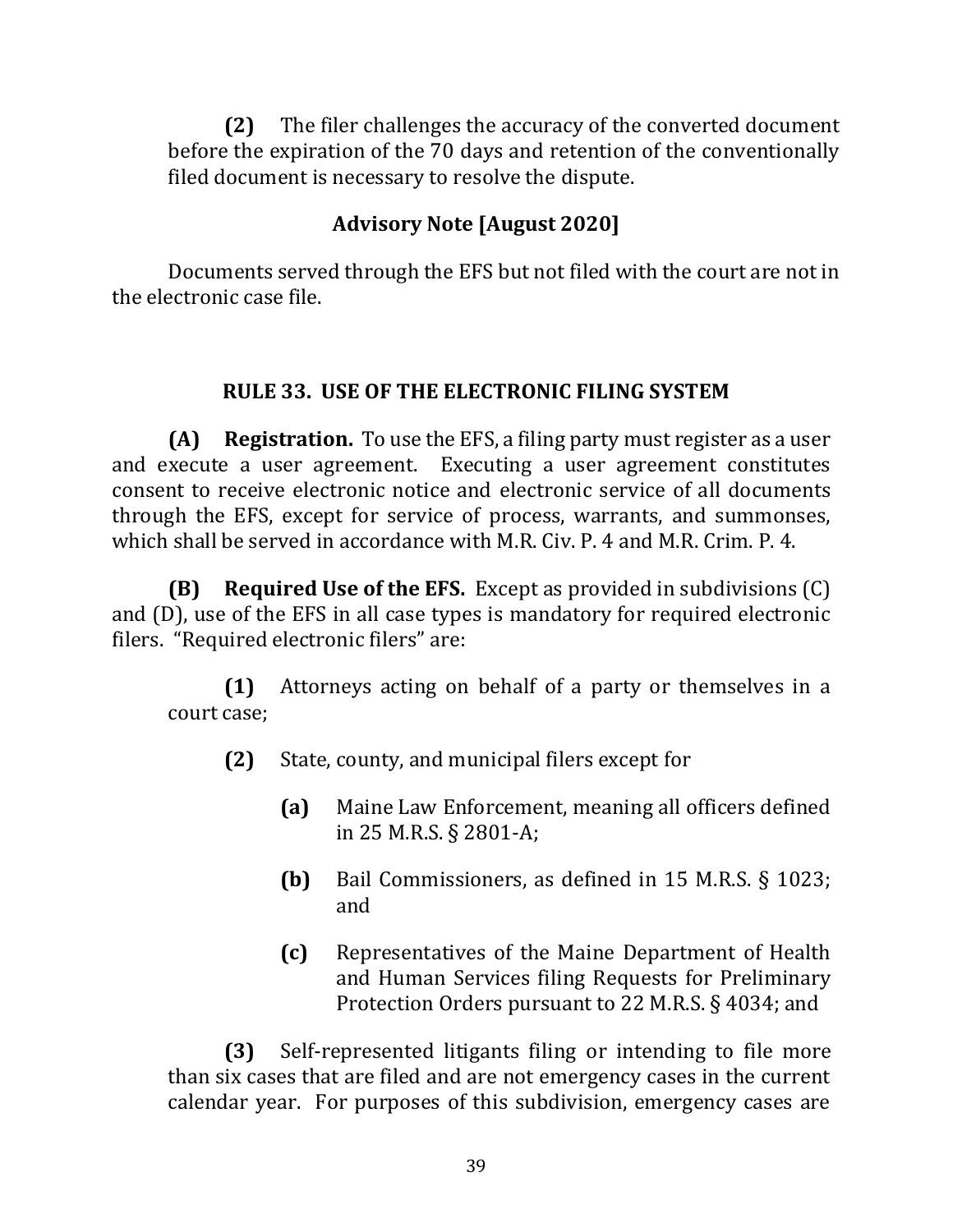protection from abuse or harassment requests, mental health requests, requests for emergency guardianship of a minor, and three-party child protection petitions.

**(C) Exemption to Required Use of the EFS.** A self-represented party in an emergency case as defined in Rule 33(B)(3) is not a required electronic filer.

**(D) Good Cause Exceptions to Required Use of the EFS.** A required electronic filer may be excused from mandatory use of the EFS only upon motion and a showing of good cause. Good cause means circumstances that would render electronic filing such a hardship that the required electronic filer would be denied access to the court. For the limited purpose of seeking an exception to mandatory electronic filing and service, a required electronic filer may file a motion conventionally. If the court grants a motion for a good cause exception, the court shall establish the scope of the exception. The court may amend or revoke the good cause exception on its own initiative or upon motion of a party.

**(E) Contact Information.** A filer who is not required to use the EFS must provide the court with a mailing address for service of documents, and must notify the court in writing of any change of mailing address. If the filer has alleged in an affidavit or pleading under oath that the health, safety, or welfare of the filer or a minor child would be jeopardized by disclosure of the address, then the clerk shall seal the address from the public and all other parties.

**(F) Elective Use of the EFS.** Even where use of the EFS is not required, a filer in a case may elect to register and use the EFS in compliance with subdivision (A). After electing to use the EFS, the filer must file, serve, and accept service electronically for the duration of the case, unless excused by the court upon a motion and showing of good cause.

**(G) Misuse of the EFS.** Misuse occurs when any user attempts to harm, disrupt, alter, or interfere with the EFS or any records maintained in the system, or attempts to use or access information on the system without proper authorization. Misuse of the EFS might subject the user to criminal prosecution. Misuse may also result in suspension or loss of a user's registration or any other penalty that may be imposed by the court. Misuse of the EFS by attorneys may constitute a violation of the Maine Rules of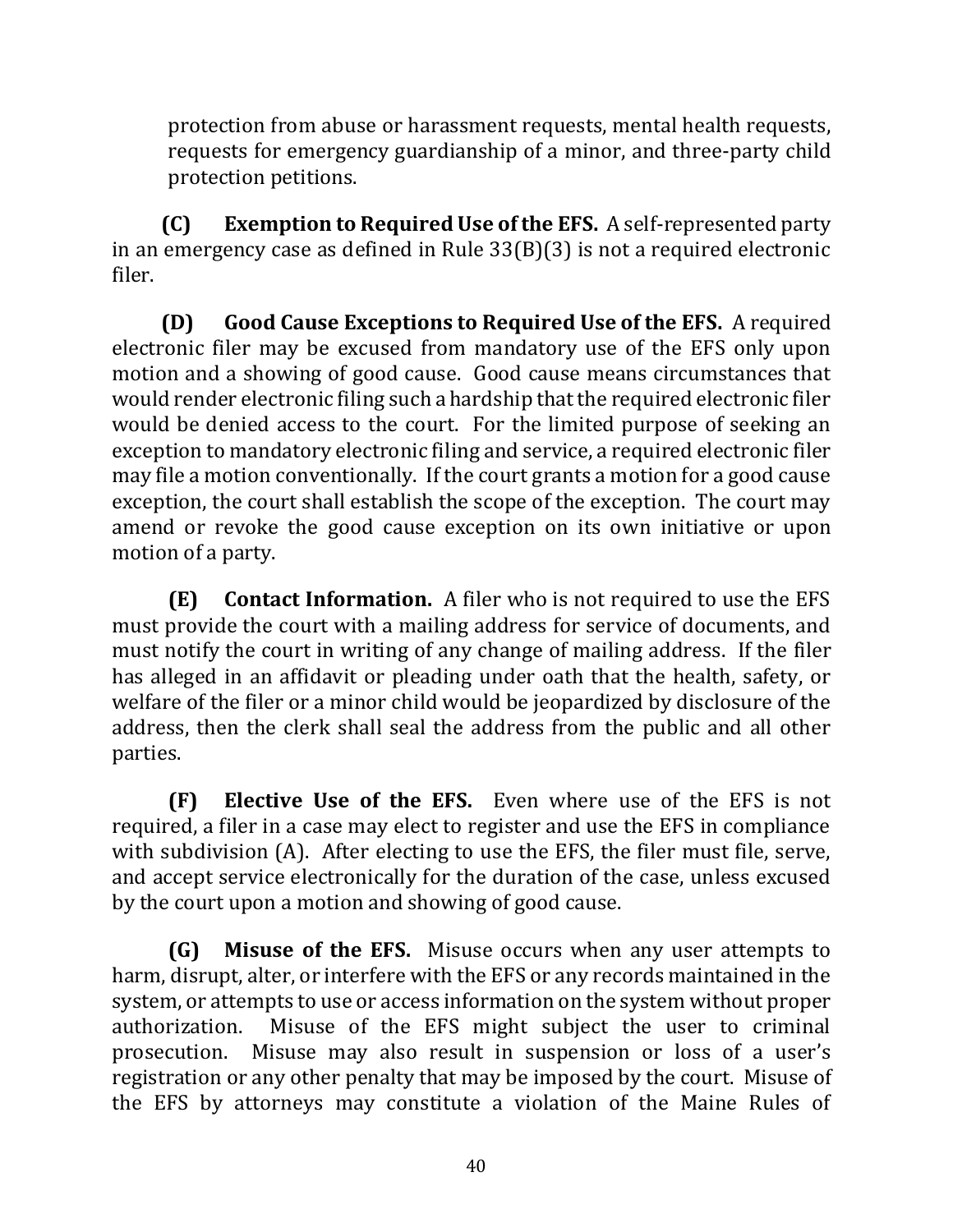Professional Conduct. Attorneys are responsible for any misuse of the EFS by third parties whom the attorney has authorized or directed to use that attorney's individual or firm EFS account.

#### **Advisory Note – December 2020**

Rule 33(A)(2)(c) is amended to exempt from mandatory electronic filing representatives of the Department of Health and Human Services filing Requests for Preliminary Protection Orders.

Rule 33(C) is added to provide that a self-represented litigant does not have to file emergency cases electronically.

The subsequent subdivisions are redesignated as subdivisions (D) through (G).

The heading of what is now subdivision (D) is amended to clarify that the good cause exceptions are exceptions to required use of the EFS.

#### **Advisory Note [August 2020]**

The following are examples of what may a qualify for a "good cause" exception for Required Electronic Filers under Rule 33(C): disability; limited English proficiency; electrical or internet outages; disaster; lack of internet access or safe internet access; or oversize exhibits such as maps and blueprints.

The scope of the good cause waiver is in the discretion of the court and may be by case, by filing, or by time period.

#### **RULE 34. DOCUMENT REQUIREMENTS**

#### **(A) Requirements for Documents Filed Electronically**

**(1) Document Type and Format.** A document submitted electronically to the court must be in the form of a Portable Document Format (PDF), be directly converted to PDF rather than scanned (if possible), and not exceed 50 megabytes. A document that exceeds the size limit must be broken down and submitted as separate files that do not exceed 50 megabytes each. Separate files under this section must include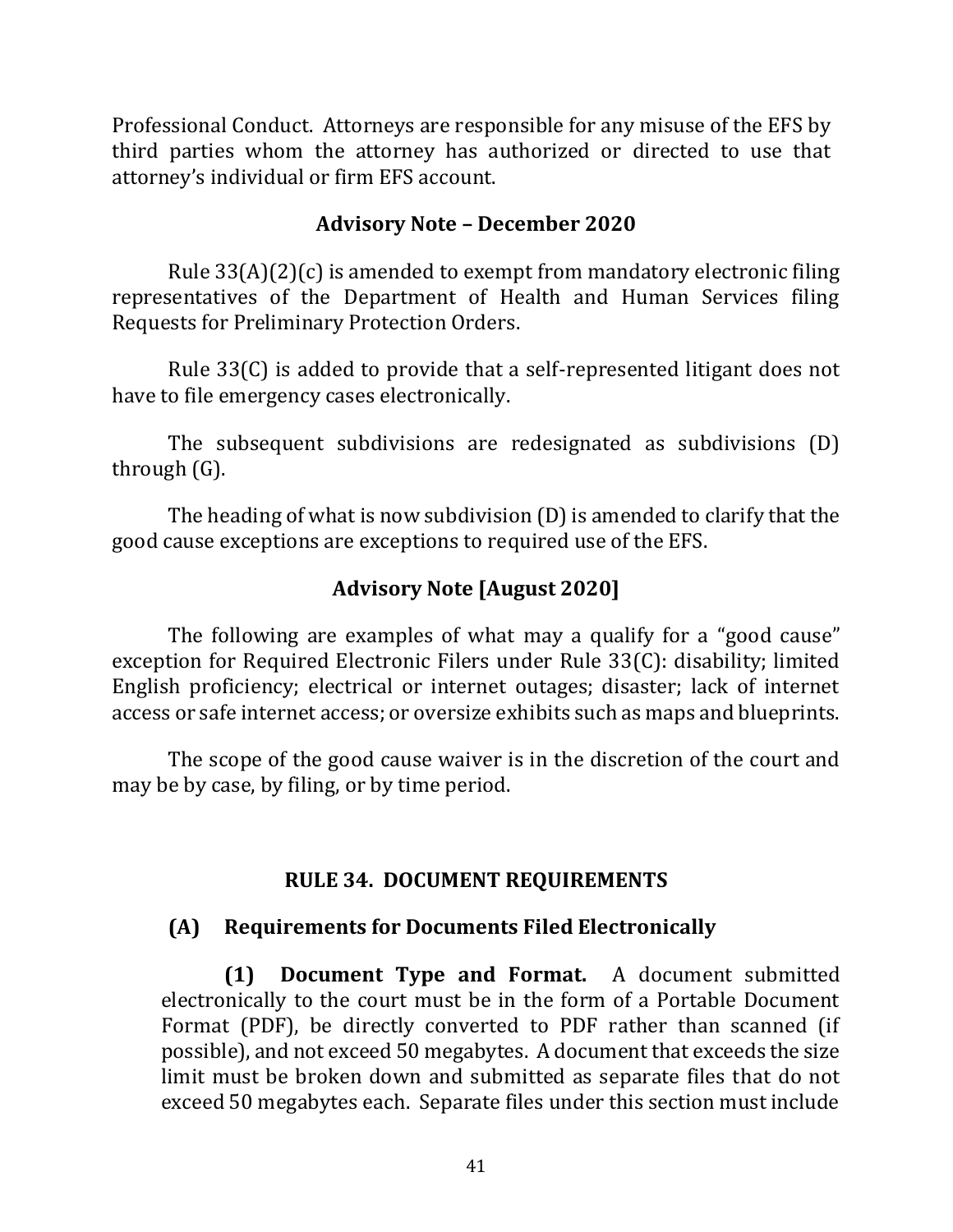in the "Comments to Court" field for each submission a description that clearly identifies the part of the document that the file represents.

**(2) Documents Must be Submitted Separately.** All documents must be submitted individually as separate files with the same submission. The filer must include in the "Filing Description" field a description that clearly identifies each document. For each separate document submitted, the detailed caption title, filing description in the EFS, and .pdf file title must be substantially identical.

**(3) Consolidated Cases.** When a court consolidates two or more cases for purposes of court events, including hearings, but retains separate docket numbers, a party electronically filing a document that is applicable to all of those cases must electronically file and serve the document in each case, using appropriate case docket numbers.

**(4) Additional Technical Format Requirements.** All electronic documents shall be self-contained and must not contain live links to external papers or websites.

# **(B) Documents or Materials Not Filed in Electronic Format**

**(1)** Materials that are required to be filed with the court and that cannot be converted into electronic format, such as videotapes, radiographs, and other items that are not intelligible when scanned, may be filed conventionally. The filing party shall file a Notice of Conventional Filing that shall be docketed into the EFS to denote that a conventional filing has been made and that the material is being held in the clerk's office. The filing party shall serve the materials conventionally, if required.

**(2)** Documents or materials that must be filed conventionally include:

**(a)** Documents subject to *in camera* inspection, including those produced by the Department of Health and Human Services pursuant to 22 M.R.S. § 4008;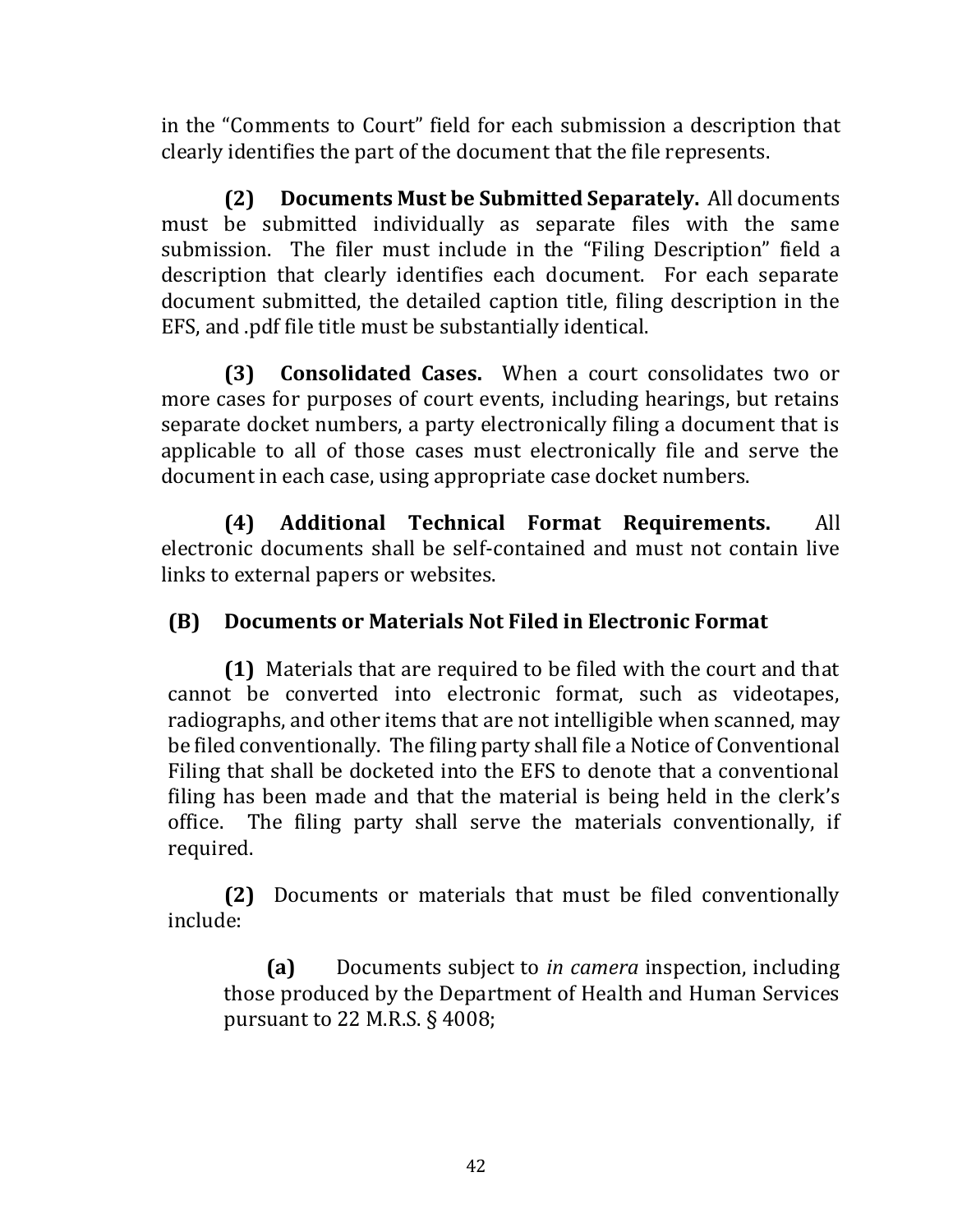**(b)** A record or image that is barred from electronic transmission or storage by law, including sexually explicit images of a minor;

**(c)** Proposed orders; and

**(d)** Anything else required to be filed conventionally by law or court order.

**(C) Trial and Hearing Exhibits.** Trial and hearing exhibits shall not be part of the electronic case file, but shall be received, held, and retained by the court until all opportunities for appeal have been exhausted and as required by law or court order.

### **Advisory Note – December 2020**

Rule  $34(B)(2)(c)$  is amended to clarify that all proposed orders are required to be filed conventionally.

Rule 34(B)(2)(d) is amended to clarify that anything required to be filed conventionally by law must be filed conventionally.

### **Advisory Note [August 2020]**

Rule 34(A)(2) requires that each electronic document be filed as a separate electronic file. However, separate electronic documents may be filed within the same submission. For example, a filer initiating a parental rights and responsibilities case would file the complaint and child support affidavit as separate documents within the same submission.

When a large document is submitted in separate files, each submission should be identified with a description in the "Comments To Court" field such as, for example, "Motion for Summary Judgment, part 1 of 2".

#### **RULE 35. TIME OF FILING, SERVICE, AND RESPONSE**

**(A) Availability of Electronic Filing System.** The EFS will receive electronic documents except when the system is unavailable due to scheduled or other maintenance.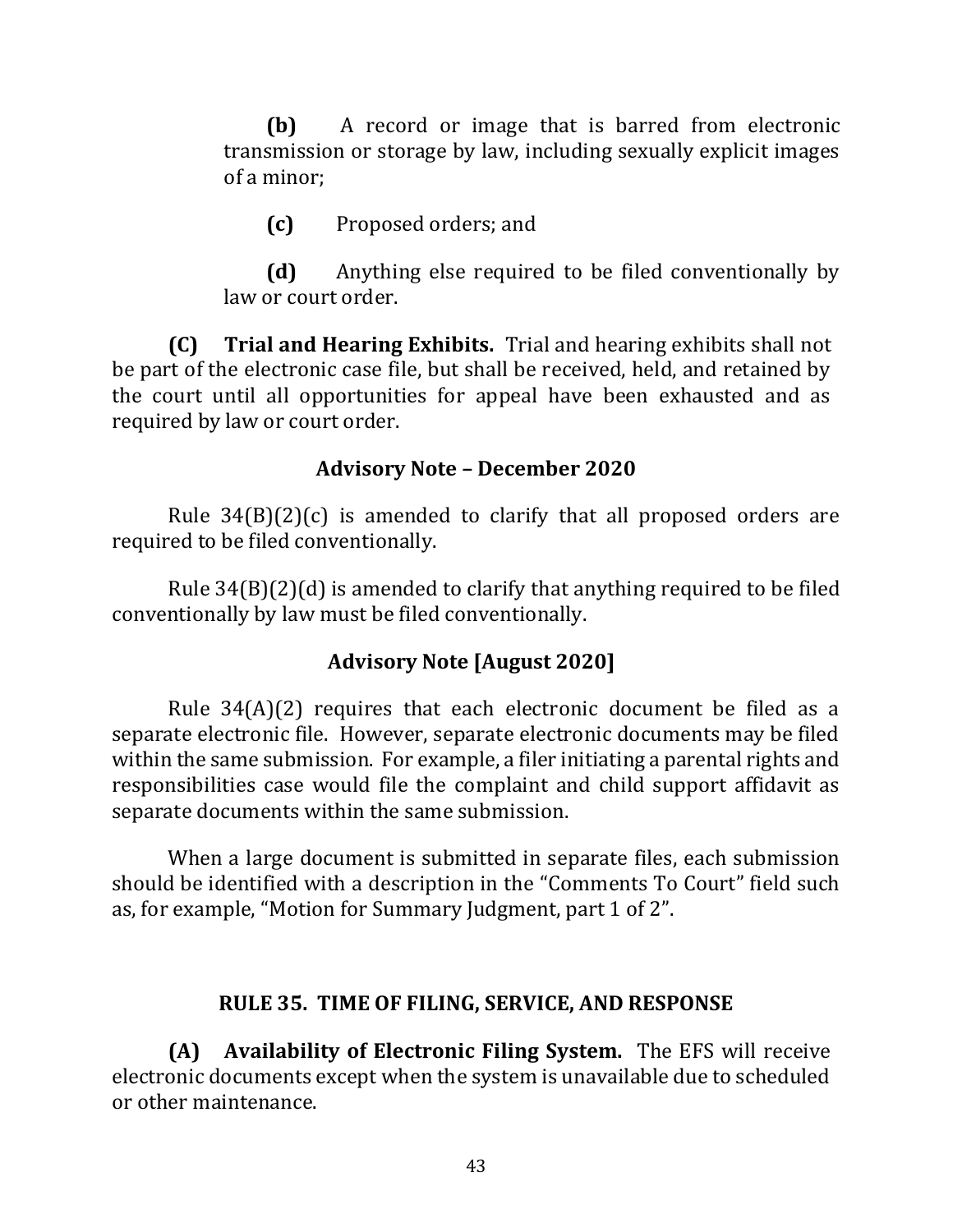**(B) File Date.** A "day" begins at 12:00:00 a.m. and ends at 11:59:59 p.m. in the time zone where the courthouse is located. For a document that is electronically submitted between 12:00:00 a.m. and 11:59:59 p.m. in the time zone where the courthouse is located on Monday through Friday, the "file date" will be the day it is submitted. If a document is submitted on a Saturday, Sunday, or legal holiday, the file date will be the next business day. For any questions of timeliness, the time and date registered by the EFS will be determinative. For a document electronically submitted, the file date will apply for purposes of meeting the statute of limitations or any other filing deadlines, even if the document is accepted by the clerk on a later date, except as provided in subdivision (D) of this rule. A conventionally filed document is deemed submitted when presented to the court clerk.

**(C) Service Date of the Submitted Document.** The service date of submitted documents will be the date of submission, if served pursuant to Rule 36 and the documents are accepted as filed.

# **(D) Acceptance or Rejection Procedure.**

**(1)** The clerk's review of a submission for acceptance or rejection is purely ministerial.

**(2)** Following submission, the court clerk will accept or reject the electronic document.

**(a)** If the submission is accepted, it is deemed filed and is entered into the electronic case file with the file date as determined under subdivision (B) of this rule. When a submission is accepted, the court will send an acceptance notice to the parties.

**(b)** If the submission is rejected, the court will send a rejection notice to the submitting party and the submission shall not be entered on the registry of actions. The rejection notice shall identify the basis for the rejection.

**(3)** If a submission is rejected, the filing party shall serve the notice of rejection on the opposing parties.

### **(E) Resubmission and Relief**.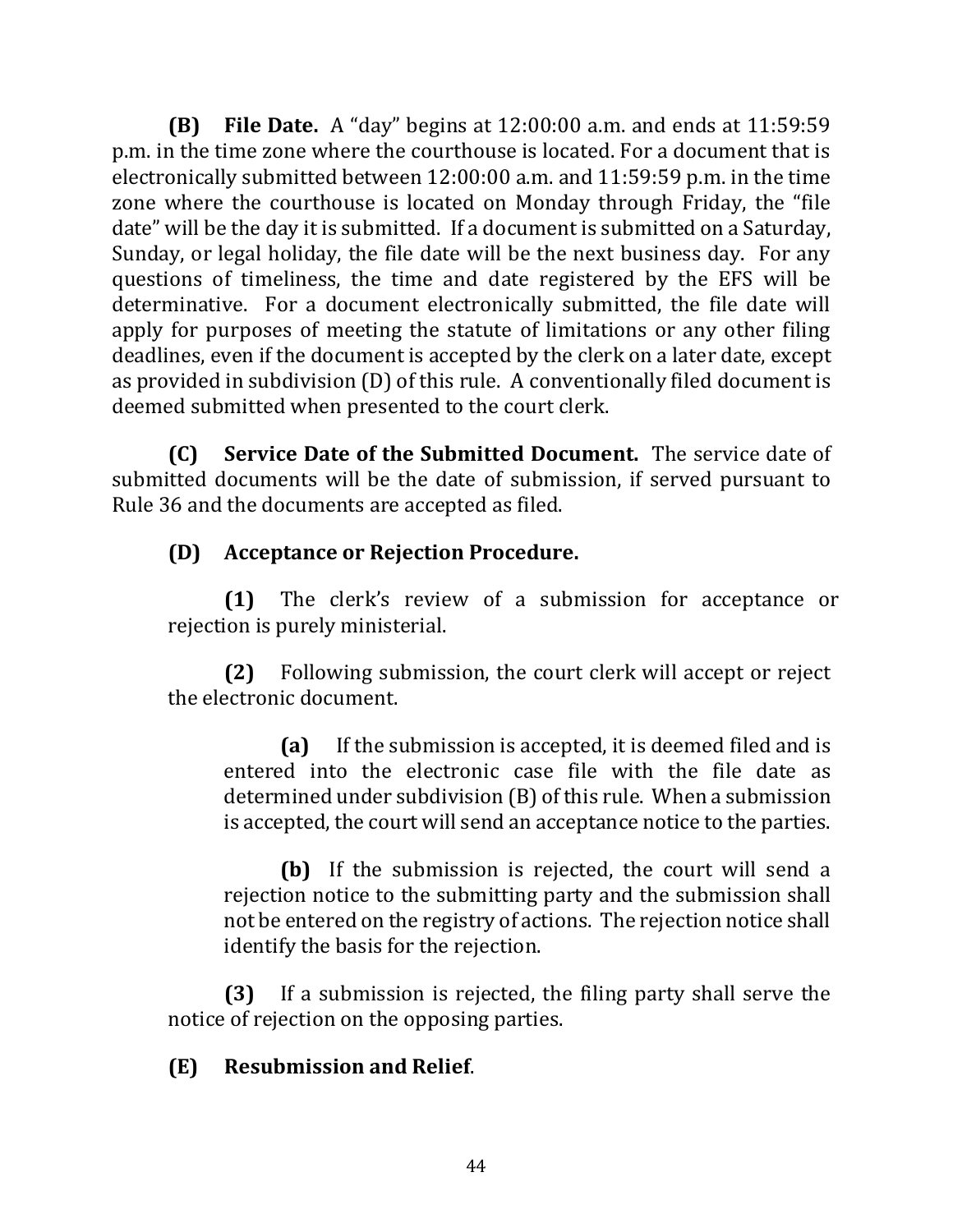**(1) Requirements of Resubmission.** A filer who resubmits a document under this rule must include in the "Comments to Court" field, or, if conventionally filed, in the cover letter accompanying the resubmission, the following:

**(a)** The words, "Resubmission of filing, original submission unsuccessful";

**(b)** The date of the original attempted submission;

**(c)** The date of the rejection notice; and

**(d)** A statement confirming that this is the first resubmission.

#### **(2) File Date of Resubmitted Document.**

**(a) Resubmissions That Relate Back Automatically.** If the filer resubmits a corrected version of the rejected document, and it is accepted by the court clerk, the file date of the resubmitted document will automatically relate back to the file date of the original submission if:

**(i)** it is the first resubmission, and

**(ii)** it is submitted within four business days after the date of the rejection notice. If notice of the rejection is provided by mail, the filer has three additional days, for a total of seven days, to resubmit the filing.

**(b) Resubmissions That Relate Back with Leave of Court.** If the filer resubmits the rejected document more than once or submits the rejected document more than four business days after the date of the rejection notice, the file date of the resubmitted document will only relate back to the file date of the original submission upon court approval.

**(c) Response Time.** If the file date relates back to the file date of the original submission, the court will adjust the schedule for responding to these documents by adding four business days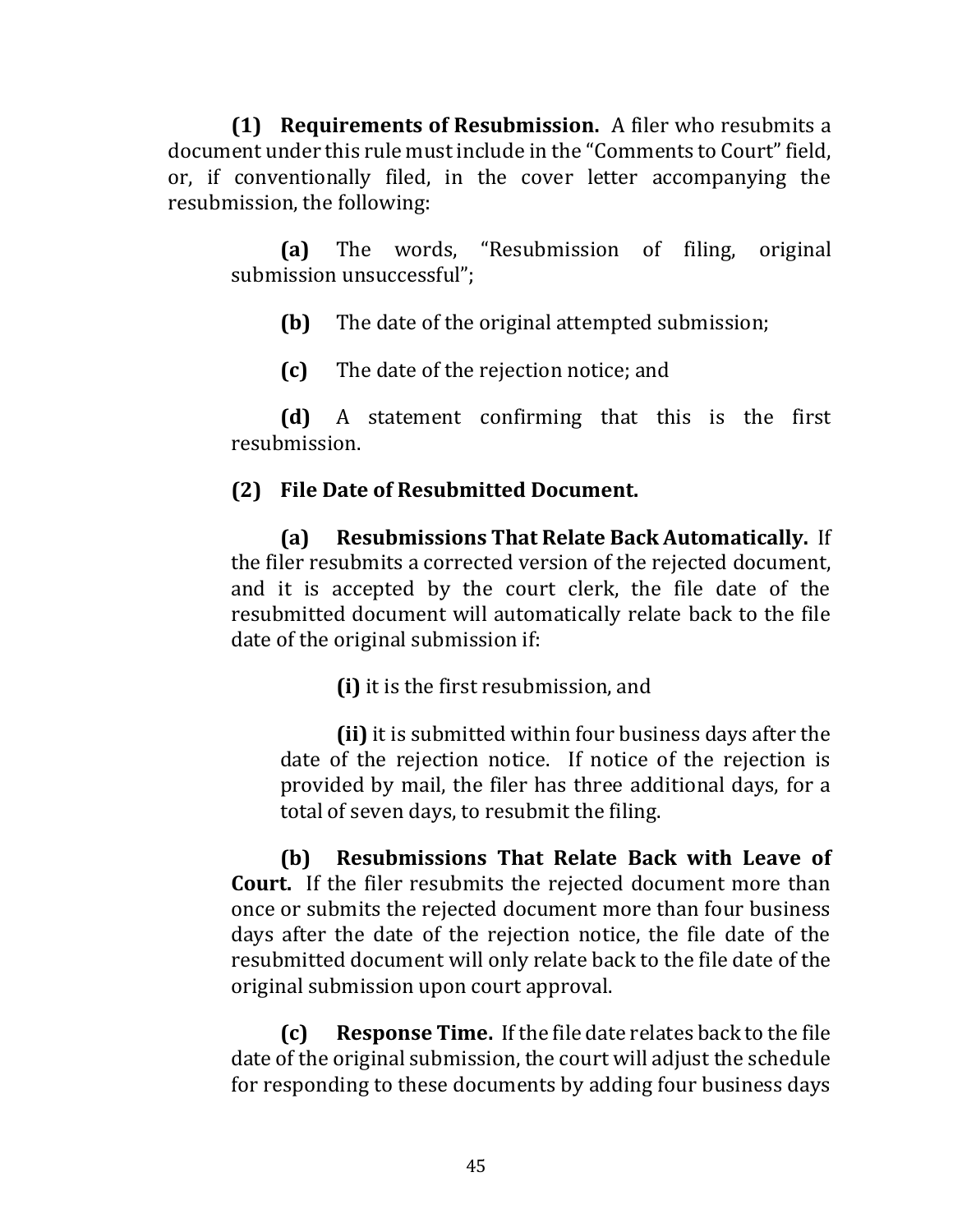to the response time. The court may also postpone a court event or provide other relief.

**(3) Service Date of Resubmitted Document.** The service date of resubmitted documents will be the original date of service if the resubmission is accepted.

# **(F) Unavailability of the Electronic Filing System and Relief.**

**(1) EFS Unavailable.** Any filer may obtain relief if the EFS is not operating through no fault of the filer. Technical problems with the filer's equipment or attempted transmission within the filer's control will not excuse an untimely filing.

**(2) Relief.** Upon satisfactory proof of the system's temporary unavailability or other technical problem, the file date of the document will relate back to the file date of the first filing attempt. The court, in its discretion, may adjust the schedule for responding to any affected filings, postpone the next court event, or provide other relief. The process for resubmission of the filing shall be in accordance with subdivision (E), and may include, with the resubmission, supporting exhibits showing system unavailability.

# **Advisory Note – December 2020**

Rule 35(B) of the Rules of Electronic Court Systems is amended to clarify the definition of a day. In addition, the Advisory Note from the initial adoption of the Rules is amended to clarify the scope of a clerk's review of filings.

# **Advisory Note [August 2020]**

The court clerk does not review for legal sufficiency of the filing, which is clearly a judicial function. The court clerk's review is similar to that described in M.R. Civ. P. 5(f). The court clerk's review includes, for example, signatures, bar number, and duplicate filings.

# **RULE 36. SERVICE OF ELECTRONIC DOCUMENTS**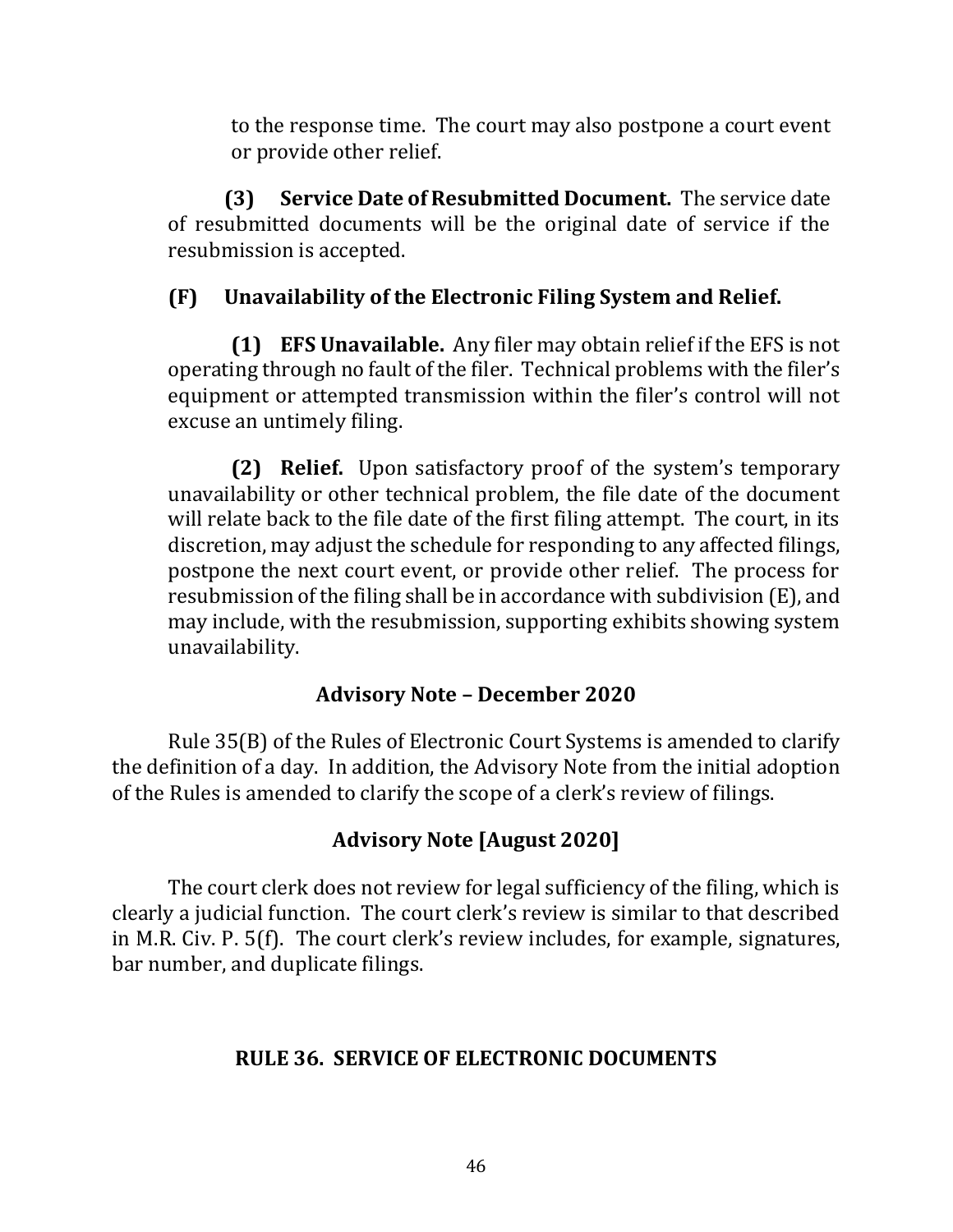**(A) Applicability.** All documents filed in the EFS must be served through the EFS, except the following, which must be served by conventional service:

**(1)** Summonses, complaints, indictments, informations, and other case initiating documents;

**(2)** Subpoenas;

**(3)** Any documents that cannot by law be served electronically;

**(4)** Any documents to be served on those who are not registered users; and

**(5)** Any documents for which a court order requires conventional service.

**(B) Service Contacts.** The filer must provide the name and service email address of the filer and any alternative or additional service contacts to be used by the EFS in the case. Designation of any email recipients as alternative or additional service contacts is deemed to provide consent to have electronic documents filed in the case served on those service contacts. The filer is responsible for updating contact information, and may update service contacts through the user agreement.

**(C) Registered User Consent.** Upon the initiation of a case, filing of responsive pleading, or submission of an entry of appearance in a case, registered users are deemed to have consented to receive electronic service of all documents through the EFS.

**(D) Service Upon Registered Users.** When a filer submits a document to the EFS that must be served electronically, the filer must complete service on any required service contacts at the time of submission.

**(E) Conventional Service.** A party who is not a registered user must be served conventionally. After a party who was not a registered user becomes a registered user, that party must be served electronically.

**(F) Service of Sealed, Impounded, and Nonpublic Documents, and Documents Submitted for** *In Camera* **Review.** Regardless of method of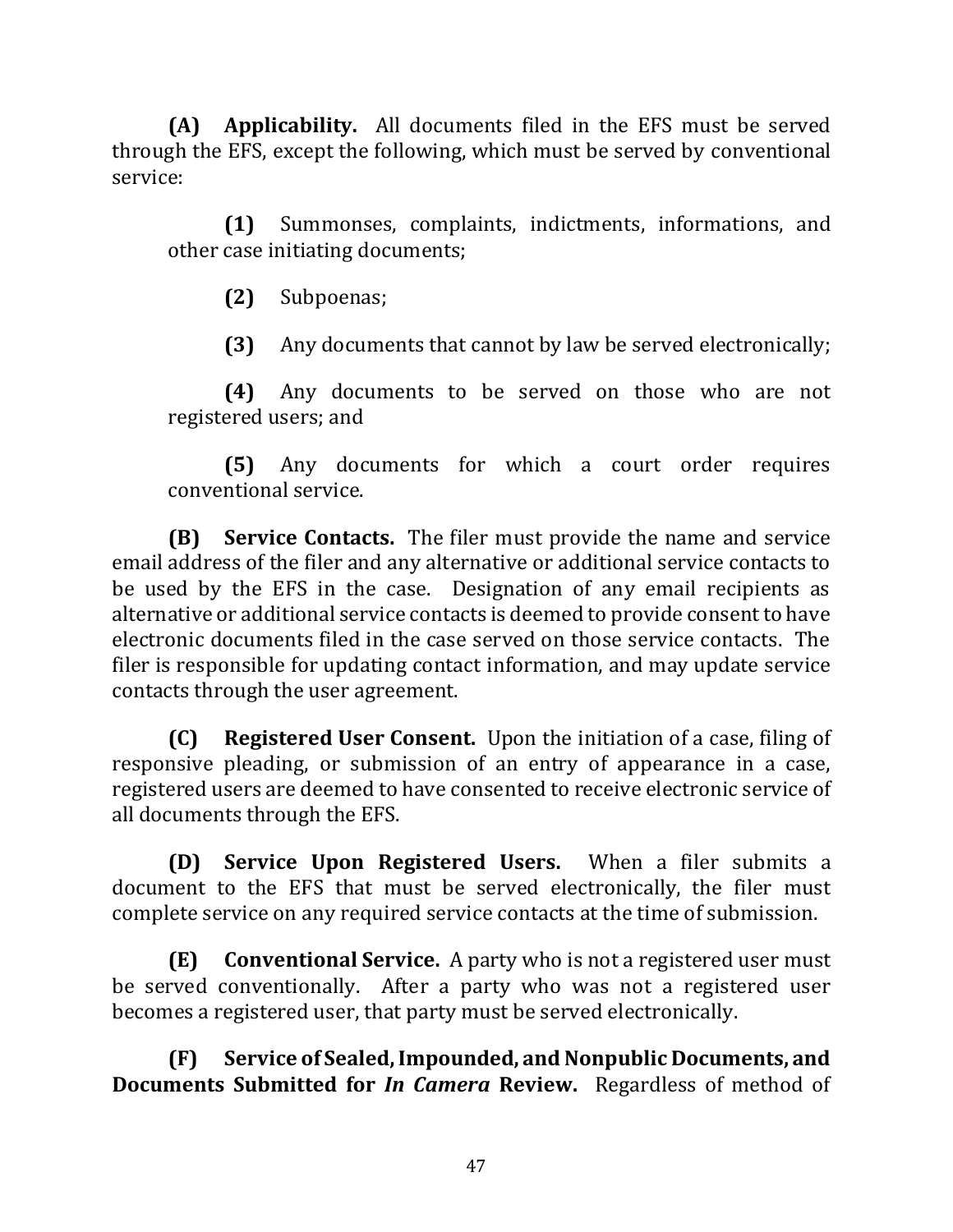filing, sealed, impounded, and nonpublic documents, and documents submitted for *in camera* review must not be served on service contacts or conventional service recipients, either through a hyperlink or paper copies.

If the documents are filed electronically, the EFS will generate a notice to all service contacts in the case. If the documents are filed conventionally, the filer must serve notice that the documents were filed conventionally.

If the court orders that the documents filed are accessible to the public, the court will provide a hyperlink to or paper copies of the documents to the service contacts and any recipients of conventional service.

**(G) Certificate of Service.** A certificate of service must be filed with the court only when documents are served conventionally, in accordance with the applicable procedural rules.

# **(H) Service of Documents by the Court.**

**(1)** Service of documents by the court on registered users will be made electronically to all service contacts in a case.

**(2)** Service of documents by the court on those who are not registered users, including rejection notices of submissions filed conventionally, will be made by conventional service.

**(I) Service of Discovery.** Service of discovery documents through the EFS is permitted but not required. Discovery documents served through the EFS are not court records and are nonpublic.

# **Advisory Note [August 2020]**

Under this rule, electronic service of a complaint, indictment, or information on a criminal defendant prior to arrest is not required.

# **RULE 37. ELECTRONIC SIGNATURES AND DOCUMENT AUTHENTICITY**

**(A) Types of Electronic Signatures**. The three forms of electronic signature allowed under this rule are defined as follows: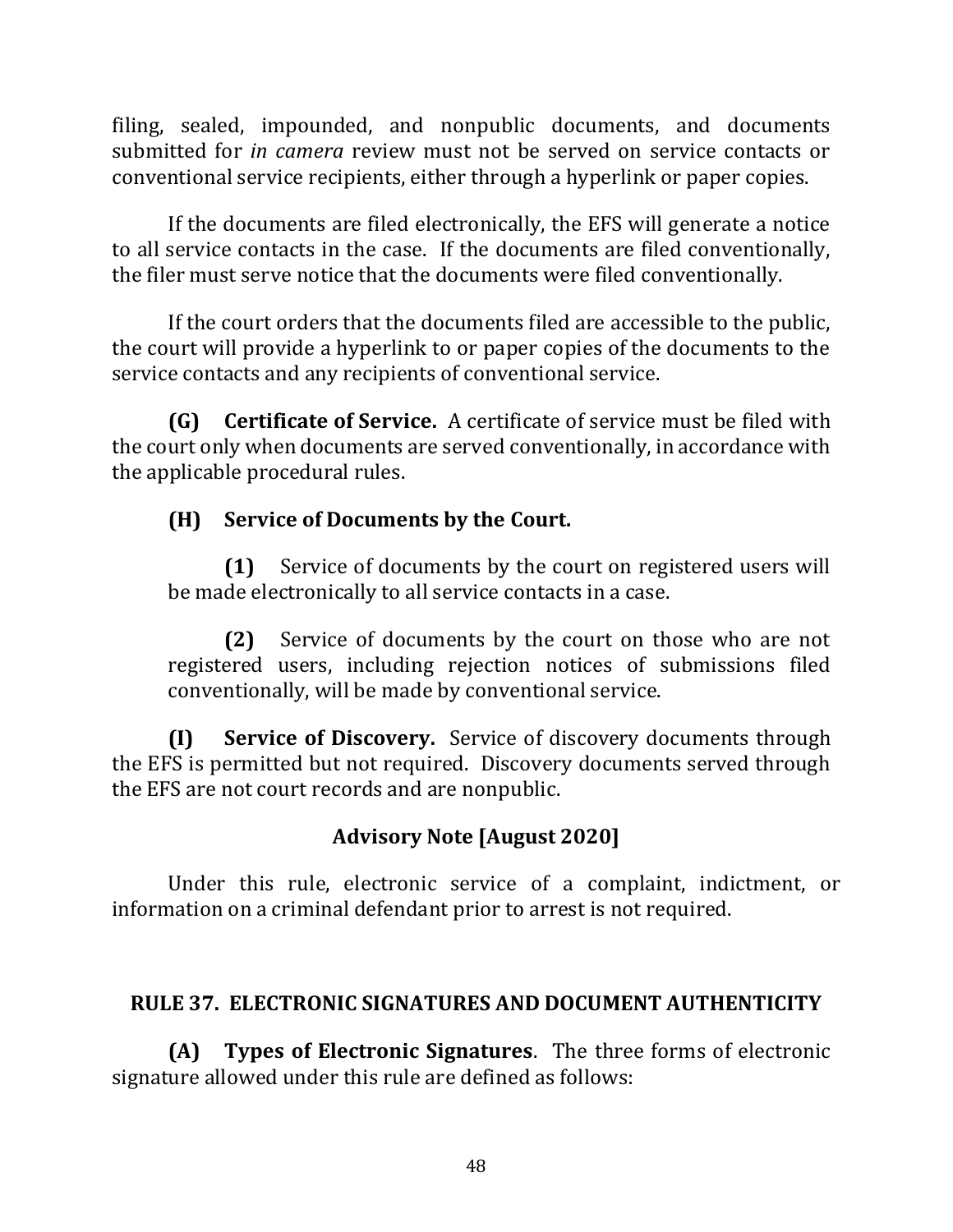**(1)** "Facsimile signature" means a captured image incorporated in the document;

**(2)** "Scanned signature" means a signature affixed by the signer in ink on the signature line of a paper document and scanned with the document for electronic filing; and

**(3)** "Typographical signature" means a signature block with the name of the signer typed on the signature line preceded by "/s/".

**(B) Signatures of Justices, Judges, Magistrates, and Clerks.** Any document that is signed by a justice, judge, magistrate, or court clerk and filed electronically must bear either a facsimile signature or a scanned signature.

**(C) Signatures of Court Reporters.** A court reporter's signature on any document or transcript prepared by a court reporter for inclusion in the court record must be a facsimile signature, a scanned signature, or a typographical signature.

**(D) Signatures Required for Filing.** Whenever a signature is required for filing a pleading or motion and that pleading or motion is electronically filed, the document shall bear a scanned, facsimile, or a typographical signature along with the typed name, address, email address, and telephone number of the registered user and, if the filer is an attorney, the attorney's bar number.

# **(E) Penalty of Perjury, Acknowledgment, Notarization, and Attestation.**

**(1)** Any party and any attorney representing a party who is filing any document consisting of or containing statements, affirmations, or averments made by the party that are otherwise required to be sworn under oath, acknowledged, attested, or notarized may file the document without oath or notarization provided that, in lieu of an oath, the party affixes the party's typographical or facsimile signature immediately below a declaration using the following language: "I swear under penalty of perjury that the above statements are true and correct. I understand that these statements are made for use as evidence in court and that I am subject to prosecution for perjury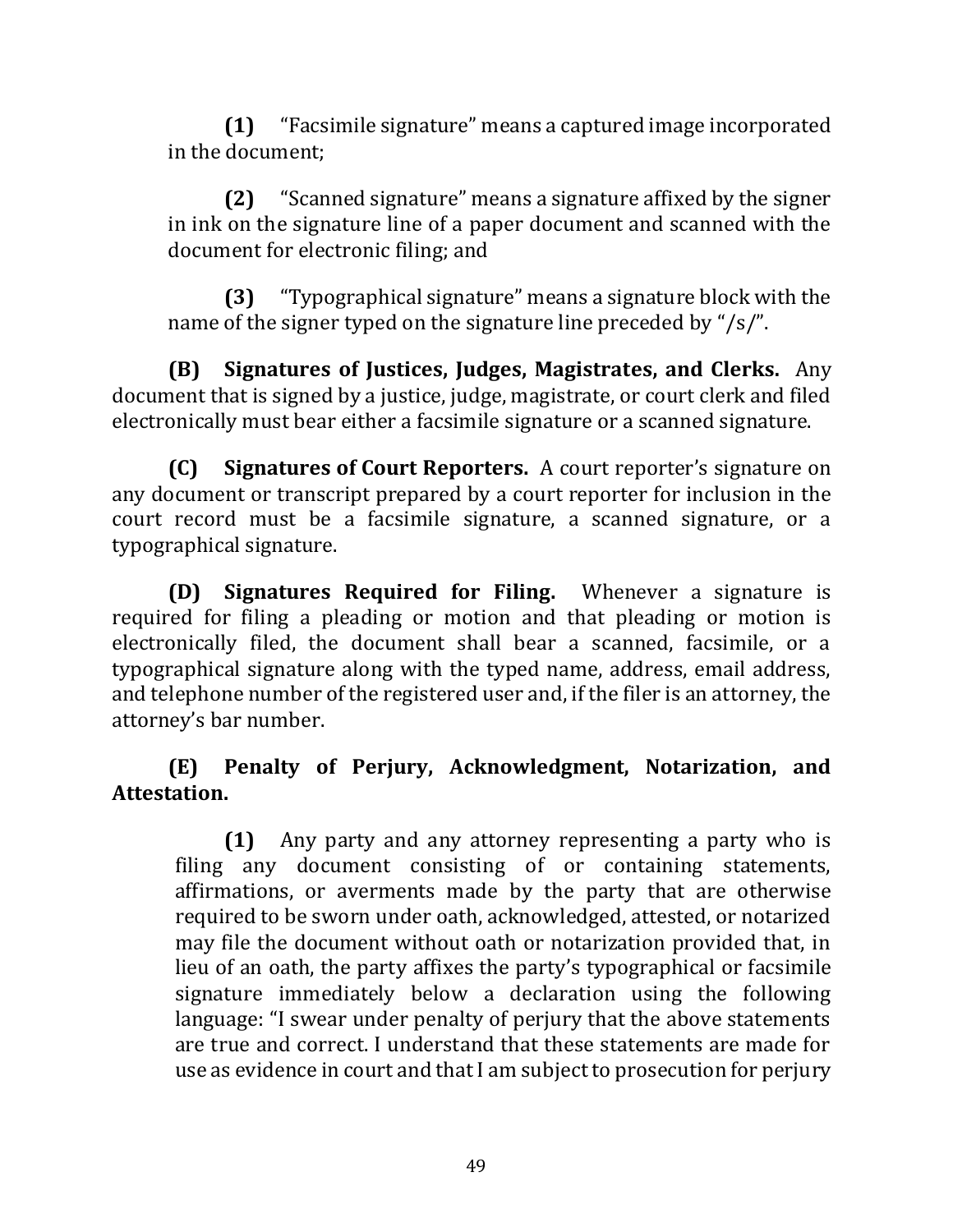punishable by up to 5 years in prison and a fine of up to \$5,000.00 if I give false information to the court."

**(2)** A document electronically filed or served using the EFS that is required by law to include a signature of a nonparty and to be signed under penalty of perjury or to be notarized, acknowledged, or attested may be filed electronically provided that the declarant, notary public, and any other necessary party or witness have properly signed in ink the paper form of the document and the executed document is converted for filing in a format that accurately reproduces the original signatures and contents of the document. By electronically filing the document, the attorney or self-represented litigant attests that the document and signature are authentic.

**(F) Documents Requiring Signature of Opposing Parties.** A document to be filed electronically requiring the signatures of opposing parties must be signed by all parties in accordance with these rules. By electronically filing the document, the attorney or self-represented litigant attests that the document and signature are authentic.

**(G) Certification.** By electronically filing or submitting a document using the EFS or presenting a filing to a court clerk that is converted and filed, the filer is certifying compliance with the signature requirements of these rules. Signatures on the electronic document shall have the same legal effect as the signatures on the original document.

**(H) Retention of Original Documents with Signatures of Anyone Other than the Filer**. By electronically filing a converted document, the filer certifies that the converted document is an accurate image of the original. A filer who converts a paper document with the handwritten signature of anyone other than the filer to an electronic format for filing shall retain the original document in paper form for two years after the later of the entry of final judgment or the conclusion of an appeal and shall provide the original document upon request by the court. This rule does not affect other retention periods required by law.

### **Advisory Note – December 2020**

Rule 37 is amended to add "scanned" as an acceptable signature format.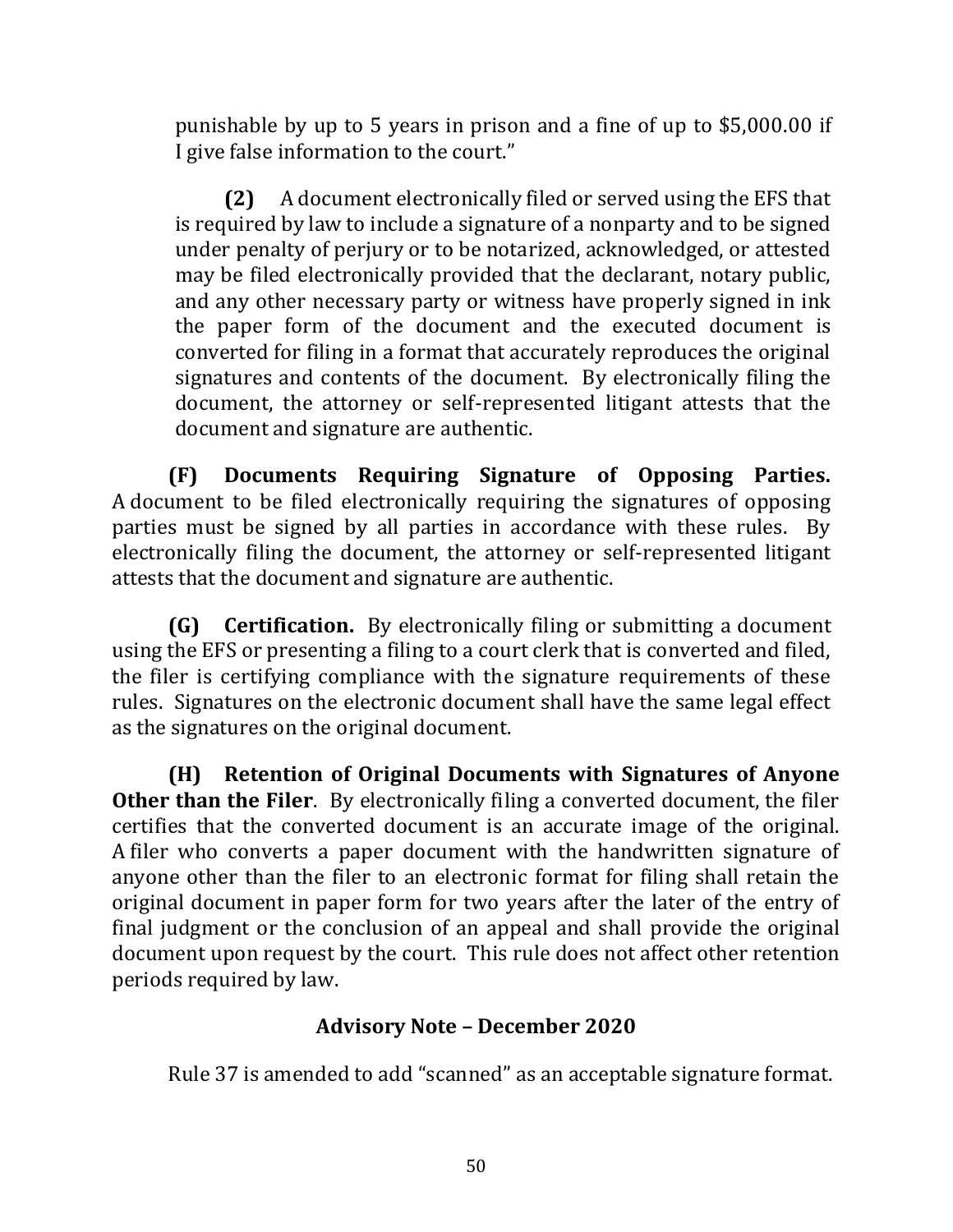#### **RULE 38. NONPUBLIC COURT FILINGS**

**(A) Burden on Parties.** Parties are responsible for omitting or redacting nonpublic information in documents filed into the EFS, whether filed electronically or conventionally. With the exception of *in camera* reviews, the court will not review any document to ensure compliance with this rule and is not responsible or liable for the inclusion of nonpublic information in any filed document.

### **(B) Documents Containing Nonpublic Information.**

**(1) Omission or Redaction.**When documents containing nonpublic information are necessary for the adjudication of a case, the filing party must ensure that nonpublic information is appropriately omitted or redacted in the filing and that the nonpublic information is submitted in a separate document along with the filing. When a separate document is filed containing nonpublic information, the user must include in the "Comments to Court" field the designation "NONPUBLIC" followed by the name of the court filing (e.g. "NONPUBLIC, Motion to Continue").

**(2) Access.** A document designated as "NONPUBLIC" in accordance with subdivision (B)(1) of this rule will be accessible only as provided in these Rules.

**(3) Review.** Upon motion, the court may consider any matter relating to submissions designated as "NONPUBLIC" in the EFS.

**(C) Filing Sealed or Impounded or Nonpublic Documents.** Sealed or impounded or nonpublic documents must be filed and handled in compliance with Rule 12. The filer must include in the "Comments to Court" field the designation "NONPUBLIC".

**(D) Motion to Seal or Impound.** Motions to seal or impound documents must be made in compliance with Rule 6 or Rule 10.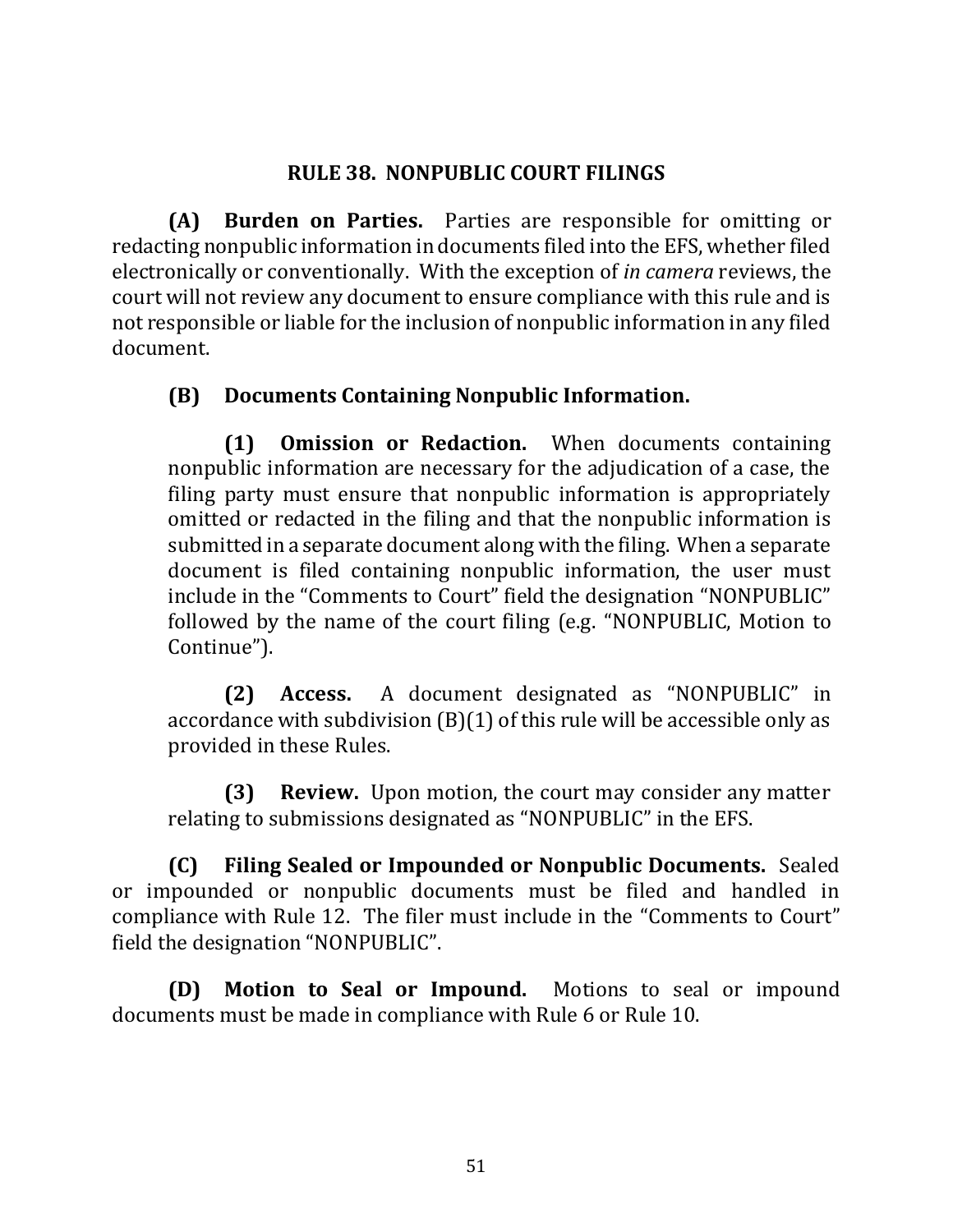#### **RULE 39. FILING FEES**

**(A) Filing Fees.** A filer must pay the correct filing fee by any electronic payment method acceptable to the court before the case will be allowed to proceed, subject to the following exceptions:

**(1)** The filer is exempt by law;

**(2)** The fee is waived in accordance with subdivision (B) of this rule; or

**(3)** The filer pays the required fee by cash or check to the court clerk within seven days after the date of the electronic submission. If the court clerk receives payment within those seven days, the file date will relate back to the date of the electronic submission.

**(i)** If the filing is a case initiating document and the court clerk does not receive the payment of the required fee within seven days, the case shall be dismissed without prejudice.

**(ii)** If the filing is other than a case initiating document and the court clerk does not receive the payment of the required fee within seven days, the court clerk shall reject the filing.

**(B) Waiver of Filing Fees.** Upon application to the court in accordance with M.R. Civ. P. 91, a filer may request a waiver of any filing fees contemplated by these rules.

**(1) Application granted.** If the application for fee waiver is granted, the file date relates back to the date of submission of the filing and application.

**(2) Application denied.** If the application for fee waiver is denied, the filer will have seven days from the date of denial to pay the fee. If such payment is made, the file date will relate back to the date of submission of the filing and application. If not, the court clerk shall dismiss the case or reject the filing pursuant to subdivision (A) of this rule.